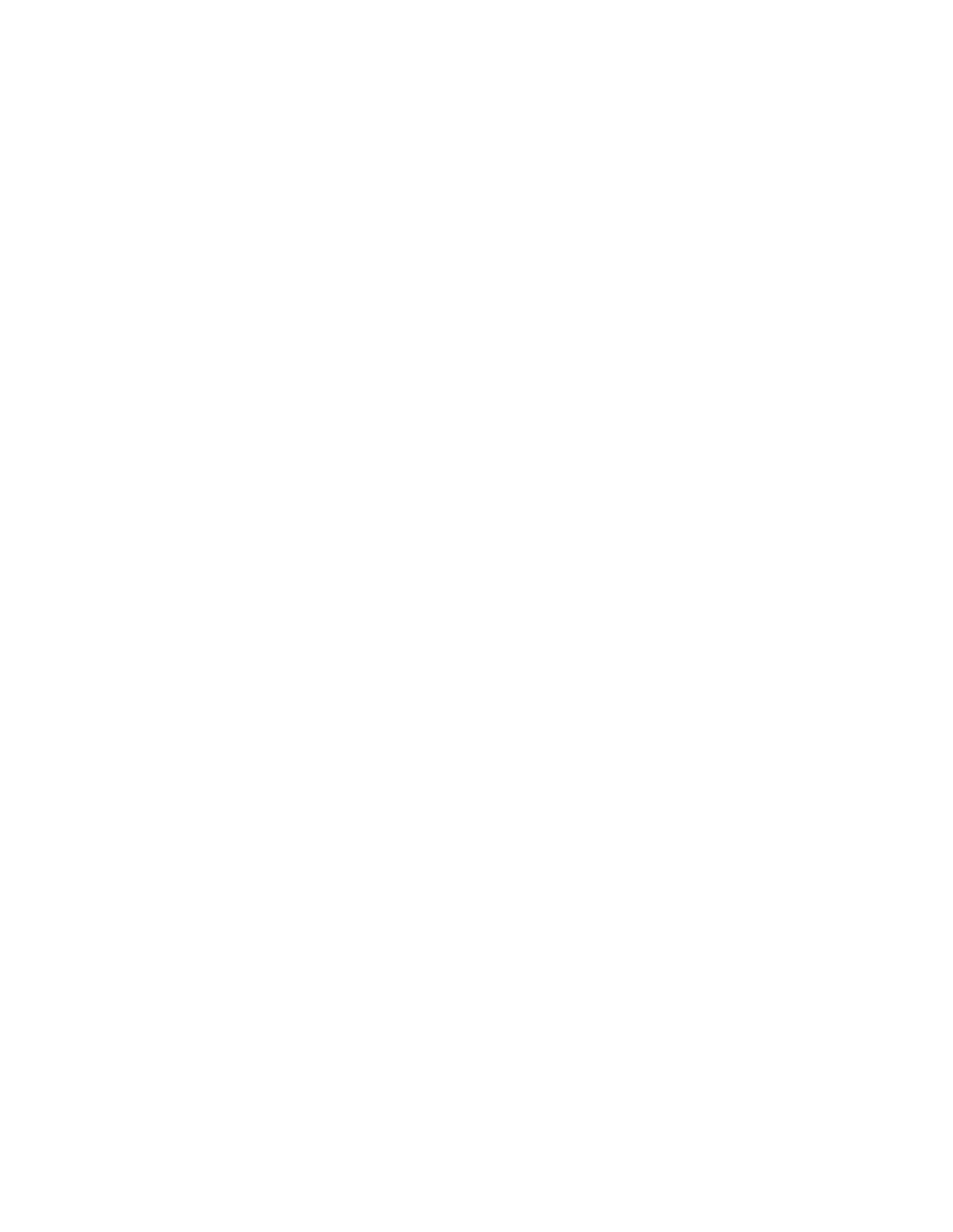The Honorable Arlen Specter, Chairman Committee on the Judiciary United States Senate Washington, DC 20510

The Honorable Patrick J. Leahy, Ranking Minority Member Committee on the Judiciary United States Senate Washington, DC 20510

The Honorable F. James Sensenbrenner, Jr., Chairman Committee on the Judiciary U.S. House of Representatives Washington, DC 20515

The Honorable John Conyers, Jr., Ranking Minority Member Committee on the Judiciary U.S. House of Representatives Washington, DC 20515

The Honorable John Cornyn, Chairman Subcommittee on Immigration, Border Security and Citizenship Committee on the Judiciary United States Senate Washington, DC 20510

The Honorable Edward M. Kennedy, Ranking Minority Member Subcommittee on Immigration, Border Security and Citizenship Committee on the Judiciary United States Senate Washington, DC 20510

The Honorable John N. Hostettler, Chairman Subcommittee on Immigration, Border Security and Claims Committee on the Judiciary U.S. House of Representatives Washington, DC 20515

The Honorable Sheila Jackson Lee, Ranking Minority Member Subcommittee on Immigration, Border Security and Claims Committee on the Judiciary U.S. House of Representatives Washington, DC 20515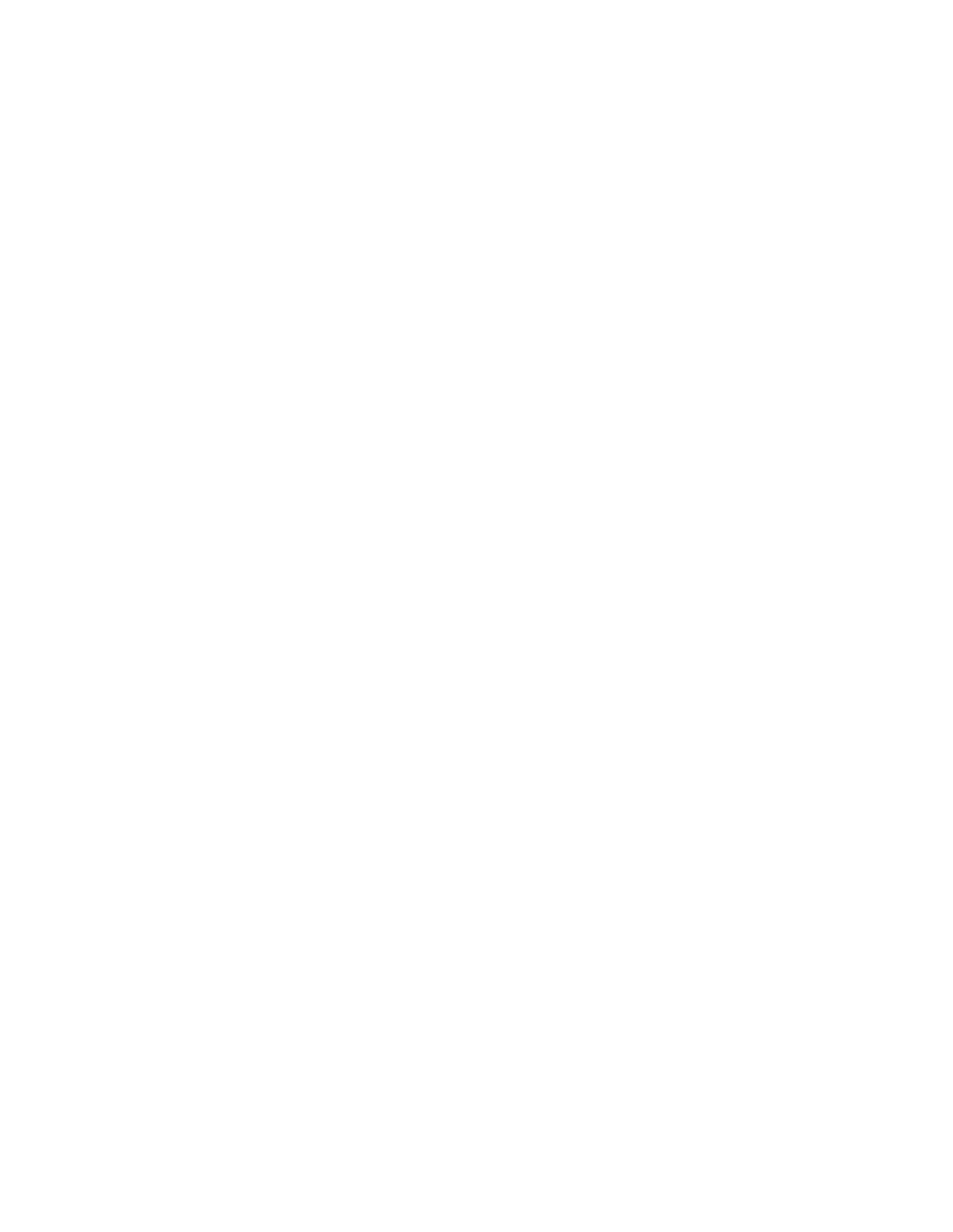# **MESSAGE FROM THE OMBUDSMAN**



#### **Prakash Khatri Citizenship and Immigration Services Ombudsman**

This past year has been both challenging and rewarding for the Office of the Citizenship and Immigration Services Ombudsman. I can report with confidence that the future for individuals and employers seeking immigration benefits will be better than the past. This reflects the commitment of the Secretary and Deputy Secretary of the Department of Homeland Security (DHS) to create a world-class immigration benefits system and the hard work of thousands of public servants at U.S. Citizenship and Immigration Services (USCIS).

Our families, our economy, and our culture are strengthened by immigrants from around the world who come to this country to contribute to our society and to realize the American dream. As an immigrant and a naturalized citizen myself, I never take the honor of U.S. citizenship for granted. I am proud to

lead the Office of the Ombudsman in its mission to ensure that the nation has an immigration benefits system that meets the needs and aspirations of employers and individuals – citizens and noncitizens alike – that strengthens our economy, and that takes full account of DHS' national security mandate.

In the past year, I have had the opportunity to meet with people around the country who share a vision of an immigration benefits system that is more efficient, more customer-service oriented, and more secure. I have spoken with employers seeking workers to expand their businesses, family members aspiring to sponsor relatives, lawyers and advocates proposing immigration reforms, and USCIS employees bringing their firsthand experience to bear on persistent bureaucratic obstacles. I have used the knowledge and insights from these encounters to develop the recommendations for change described in detail in this report.

The stakes for USCIS are high. President George W. Bush has proposed a new temporary worker program that will match willing foreign workers with willing American employers, when no U.S. workers can be found to fill the jobs. Since USCIS would play a central role in implementing any temporary worker program, an efficient, secure, and customer-centric system is an essential foundation for successful immigration reform.

During my two-year tenure, I have been privileged to work with dedicated public servants, including former DHS Secretary Tom Ridge, former Deputy Secretary Jim Loy, and former USCIS Director Eduardo Aguirre. With the vision and leadership of Secretary Michael Chertoff and Deputy Secretary Michael P. Jackson, I am convinced that progress will continue. The Ombudsman's office itself has evolved from fewer than a halfdozen public servants to a dedicated team of 24 professionals. Together, we are committed to working in partnership with DHS leadership and the new USCIS Director to achieve transformational improvements in the immigration benefits system.

I look forward to the day when I can report that the work of this office has been accomplished. We are not there yet, but with the progress of the past year and committed leadership to move forward, that day is truly foreseeable.

Jukah Khetri

**Prakash Khatri Citizenship & Immigration Services Ombudsman**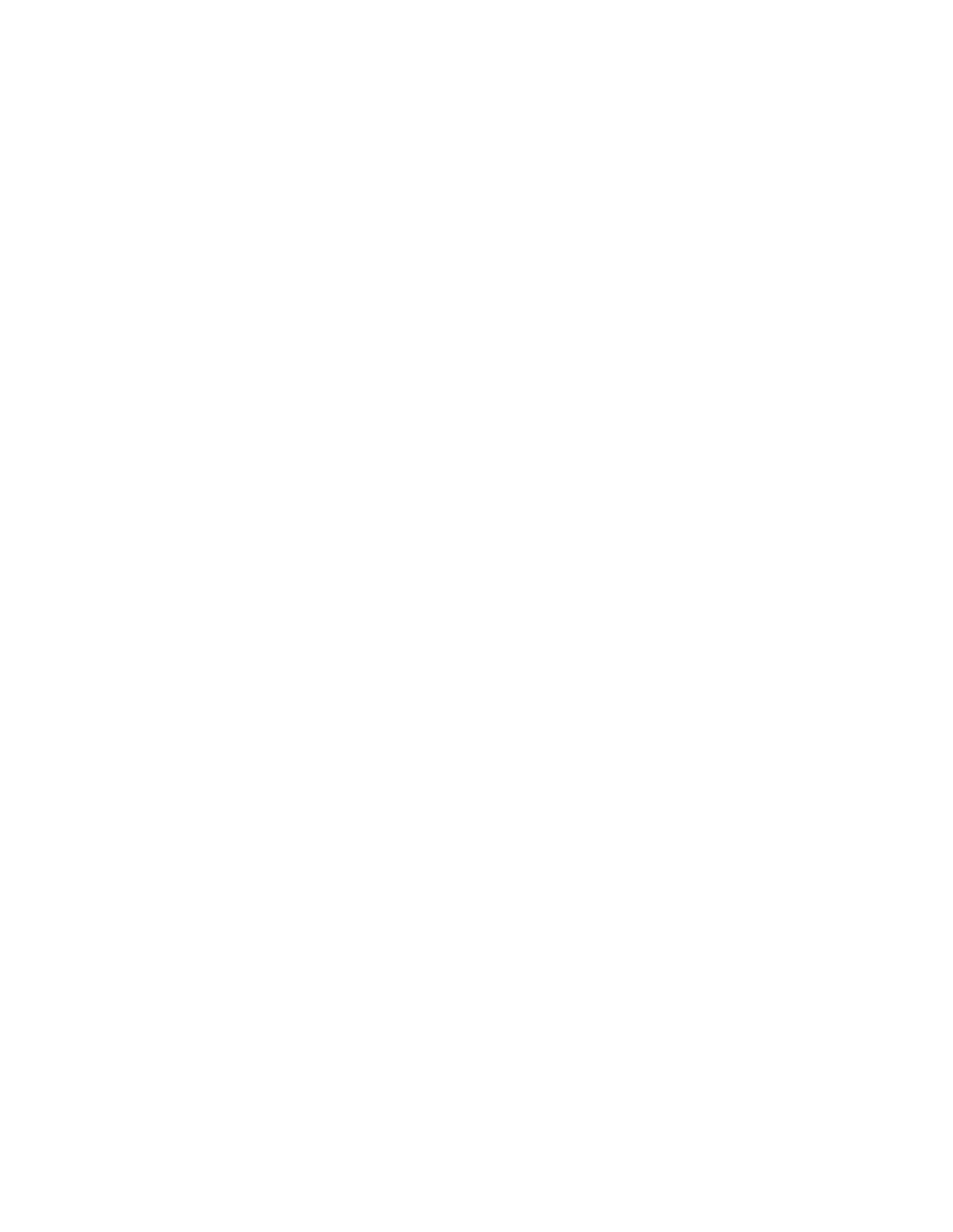# **EXECUTIVE SUMMARY**

This report reflects activities for the Office of the Citizenship and Immigration Services Ombudsman from June 1, 2004 through May 31, 2005. The statutory mission of the Ombudsman is to: 1) assist individuals and employers in resolving problems with U.S. Citizenship and Immigration Services (USCIS); 2) identify areas in which individuals and employers have problems in dealing with USCIS; and 3) to the extent possible, propose changes in the administrative practices of USCIS to mitigate identified problems.

The Ombudsman serves as a spokesperson and advocate for individuals and employers who have encountered problems with our immigration benefits system. The Ombudsman believes the best way to assist individuals and employers is to encourage efficiency and better customer service at USCIS; therefore, the office is aggressively focusing on improving the immigration benefits system by recommending solutions to systemic problems in USCIS processes.

The Ombudsman envisions an efficient, secure immigration benefits system with worldclass customer service. The system would feature "up-front processing," which would: fully inform applicants of the documents and other evidence necessary to support the application; ensure that all proper documentation is filed with the initial application; allow applicants to be interviewed, if required, on the day of filing; and provide the immigration benefit within a few days of filing an application. In addition, applicants would file only one form and pay one fee per primary immigration benefit. An up-front process would limit the number of "interim benefits" – *i.e.*, work permits and travel documents – issued, which would decrease the number of ineligible individuals who receive immigration benefits.

To help achieve this vision, the Ombudsman worked closely with USCIS and DHS leadership this year to address several serious and pervasive problems such as backlogs and prolonged processing times, interim benefit issuance, antiquated information technology, lack of standardization across USCIS business processes, and inadequate training and staffing.

The Ombudsman made twelve formal recommendations to USCIS in this reporting year to address problems with our immigration benefits system. The agency adopted most of these recommendations which covered a wide variety of USCIS activities, including operational improvements, employee training, expanded policy guidance, and streamlined forms and fees.

In response to the Ombudsman's recommendations last year, USCIS implemented four pilot programs to address three areas of business operations, including green card renewal/replacement processing, employment-based immigrant processing, and familysponsored immigrant processing. Of the four pilot programs, the Dallas Office Rapid Adjustment Pilot program best demonstrates the up-front processing concept as completion rates on green card applications increased substantially while the issuance of interim benefits decreased dramatically over the life of the pilot. This has convinced the Ombudsman that an upfront processing model can work within current USCIS capabilities, and that the agency can achieve improved application completion rates, enhance customer satisfaction, reduce the need to issue interim benefits, and substantially reduce unnecessary time-consuming work.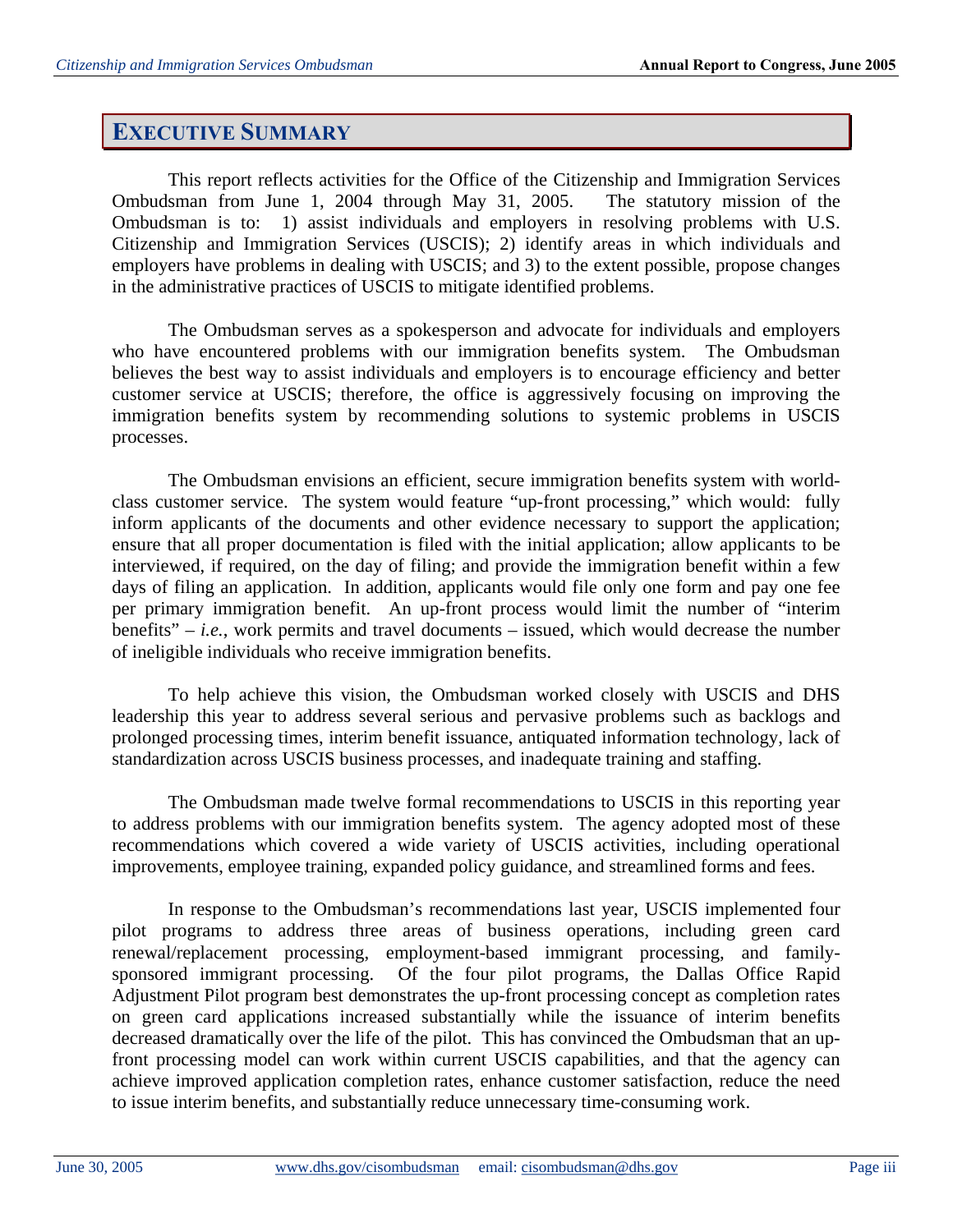Over the past 23 months, Ombudsman Khatri visited over 65 USCIS facilities, including district offices, service centers, and other facilities, to understand the issues individuals and employers face when interacting with the agency. In addition, the Ombudsman and his staff held various meetings with representatives from community-based organizations, the immigration bar, and business organizations to identify problems and collect data.

The Ombudsman is tasked with assisting individuals and employers in resolving specific case problems with USCIS. The most common types of complaints from the public included issues such as the processing backlog and security check delays. The Ombudsman continues to evaluate USCIS' responses and work with USCIS on correcting many of the causes of these complaints.

By statute, the Ombudsman also has the responsibility and authority to appoint local ombudsmen around the country, and this year the Ombudsman initiated a pilot program to design and develop a workable local ombudsman office. The pilot program will establish personnel and support requirements, determine liaison responsibilities and limitations, and provide a controlled model for future local ombudsman office placements.

For the coming year, the Ombudsman plans to expand efforts to reach out to individuals who experience problems with USCIS and will continue to develop recommendations to resolve systemic problems. The Ombudsman also will continue to make recommendations to simplify the complex body of immigration law, regulations, and processes.

The Ombudsman looks forward to working with USCIS and DHS to build on successes of the past year to realize the goal of a more efficient, secure immigration benefits system with world-class customer service.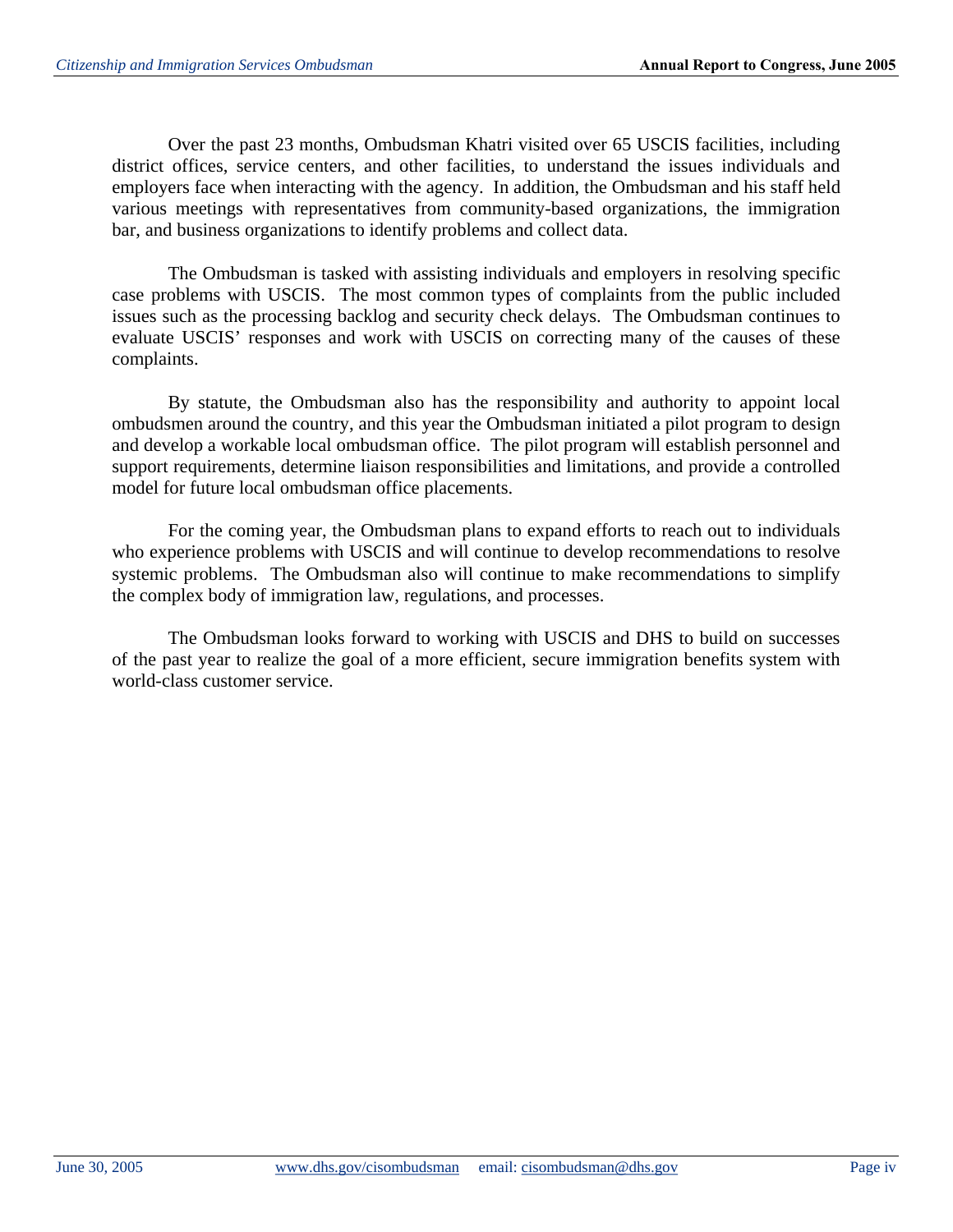## **Table of Contents**

| $\mathbf{I}$ . |           |                                                                                                                                   |  |
|----------------|-----------|-----------------------------------------------------------------------------------------------------------------------------------|--|
|                | A.        |                                                                                                                                   |  |
|                | <b>B.</b> |                                                                                                                                   |  |
|                | $C$ .     |                                                                                                                                   |  |
| II.            |           |                                                                                                                                   |  |
|                | A.        |                                                                                                                                   |  |
|                | <b>B.</b> |                                                                                                                                   |  |
|                |           | 1.                                                                                                                                |  |
|                |           | Figure 1: Work Permit Equals Drivers License Plus Social Security Card 6                                                          |  |
|                |           | 2.                                                                                                                                |  |
|                |           | 3.                                                                                                                                |  |
|                |           |                                                                                                                                   |  |
|                |           | Potential Cost Savings to a Typical Green Card Applicant<br>Figure 3:<br>under Existing Versus Future Processing with Current Fee |  |
|                | C.        | Untimely Processing and Systemic Problems with Employment-Based                                                                   |  |
|                | D.        |                                                                                                                                   |  |
|                | E.        |                                                                                                                                   |  |
|                | F.        |                                                                                                                                   |  |
|                | G.        |                                                                                                                                   |  |
|                |           | 1.                                                                                                                                |  |
|                |           | 2.<br>Headquarters and District/Service Center Office Coordination  15                                                            |  |
|                |           | 3.<br>USCIS, Employers, and Other Government Agencies  15                                                                         |  |
|                | Η.        |                                                                                                                                   |  |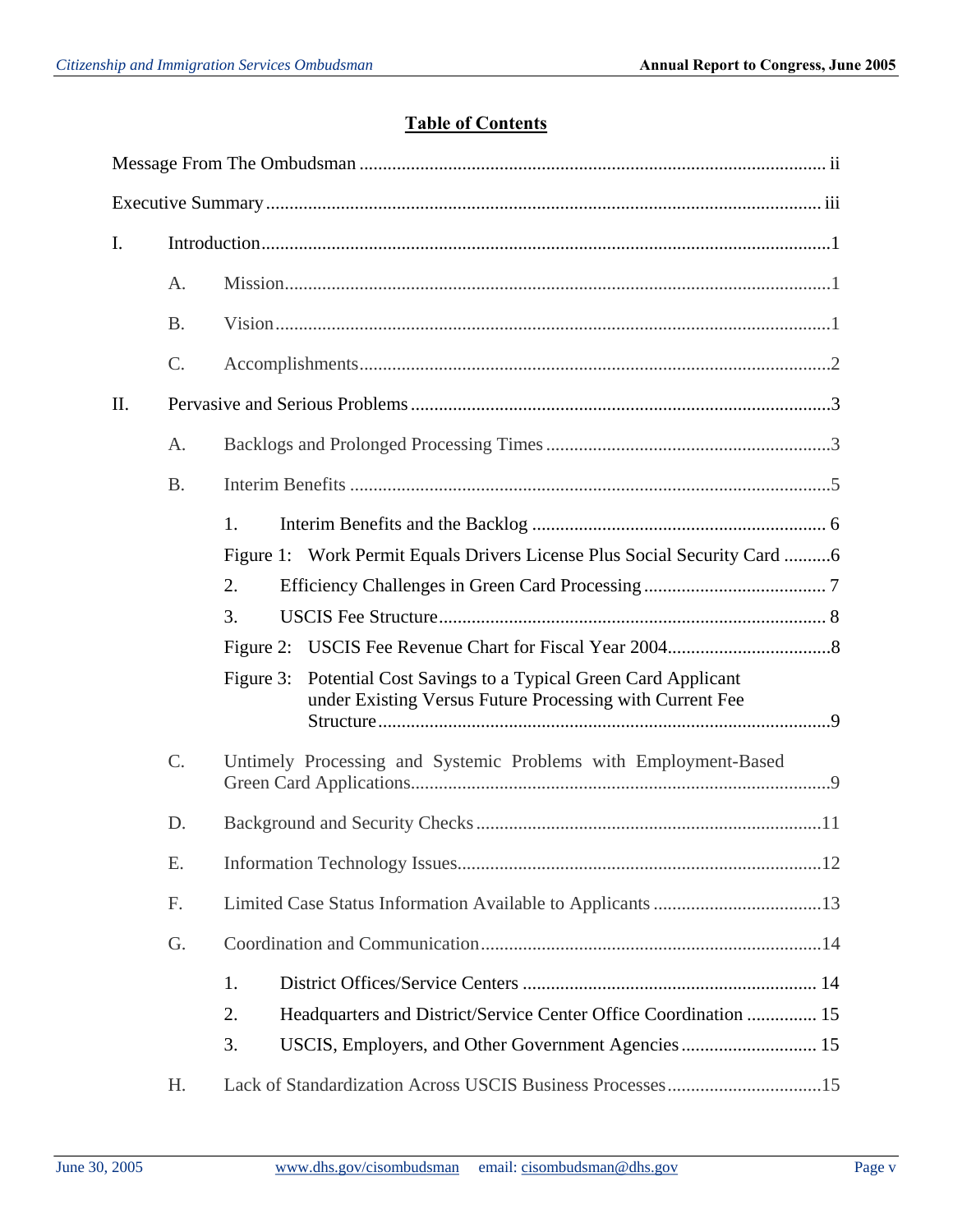|    | I.        |     |                                                                        |  |
|----|-----------|-----|------------------------------------------------------------------------|--|
|    |           | 1.  |                                                                        |  |
|    |           | 2.  |                                                                        |  |
| Ш. |           |     |                                                                        |  |
|    | A.        |     |                                                                        |  |
|    |           |     |                                                                        |  |
|    |           | 1.  |                                                                        |  |
|    |           | 2.  | Customer Service Training for USCIS Employees (August 16, 2004) 21     |  |
|    |           | 3.  |                                                                        |  |
|    |           | 4.  |                                                                        |  |
|    |           | 5.  |                                                                        |  |
|    |           | 6.  |                                                                        |  |
|    |           | 7.  | Naturalization for Survivors of Domestic Violence (October 6, 2004) 23 |  |
|    |           | 8.  |                                                                        |  |
|    |           | 9.  |                                                                        |  |
|    |           | 10. | <b>Issuance of Permanent Residence Cards to Arriving Immigrants</b>    |  |
|    |           | 11. |                                                                        |  |
|    |           | 12. | Issuance of Receipts to Petitioners and Applicants (May 9, 2005)  25   |  |
|    | <b>B.</b> |     |                                                                        |  |
|    |           | 1.  |                                                                        |  |
|    |           | 2.  |                                                                        |  |
|    |           |     | a.                                                                     |  |
|    |           |     | b.                                                                     |  |
|    |           |     | $\mathbf{c}$ .                                                         |  |
|    |           | 3.  |                                                                        |  |
|    |           |     | a.                                                                     |  |
|    |           |     | b.                                                                     |  |
|    |           |     | $\mathbf{c}.$                                                          |  |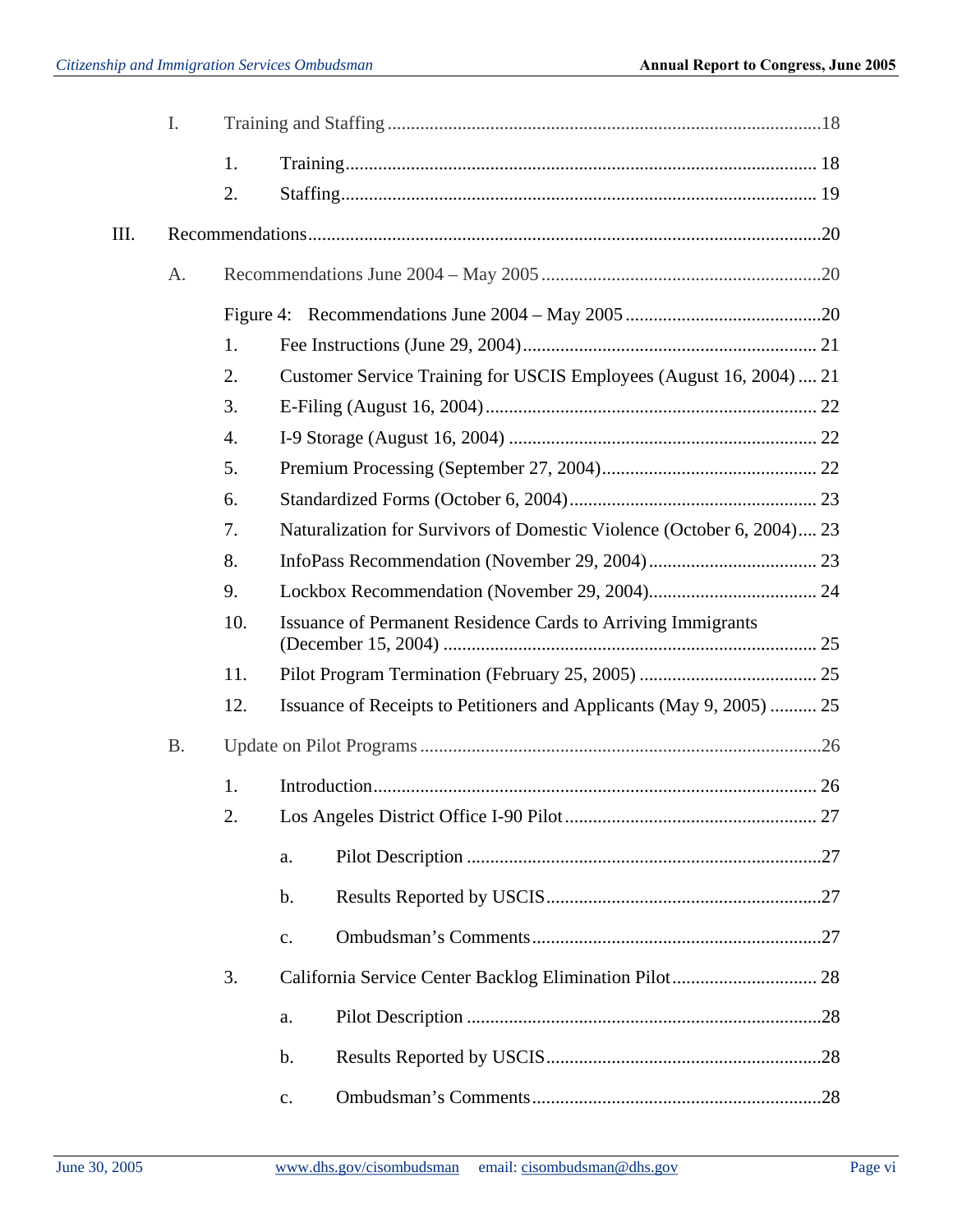|      | 4.        |                | New York District Backlog Elimination and Fraud Reduction Pilot  29                                                                  |  |
|------|-----------|----------------|--------------------------------------------------------------------------------------------------------------------------------------|--|
|      |           | a.             |                                                                                                                                      |  |
|      |           | $\mathbf b$ .  |                                                                                                                                      |  |
|      |           | c.             |                                                                                                                                      |  |
|      | 5.        |                |                                                                                                                                      |  |
|      |           | a.             |                                                                                                                                      |  |
|      |           | $\mathbf b$ .  |                                                                                                                                      |  |
|      | Figure 5: |                |                                                                                                                                      |  |
|      |           | $\mathbf{c}$ . |                                                                                                                                      |  |
|      | Figure 6: |                | Green Card Completion Rate Versus Work Permit Issuance                                                                               |  |
|      | 6.        |                |                                                                                                                                      |  |
| IV.  |           |                |                                                                                                                                      |  |
| V.   |           |                |                                                                                                                                      |  |
| VI.  |           |                |                                                                                                                                      |  |
| VII. |           |                |                                                                                                                                      |  |
|      |           |                |                                                                                                                                      |  |
|      |           |                | Figure 7: Key Forms Utilized in Green Card Application Processing –                                                                  |  |
|      |           |                | Figure 8: Key Forms Utilized in Green Card Application Processing –                                                                  |  |
|      |           |                | Figure 9: Key Forms Utilized in Green Card Application Processing –                                                                  |  |
|      |           |                | Figure 10: Key Forms Utilized in Green Card Application Processing -<br>Historical End of Month Pending Totals (October 2001 – April |  |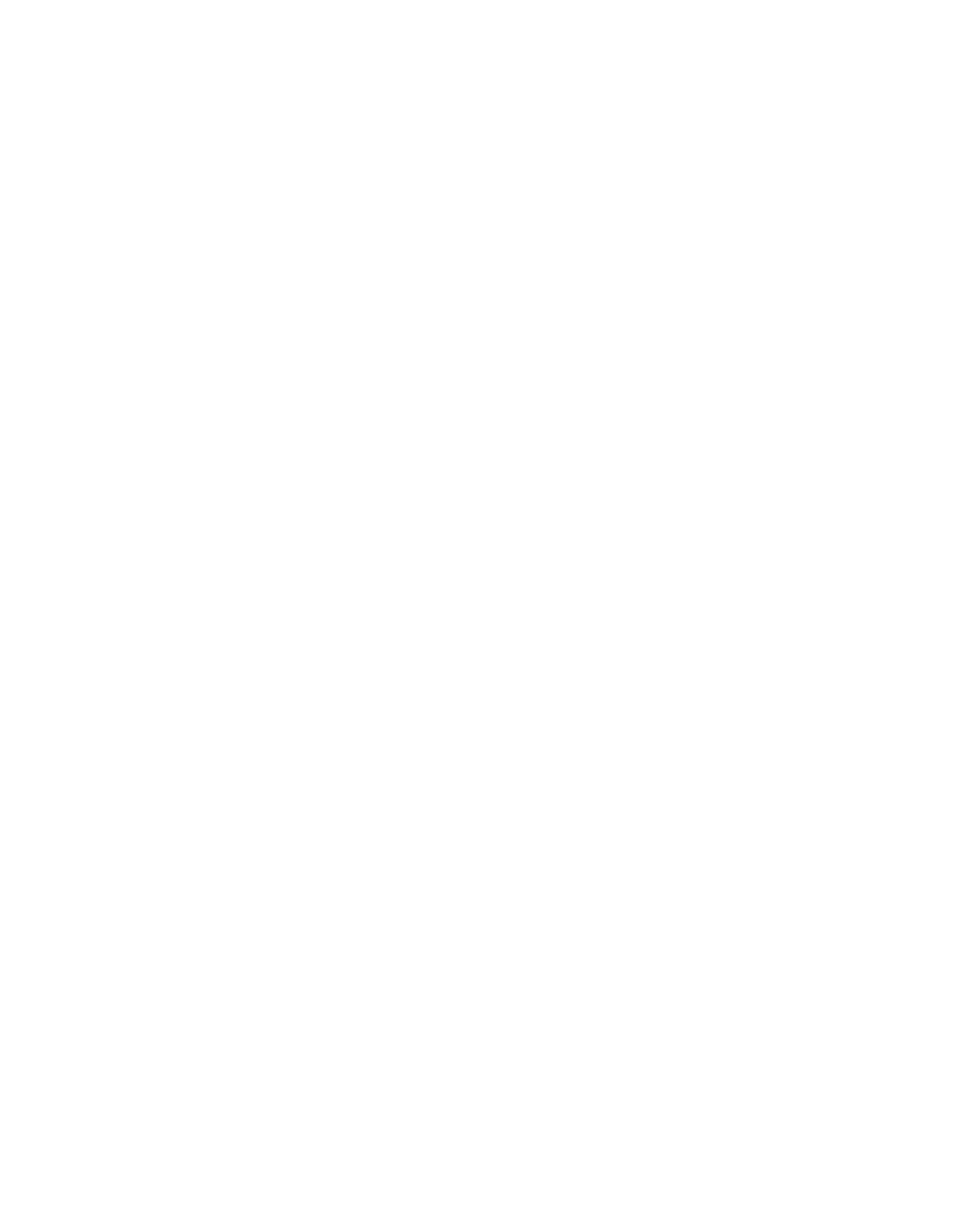## **I. INTRODUCTION**

The position of Citizenship and Immigration Services Ombudsman ("Ombudsman") was established by the Homeland Security Act of 2002 § 452, 6 U.S.C. § 272 (2002). The Ombudsman reports directly to the Deputy Secretary of the U.S. Department of Homeland Security (DHS). Prakash Khatri was appointed as the Ombudsman on July 28, 2003.

This annual report is submitted pursuant to 6 U.S.C.  $\S 272(c)(1)$  and covers the activities of the Ombudsman from June 1, 2004 through May 31, 2005. The Ombudsman's first annual report covered the period from July 28, 2003 through May 31, 2004.

#### **A. Mission**

The statutory mission of the Ombudsman is to  $-$ 

- Assist individuals and employers in resolving problems with U.S. Citizenship and Immigration Services (USCIS);
- Identify areas in which individuals and employers have problems dealing with USCIS; and
- To the extent possible, propose changes in the administrative practices of USCIS to mitigate identified problems.

The Ombudsman serves as a spokesperson and advocate for individuals and employers who have encountered problems with our immigration benefits system.<sup>1</sup> The Ombudsman believes the best way to assist individuals and employers is to encourage efficiency and better customer service at USCIS; therefore, the office is aggressively focusing on improving the immigration benefits system by recommending solutions to systemic problems in USCIS processes.

The Ombudsman continues to work with USCIS and DHS headquarters to create more efficient, secure, and responsive methods for providing immigration services that respect the dignity of individuals and enhance our economy while simultaneously protecting us against those who seek to do us harm.

#### **B. Vision**

The Ombudsman envisions an efficient, secure immigration benefits system with worldclass customer service. Such a system would allow qualified applicants to be processed as expeditiously as possible while simultaneously rejecting ineligible applicants. Prior to the filing

<sup>&</sup>lt;sup>1</sup> "Immigration benefits" is the term used to describe the "services" side of the immigration system, versus the enforcement side. Primary immigration benefits include permanent residence ("green card"), nonimmigrant status, naturalization, asylum, etc. Secondary immigration benefits ("interim benefits") include work permits and travel documents.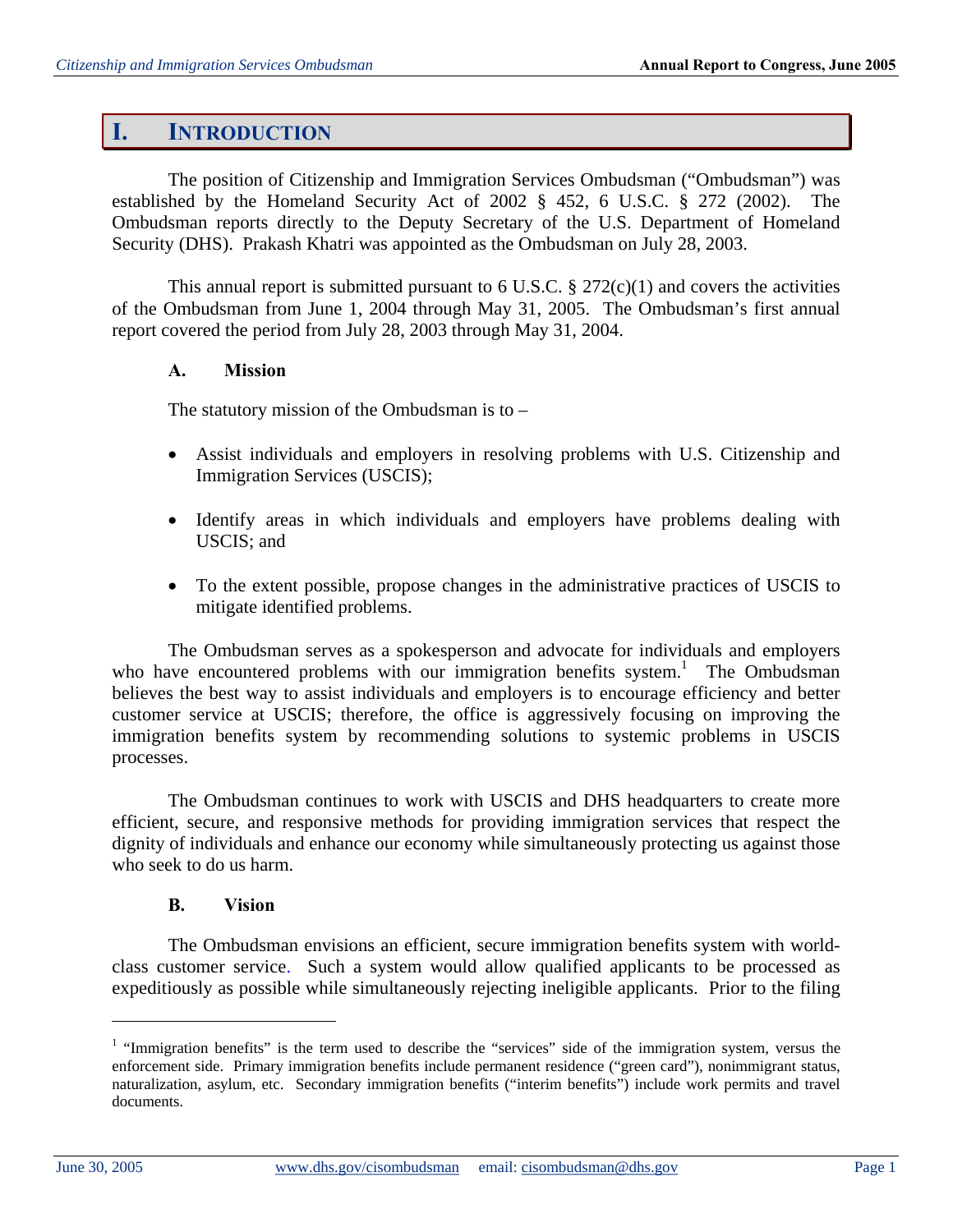of an application, applicants would be fully informed of the documents and other evidence necessary to support that application and the consequences of their failure to do so. Fully informing applicants would dramatically reduce the need to issue time-consuming and expensive Requests for Evidence (RFEs). It would also substantially reduce the ability of ineligible applicants to file skeletal applications merely to obtain interim benefits such as work permits and travel documents.<sup>2</sup>

Once applicants clear security checks and compile necessary documentation, they would receive their benefit within a few days of filing the application. This process, described by the Ombudsman as "up-front processing," would prevent backlogs, drastically reduce the need to issue interim benefits, and greatly improve customer service. Applicants would be required to file only one form and pay one fee per primary immigration benefit. Applicants would be interviewed, if required, on the day of filing. Finally, there would be an integrated case management system, which would allow USCIS to better track information about applicants, provide immigration status information to appropriate entities, and enable applicants to accurately determine the status of their applications.

The establishment of an efficient, secure benefits system would virtually eliminate the need for the Ombudsman's office.

## **C. Accomplishments**

The Ombudsman has identified numerous problems with our immigration benefits system and has made recommendations to USCIS accordingly. Twelve formal recommendations were provided to USCIS during the reporting period.<sup>3</sup> These recommendations covered a wide variety of USCIS activities, including operational improvements, employee training, expanded policy guidance on naturalization, and streamlined forms and fees. In addition, the Ombudsman and his staff have worked closely with USCIS and DHS leadership to address certain pervasive and serious problems that, if solved, should greatly improve USCIS efficiency, dramatically improve customer service, and enhance national security.

In order to identify problems and collect data, the Ombudsman and his staff held a wide variety of meetings with representatives from community-based organizations (CBOs), the immigration bar, and business organizations. In addition, the Ombudsman visited over 65 USCIS facilities – including district offices, service centers, and other facilities. The purpose of these visits was to see first-hand what issues individuals and employers encounter with USCIS and to identify systemic problems that needed resolution. The success of the Office of the Ombudsman is due in part to USCIS' recognition of the Ombudsman as a catalyst for change. USCIS has provided the Ombudsman full and open access to USCIS facilities and personnel. USCIS leadership and workforce aspire to become a world-class customer service leader among government agencies. Their support for the mission of the Ombudsman and candor in all

 $2$  The Ombudsman defines interim benefits as any temporary benefit, including work authorization and travel documents, issued to an individual while his or her application for Adjustment of Status (green card application) is pending. *See infra* section II.B, for a complete discussion of interim benefits.

<sup>3</sup> The twelve recommendations and USCIS' response to them are discussed in greater detail *infra* section III.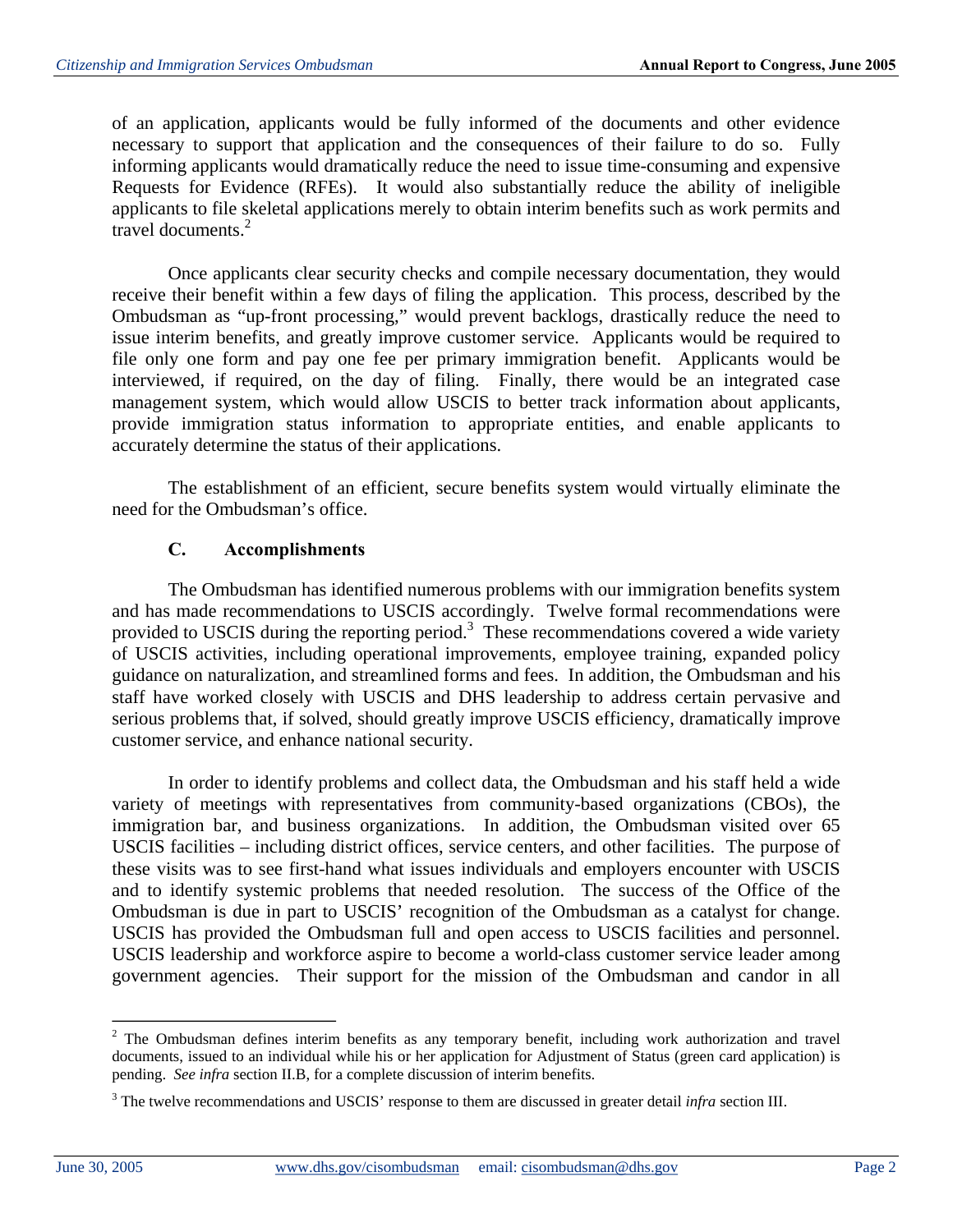discussions of the state of immigration benefits processing are the foundation for most of the Ombudsman's recommendations.

Additionally, the Ombudsman was tasked by Secretary Michael Chertoff and Deputy Secretary Michael P. Jackson to co-chair a comprehensive review of USCIS business operations. As a result of this review, many important issues have been brought to the attention of DHS leadership.

## **II. PERVASIVE AND SERIOUS PROBLEMS**

#### **A. Backlogs and Prolonged Processing Times**

The vast majority of complaints and inquiries received by the Ombudsman's office from the public involve customer frustration with the amount of time it takes USCIS to complete a case, which creates and perpetuates the backlog. Processing delays negatively affect the immigration process in three major ways:

- **National Security/Public Safety:** Normally, individuals are permitted to remain in the United States while their benefits applications are pending. Some of these individuals may be national security or public safety risks. While they are awaiting decisions on their applications, they may be accruing equities in the United States which can make it more difficult to remove them from the country if their application is ultimately denied.
- **Economic Impact:** Every year, United States businesses seek the services of skilled and essential workers from other nations. Backlogs, coupled with statutory limits on the number of visas issued, deprive these businesses of the services they need, sometimes for many months. United States educational institutions depend on students, researchers, and instructors for knowledge exchanges and revenue. Processing delays deprive these institutions of access to foreign students, researchers, and instructors. These processing delays have caused businesses to reconsider the location of their conferences and even their new business sites, fearing that overseas workers cannot enter the United States in time.
- **Customer Service:** Processing delays for qualified immigration benefits applicants translate into lost employment opportunities, financial hardships, and unnecessary family separation.

The ultimate USCIS processing goal should be to complete cases as rapidly as possible while maintaining the integrity of the system. However, setting goals based on the current USCIS definition of "backlog" unfortunately results in USCIS falling short of this goal.<sup>4</sup> Even in

<sup>&</sup>lt;sup>4</sup> According to the USCIS Backlog Elimination Plan (quarterly update), June 16, 2004, at 4, "The new definition in [USCIS' Backlog Elimination Plan] quantifies the backlog by basing the figure on the number of receipts during the previous number of months that corresponds with target cycle time (usually six) and the current pending count for a given application type. This calculated amount can then be used to assess and determine concrete production targets for backlogged application types and the resources necessary to meet those targets. Therefore, backlog is defined as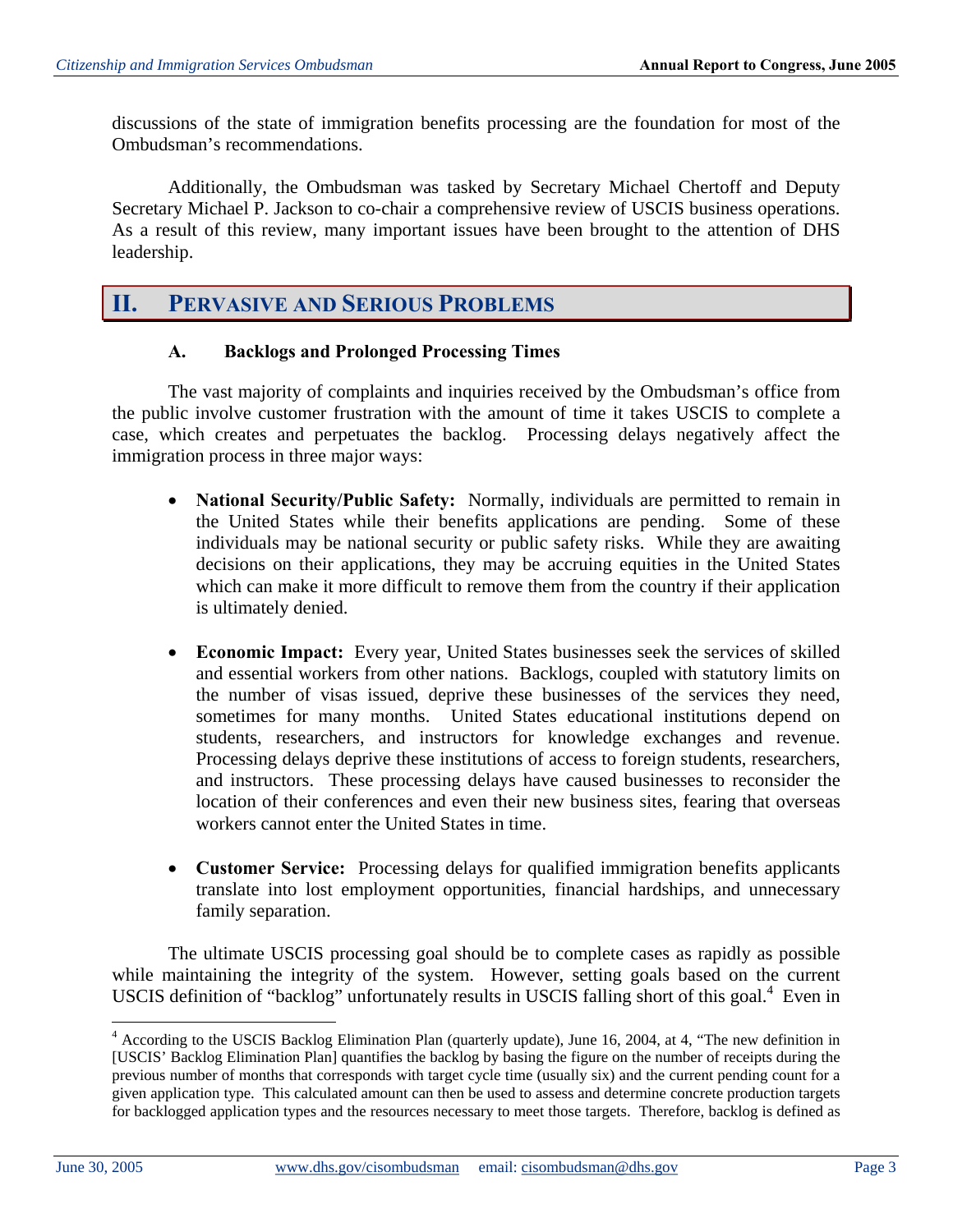districts that are close to achieving the backlog elimination goals as defined by USCIS, large numbers of cases remain pending beyond six months – sometimes even years after the initial filing of the application.

It is quite possible – even probable – that in meeting its current backlog elimination goals, USCIS will not achieve its desired levels of customer service and efficiency. Applicants who should receive benefits in six weeks will not be satisfied with a process that delivers those benefits in six months. Nor will employers who need the skills of a foreign worker in three weeks be satisfied with a six-month process.

Premium Processing Service ("premium processing") demonstrates the demand for better customer service, the ability of USCIS to deliver it, and the public's frustration with existing processes. Premium processing allows petitioners to ensure a USCIS decision on their petition within 15 days by paying \$1,000 in addition to regular filing fees.<sup>5</sup> If USCIS does not deliver a decision within 15 days, the premium processing fee is generally refunded. In FY 2004, USCIS collected \$202 million in premium processing fees reflecting 202,000 petitioners for nonimmigrant worker petitions while collecting only \$64 million for processing approximately 418,000 base petitions (form I-129). Clearly, there is a demand for timely, predictable service. The Ombudsman is optimistic that USCIS can make premium processing-type service the norm without expecting the customer to pay premium processing fees.

USCIS has already made substantial progress toward meeting customer expectations by piloting a successful green card processing program. In its Dallas Office Rapid Adjustment  $(DORA)$  pilot program, <sup>6</sup> USCIS has implemented an up-front application process that delivers decisions on Adjustment of Status (green card) applications in less than 90 days on 58 percent of the cases filed over the life of the pilot program.<sup>7</sup> For the most recent complete reporting period (February 2005), over 70 percent of the cases filed were approved in less than 90 days under DORA.

Both DORA and premium processing incorporate elements of up-front processing. The processes deliver quality service in a timely manner. As such, the Ombudsman strongly supports the national implementation of up-front processing. Today's applicant should benefit from new and innovative processes.

the difference between pending and receipts for the number of months of target cycle time. (**Backlog = Pending – Last Six Months' receipts**). This new definition of backlog better reflects the idea that as long as USCIS is processing its receipts within the designated target cycle time, there is no backlog for those applications as the pending count only reflects cases within [USCIS] target cycle time."

<sup>5</sup> Premium processing was authorized by statute for employment-based petitions. *See* 8 U.S.C. § 1356(u). USCIS is currently offering premium processing for certain nonimmigrant worker petitions.

<sup>6</sup> For a discussion of the DORA program, *see* section III.B.5.

<sup>7</sup>*See infra* section III.B.5.b.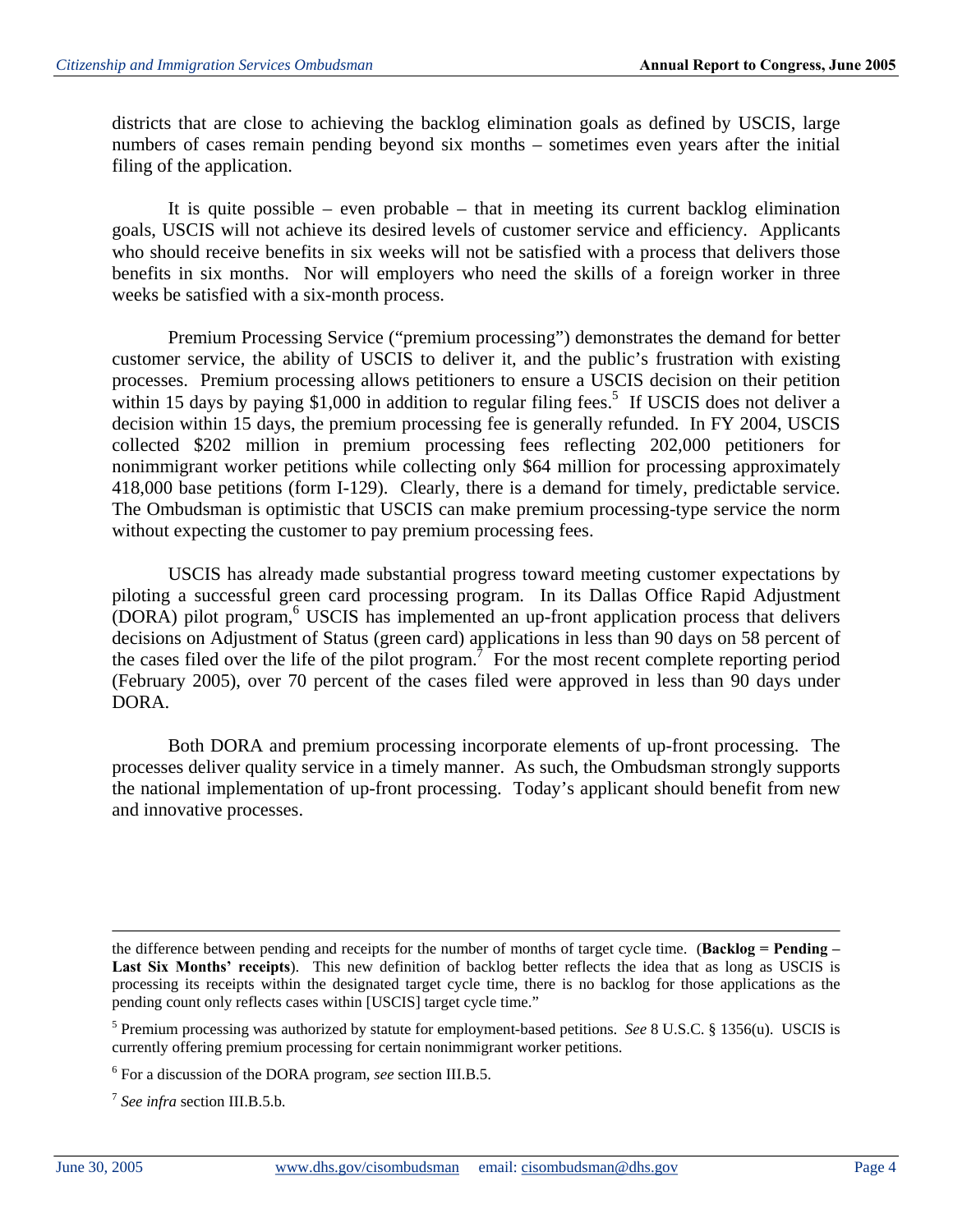## **B. Interim Benefits**

Most applicants who file for a green card in the United States also apply for and are granted what can be termed "interim benefits," specifically work permits and/or travel authorization documents that applicants receive only because they have a green card application pending.<sup>8</sup>

Many of the problems associated with the backlog are related to individuals seeking interim benefits due to delays in processing their adjustment of status applications. Adjustment of status is a process by which foreign citizens who are physically present in the United States can convert their immigration status (*e.g.* H-1B temporary workers) to permanent resident status, obtaining what is commonly referred to as a "green card." A green card entitles the holder to live and work indefinitely in the United States, to sponsor certain relatives to live in the United States, and to accrue residency necessary to qualify for naturalization. There are two primary avenues for obtaining a green card: 1) a qualifying family relationship (*i.e.* a spouse, parent, child, or sibling of a U.S. citizen or Lawful Permanent Resident); or 2) a qualifying employment relationship, which usually requires that an employer sponsor an employee for a job that a U.S. worker cannot fill.<sup>9</sup>

While it is essential that USCIS grant interim benefits to green card applicants who are awaiting final decisions, a substantial decrease in the need to issue interim benefits must be achieved by reengineering the green card application process to make it more efficient and less prone to fraud.

A new approach to adjudicating green card applications is needed to reduce the backlog, prevent USCIS reliance on fees from interim benefits, and prevent exploitation of the system by unscrupulous persons who file frivolous applications in order to secure work permits. Potential proposals to accomplish these goals include:

- Processing of green card applications in a few days (less than 90 days), which would eliminate the need to issue the vast majority of interim benefits; and
- One fee and one form for a green card and any necessary interim benefits.

<sup>&</sup>lt;sup>8</sup> Pursuant to 8 C.F.R. § 274a.12(c)(9), a person whose green card application is pending is entitled to an employment authorization document (commonly referred to as a "work permit") which is effective for one year. However, if USCIS fails to adjudicate the application for the work permit within 90 days, the applicant is granted a temporary work permit valid for 240 days. *See* 8 C.F.R. § 274a.13(d). A grant of Advance Parole allows certain green card applicants to travel abroad and re-enter the United States while the application is pending without abandoning the application. *See* 8 C.F.R. § 212.5(f).

 $9$  Alternative avenues to obtaining a green card are through one of the humanitarian programs – refugee or asylee – or special programs like the Diversity Visa (Lottery) program.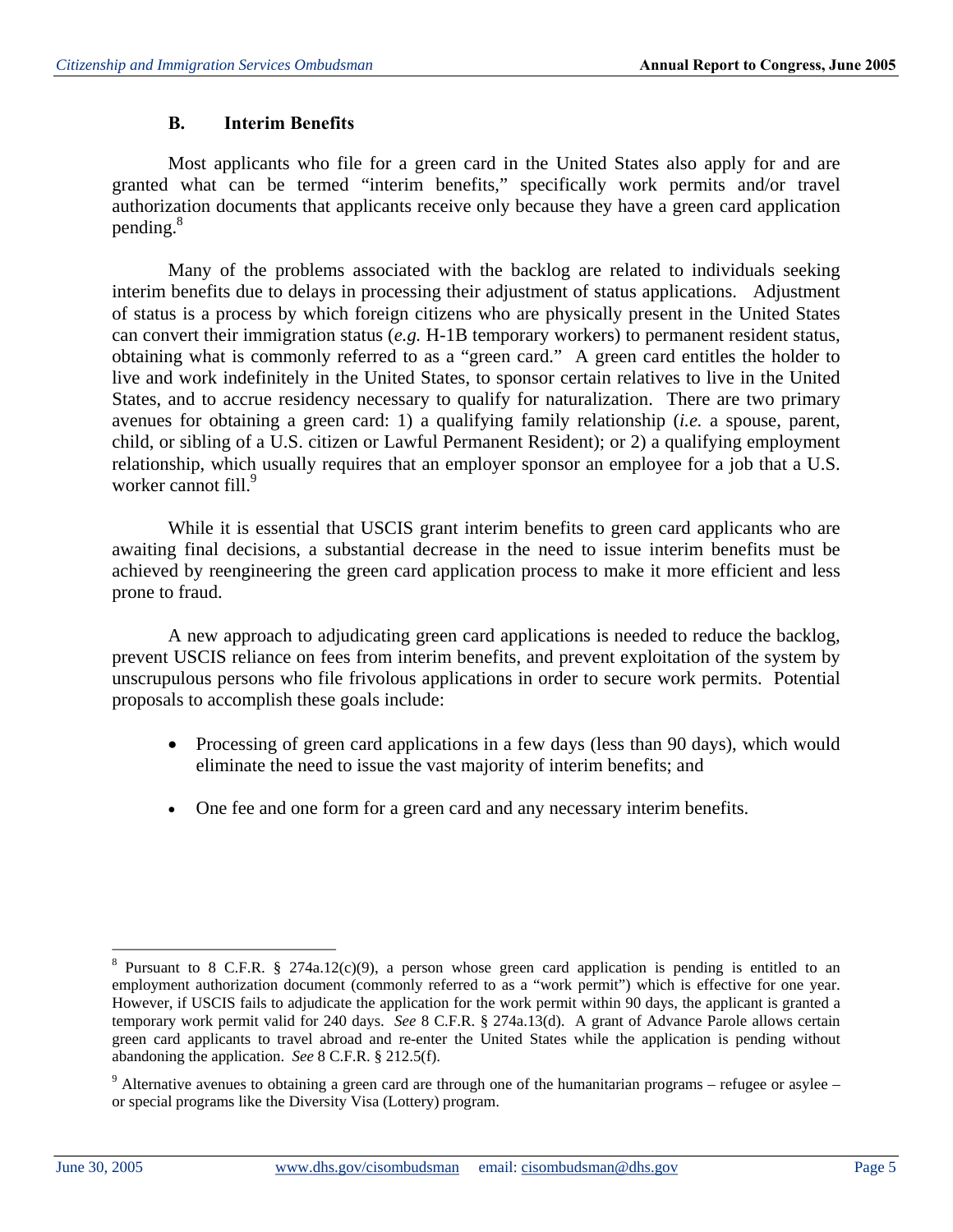#### **1. Interim Benefits and the Backlog**

The current green card application process is highly susceptible to exploitation by unscrupulous persons and ineligible applicants seeking interim benefits.<sup>10</sup> Interim benefits may be issued even though no *prima facie* determination as to the applicant's eligibility for a green card has been made.<sup>11</sup> Consequently, unscrupulous individuals can take advantage of the backlog by filing for a green card merely to receive the interim benefits, not necessarily the green card itself. For example, an applicant who claims to be married to a U.S. citizen but whose marriage is not *bona fide* could apply for a green card and, while his application is pending, receive interim benefits even though he is not actually eligible for a green card. With a work permit, a person can obtain a Social Security number, a driver's license,<sup>12</sup> secure credit, and provide evidence of both identity and employment eligibility to an employer.

**Figure 1: Work Permit Equals Drivers License Plus Social Security Card** 



Green card application processing times in some jurisdictions are so lengthy that applicants can receive three or more work permits prior to the adjudication of their green card application. For example, the USCIS District Office in New York City is currently interviewing green card applicants who filed their applications in December 2002. An applicant who filed in December 2002 would likely have received a work permit in March 2003, March 2004, and March 2005, before his or her eligibility interview.

Despite USCIS efforts to reduce the number of pending green card applications, approximately 750,000 remain pending as of April 2005. As a result, the demand for interim benefits will continue. $13$ 

 $10$  For fiscal year 2004, USCIS reported a nationwide green card application denial rate of approximately 20 percent. Most of these ineligible applicants received interim benefits while awaiting adjudication of their green card application. In some jurisdictions, the denial rate was much higher. For example, in New York City, the green card application denial rates in 2001, 2002, 2003, and 2004 were: 43.3 percent, 31.5 percent, 47.6 percent, and 39 percent respectively. Under DORA, however, the denial rate was much lower; only 3 percent (199 of the 6,626 cases) processed through March 4, 2005 were denied.

<sup>&</sup>lt;sup>11</sup> USCIS performs a preliminary review of each application by completing an inventory of documents filed. The Office of the Ombudsman asserts that a more thorough review should be performed at the time each application is received.

<sup>&</sup>lt;sup>12</sup> The recently enacted REAL ID Act does not change this situation. The law requires all states to verify lawful immigration status before issuing driver's licenses to non-citizens and work permits issued as a result of pending green card applications are accepted as evidence of lawful immigration status. *See* REAL ID Act of 2005, Pub. L. No. 109-13, 119 Stat. 231, 302, at § 202 $(c)(2)(B)$ . Because certain states do not currently have such a requirement, the REAL ID Act may inadvertently create an incentive for undocumented foreign nationals in these states to file frivolous green card applications and thereby reap the rewards of interim benefits (*i.e.* a valid driver's license) for many years before adjudication of their green card application.

<sup>&</sup>lt;sup>13</sup> See appendix for charts which depict this concept in more detail.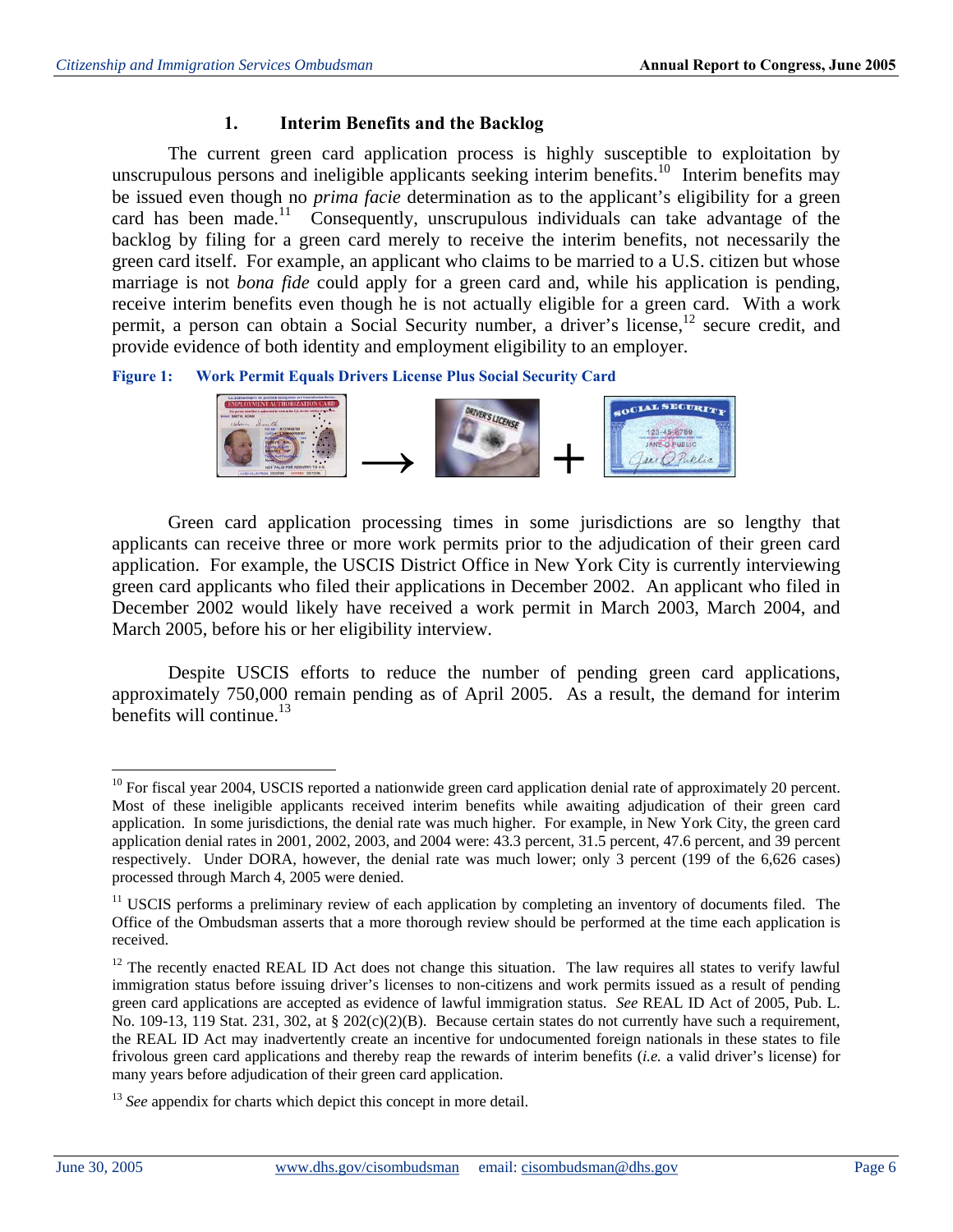The most recent USCIS report on its Backlog Reduction Plan stated that the completion targets for green card applications and work permits have actually been reduced for FY 2005 and FY 2006.<sup>14</sup> According to the report, these completion targets were reduced to reassign staff to work on naturalization applications.<sup>15</sup> Historically, USCIS has redistributed resources between benefit types to address spikes in case volume. This practice has resulted in a virtual "see-saw" effect in which reductions to backlogs for green card applications at district offices simultaneously result in backlog increases for naturalization applications at district offices and vice versa. Clearly an optimal business model would allow both backlogs to be reduced simultaneously.

## **2. Efficiency Challenges in Green Card Processing**

At the beginning of FY 2004, USCIS had 957,714 pending green card applications. In FY 2004, USCIS received an additional 525,032 green card applications. Most of these applicants received work permits.<sup>16</sup> Based on the Ombudsman's estimate, two-thirds of all work permit applications (1.1 million) in FY 2004 were received from pending green card applicants. Additionally, these same applicants also accounted for 310,000 travel document applications. Clearly, the ability to adjudicate green card applications and other types of applications would have increased dramatically if USCIS did not have to process these 1.4 million interim benefit applications. By eliminating the customer's need for interim benefits, USCIS could shift resources to processing green card applications, eliminate the existing backlog, and ensure that a new backlog does not develop.

As noted, if green card applications were adjudicated within a few days, there would be virtually no need for interim benefits. Based upon the success of the Dallas Pilot Program,  $17$ such a process should:

- Reduce the amount of time it takes for an applicant to receive his green card; and
- Allow USCIS to reallocate substantial resources currently utilized to issue interim benefits and maintain applications of persons who are not eligible for a green card.

A major obstacle to issuing green cards within a few days is that security checks are often not completed in a timely manner.<sup>18</sup> The current process of conducting security checks after an application has been filed creates substantial additional burdens on USCIS since it must maintain these applications while security checks are pending. Furthermore, since key security checks are conducted by other agencies, USCIS has little control over the amount of time necessary to conduct all security checks required prior to issuing a green card. Another obstacle to USCIS' ability to rapidly adjudicate these cases is that many applications are accepted for processing without all necessary supporting documents.

<sup>18</sup>*See id*.

<sup>&</sup>lt;sup>14</sup> USCIS Backlog Elimination Plan (quarterly update), Mar. 16, 2005, at 2.

<sup>&</sup>lt;sup>15</sup> See id. at ii (Message from the Director).

<sup>&</sup>lt;sup>16</sup> DHS Office of Immigration Statistics estimates that over 85 percent of all green card applicants apply for work permits.

<sup>17</sup>*See infra* section III.B.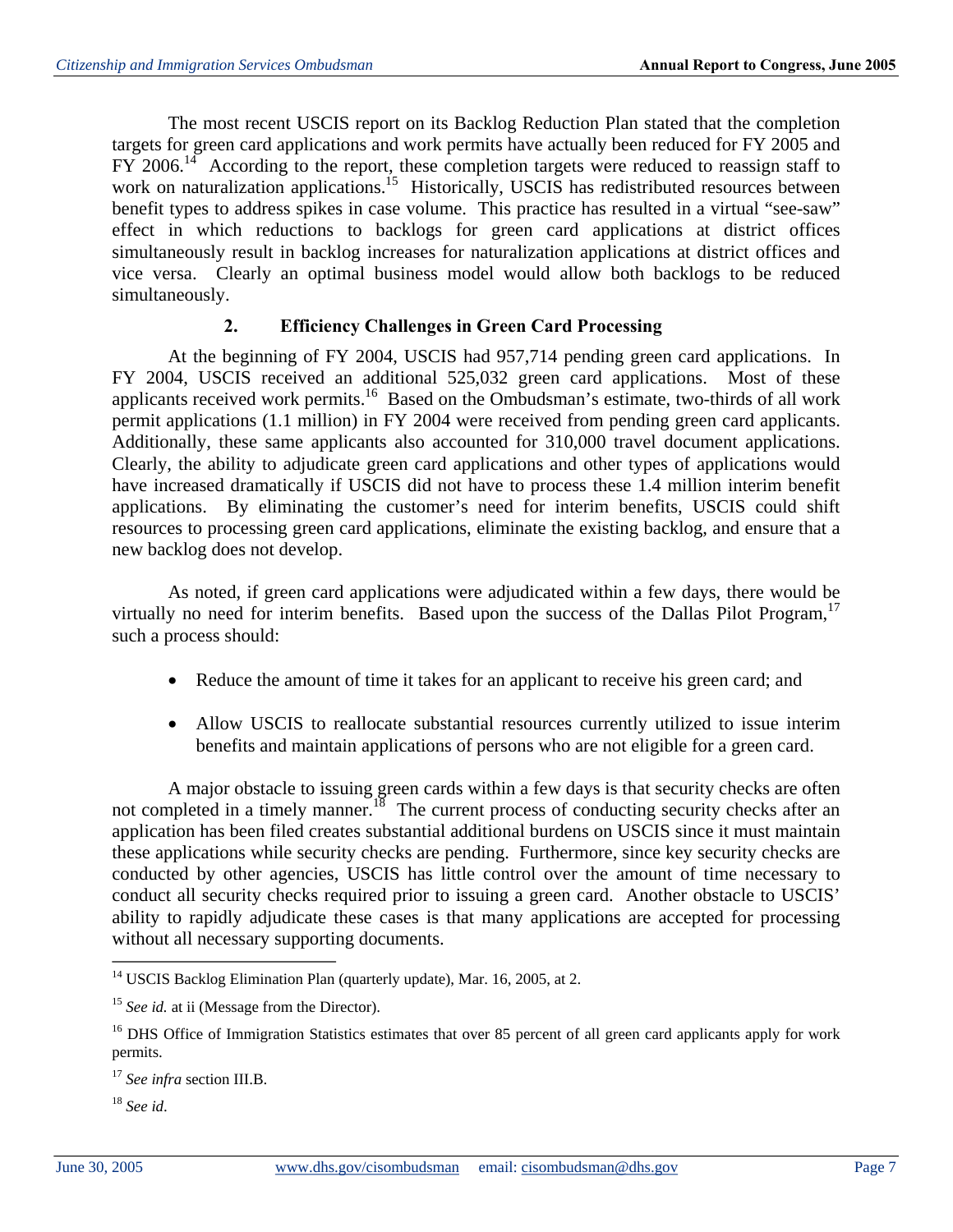The Ombudsman advocates up-front processing, which would allow applicants to file applications, provide biometric data (fingerprints and photographs), and undergo basic eligibility interviews on the same day. Up-front processing will dramatically reduce processing times and reduce the need to suspend processing for USCIS to seek additional supporting documents from the customer.

#### **3. USCIS Fee Structure**

USCIS is hampered by a funding structure that prevents it from providing the most efficient method of service due to a need for revenue.<sup>19</sup> USCIS is primarily a fee-based organization; therefore, a reduction in the filing of interim benefits will significantly impact USCIS' budget. The Office of the Ombudsman estimates that approximately 14 percent of USCIS revenue in fiscal year 2004 was generated from applications for interim benefits.<sup>20</sup>

**Figure 2: USCIS Fee Revenue Chart for Fiscal Year 200421** 



 $19$  For example, despite the fact that USCIS can issue interim benefits that would be valid throughout an extended application period, USCIS rarely does. USCIS issued an interim rule on July 30, 2004 to eliminate the need to file multiple applications and pay multiple fees, "thereby benefiting the aliens and reducing [USCIS] workload associated with yearly EAD [Employment Authorization Document or "work permit"] issuance." Employment Authorization Documents, 69 Fed. Reg. 45555, 45556 (July 30, 2004). Absent discretion allowed under this interim rule, USCIS issues work permits valid for one year under 8 C.F.R. Part 274a, thus creating additional work and expense.

<sup>&</sup>lt;sup>20</sup> Based upon available data, the Ombudsman estimates that approximately two-thirds of I-765 revenue is attributable to work permit applications for persons who are awaiting green card processing (10 percent of total USCIS revenue in fiscal year 2004) and most I-131 applications for Advance Parole are attributable to green card applications (4 percent of total USCIS revenue in fiscal year 2004).

<sup>&</sup>lt;sup>21</sup> In realizing maximum efficiency, USCIS could lose up to 29 percent of its revenue – 14 percent from interim benefits applications and approximately 15 percent from premium processing fees. The total of the two I-765 segments reflect the amounts reported by USCIS. In figure 2, the I-765 figure has been divided in order to reflect the Ombudsman's estimates of the I-765 categories attributable to green card applications.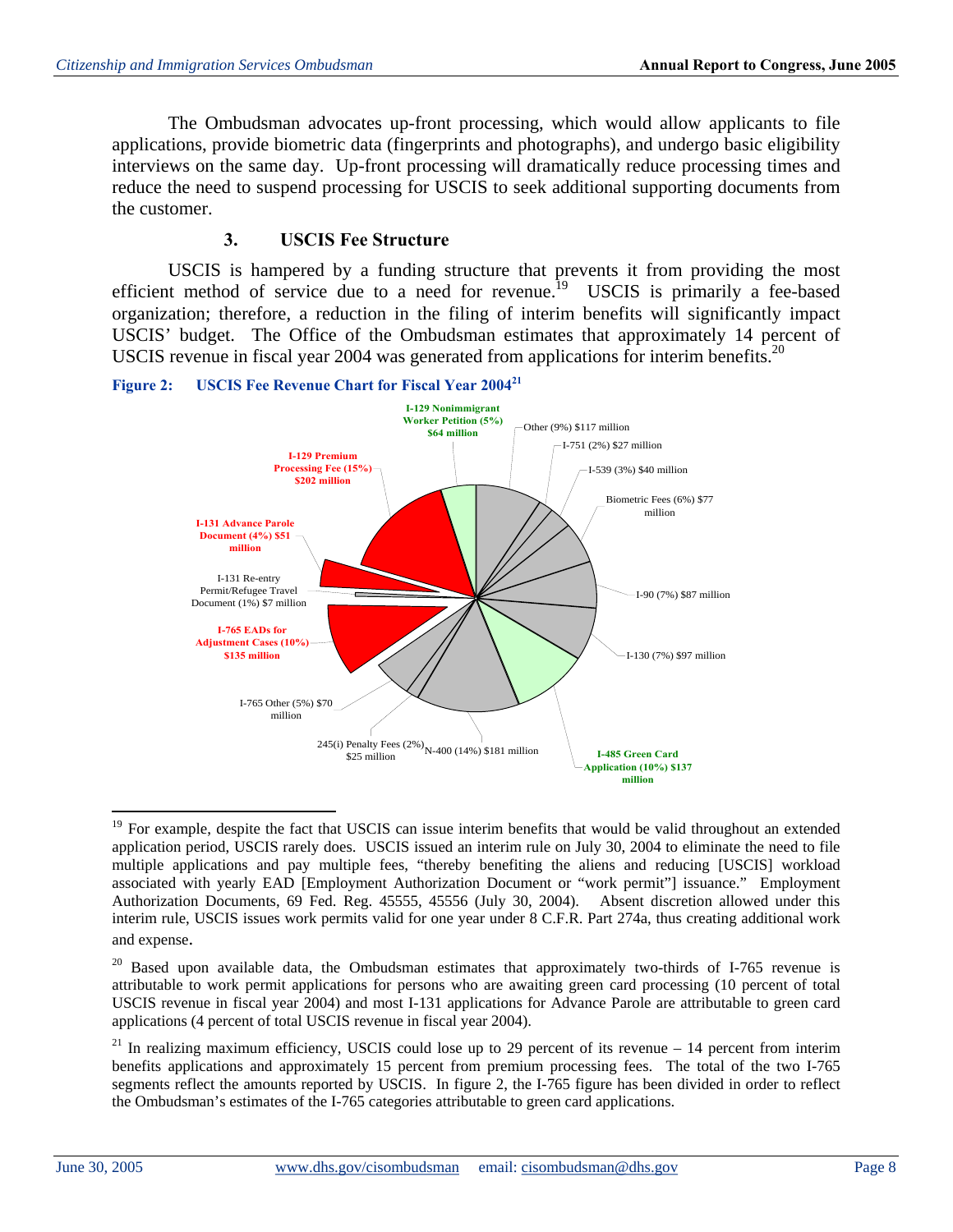Any alteration of the green card application process must include a plan for replacing necessary lost revenue in order to fund basic operations.<sup>22</sup>

A proposed solution is to set one fee for the filing of a green card application - this fee would cover the granting of an interim benefit, if necessary. Eliminating a separate fee for interim benefits may provide an added incentive to USCIS to process green card applications more efficiently, since USCIS would not receive revenue from interim benefits. The single fee would be set to cover the costs of processing the green card application. While the initial cost to the applicant may be higher, in most cases the applicant will pay less for the benefit in the long run, only have to file one form, and receive a green card more quickly.

**Figure 3: Potential Cost Savings to a Typical Green Card Applicant under Existing Versus Future Processing with Current Fee Structure** 

| Form                                | <b>Future Process</b> | <b>Current Process</b> |                     |                     |
|-------------------------------------|-----------------------|------------------------|---------------------|---------------------|
|                                     | (Less Than 90 Days)   |                        | (Cumulative Totals) |                     |
|                                     |                       | $\leq$ 1 Year          | $1 - 2$             | $2 - 3$             |
|                                     |                       |                        | Years               | Years               |
| I-130 Petition (Family) or          | $$185$ <sup>*</sup>   | $$185$ <sup>*</sup>    | $$185$ <sup>*</sup> | $$185$ <sup>*</sup> |
| I-140 Petition (Employment)         |                       |                        |                     |                     |
| I-485 Application (Green Card)      | \$315                 | \$315                  | \$315               | \$315               |
| I-765 Application (Work Permit)     | No Need**             | \$175                  | \$350               | \$525               |
| I-131 Application (Travel Document) | No Need               | \$165                  | \$330               | \$495               |
| Fingerprinting                      | \$70                  | \$70                   | \$70                | \$70                |
| <b>Totals:</b>                      | \$570                 | <b>\$910</b>           | \$1,250             | \$1,590             |

\*The current fee for the I-140 Petition is \$190 and is therefore \$5 greater than the I-130 petition fee of \$185.

\*\* The Office of Immigration Statistics estimates that approximately 85 percent of green card applicants apply for this benefit.

#### **C. Untimely Processing and Systemic Problems with Employment-Based Green Card Applications**

There are significant issues with USCIS' timely processing of employment-based immigrant visa applications. Although there is a statutory annual allotment of 140,000 employment-based immigrant visas, the number of green card applications filed with USCIS in recent years dramatically exceeded the annual immigrant visa cap.<sup>23</sup> These new filings add to the backlog because USCIS has not been able to adjudicate cases equal to the volume of available visas. This situation has resulted in an ever-increasing inventory of green card applications which further increases customer demand for interim benefits.<sup>24</sup> In the future, this

 $22$  Certain USCIS operations and benefits programs do not generate fee income and are currently supported by a portion of the fees collected from applications for other benefits.

 $23$  While USCIS is unable to provide exact data, the data available indicates that USCIS service centers received 187,583 employment-based green card applications in FY 2001, 221,223 applications in FY 2002, 225,897 applications in FY 2003, and 159,873 applications in FY 2004.

<sup>24</sup>*See* section II.B, Interim Benefits, *supra*.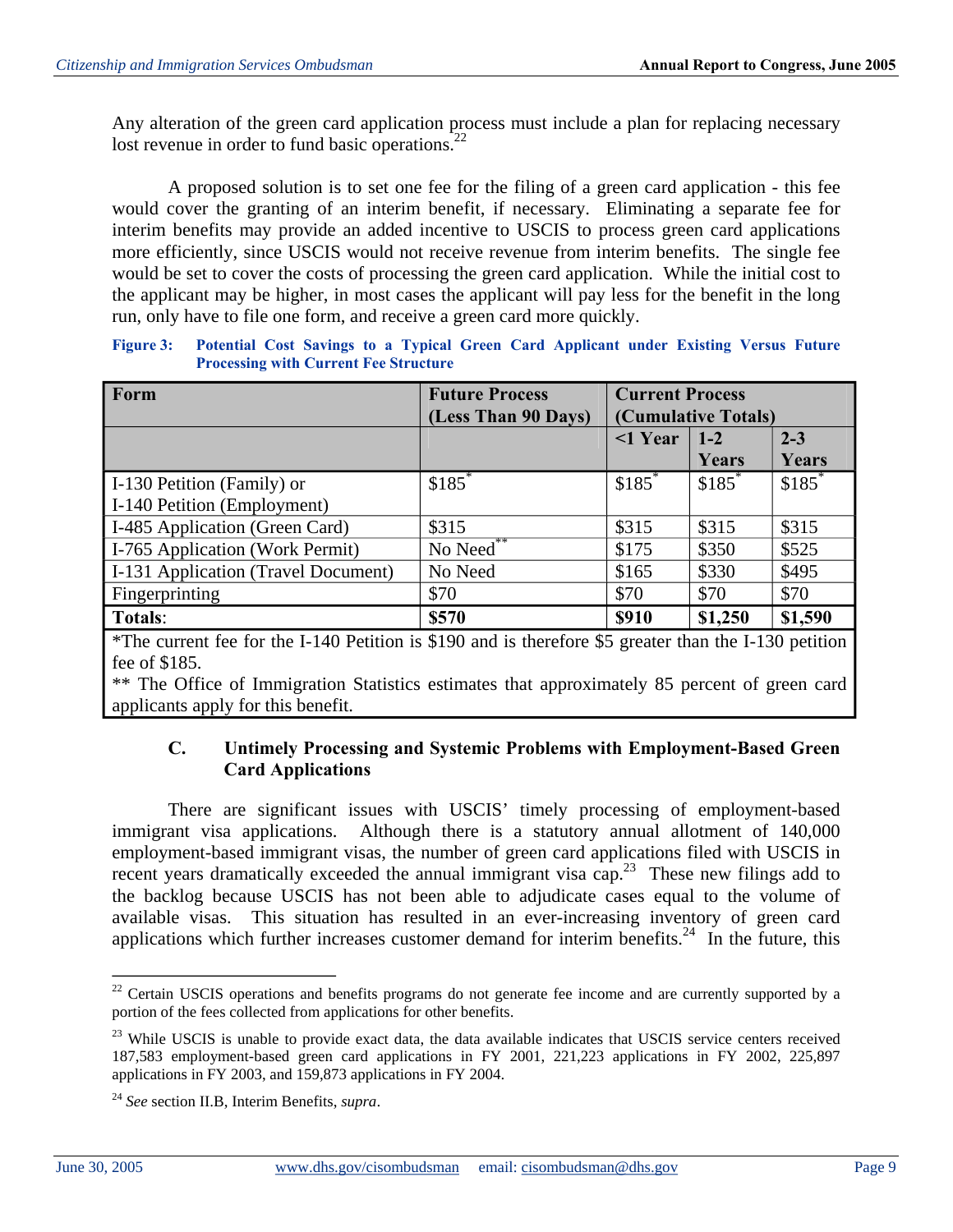backlog may be compounded by additional filings stemming from the Department of Labor's new streamlined labor certification program, which in many cases is the first step before an employment-based green card application can be filed with USCIS.

The Department of State (DOS) administers the 140,000 employment-based visa slots each year, allocating them as necessary to both USCIS for stateside processing and to U.S. embassies overseas. When it appears that demand in a particular category will exceed the supply of visas available for that year, DOS will establish cut-off dates for new filings in that category. In contrast, when there is a sufficient supply of visas in a particular category to meet demand, there is no limit on new filings and the category is considered "current." However, DOS gauges demand based on the number of cases that are actually *approved* during the course of the fiscal year, not on the total number of cases that are pending. Thus, when USCIS processing of employment-based cases does not yield sufficient approvals to project that the annual cap will be met, DOS is unable to impose a cut-off date and new filings may continue.

Employment-based visas that are not used in a fiscal year are shifted (or "recaptured") the following fiscal year into the family-sponsored visa categories under a complex statutory formula. While this concept is intended to recapture unused visas, in reality, this process of recapturing visa numbers between the two categories, coupled with USCIS processing of employment-based visa applications below DOS projections, has resulted in the loss of thousands of employment-based visas under the formula over multiple years. Between FY 2001 and FY 2004, over 141,000 employment-based immigrant visa numbers were unused.<sup>25</sup> This number effectively represents an entire year's supply of employment-based visas. It is ironic that many thousands of employment-based immigrant visas simply evaporated while thousands of applications sat idle and generated demand for interim benefits. U.S. citizens and businesses had legitimate expectations of visa availability only to have them lost to delays and processing problems.

To make up for the visa numbers lost in this process, Congress provided 180,000 additional employment-based visas under the American Competitiveness in the Twenty First Century Act of 2000.<sup>26</sup> However, USCIS was not able to meet the increased level of production necessary to process and approve 180,000 additional applications so that many of these numbers remained unused until the current fiscal year.

The Ombudsman commends USCIS for its recent efforts to reduce the pending employment-based green card applications by rapidly processing pending cases at the four service centers due in part to concerns raised by the Ombudsman regarding the loss of available visa numbers. In recent months, USCIS has increased the processing of applications for employment-based green cards as much as fourfold per month. This rapid processing has

 $25$  This figure (141,000) is based on DOS figures that include employment-based visas that were allocated by statute but unused to support an adjustment of status application or immigrant visa. Employment-based visas lost, by year, were: FY 2001—5,553; FY 2002—none; FY 2003—88,515; FY 2004—47,297.

<sup>&</sup>lt;sup>26</sup> See Pub. L. No. 106-313, 114 Stat. 1251. In addition, recently enacted emergency supplemental appropriations provide for an additional 50,000 employment-based visas for the Department of Labor's Schedule A occupations, which primarily consist of nurses and physical therapists. *See* Emergency Supplemental Appropriations Act for Defense, the Global War on Terror, and Tsunami Relief, 2005, Pub. L. No. 109-13, 119 Stat 231.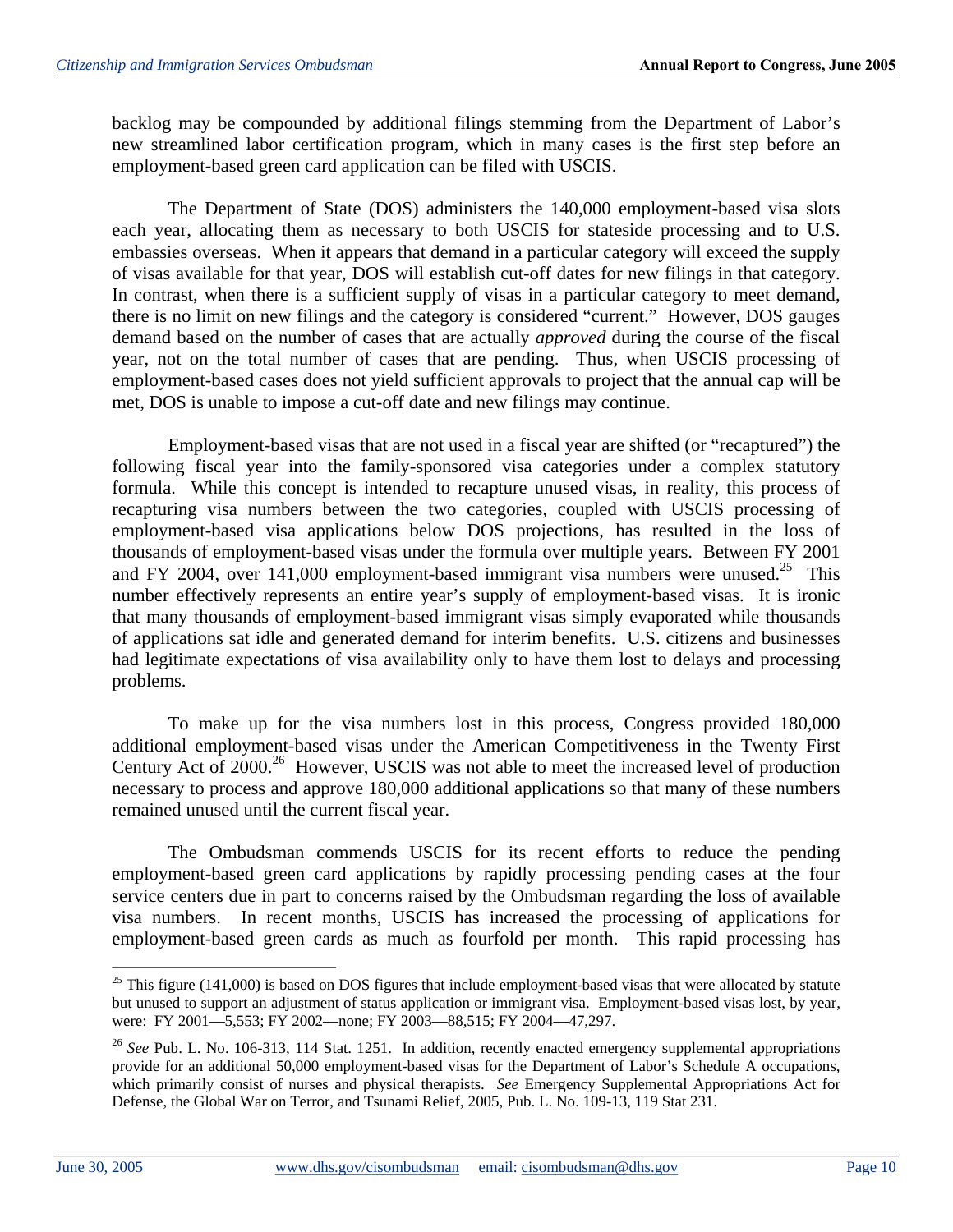resulted in the establishment of visa cut-off dates for certain categories of employment-based immigrant applicants restricting certain country nationals from filing green card applications. However, because of the inability to effectively coordinate with DOS, USCIS has continued to accept thousands of new applications each month while continuing to maintain large numbers of pending applications at its offices which far exceed available visas. The Ombudsman has raised this issue with USCIS and DHS leadership, and efforts to address issues of efficiency and customer service are ongoing.

#### **D. Background and Security Checks**

The purpose of having security checks of applicants for immigration benefits is to: 1) identify security and public safety risks and deny benefits to those who are not qualified, and 2) notify appropriate law enforcement and intelligence agencies about persons of potential interest.

Although the majority of these checks are resolved within hours or days of initiation, a small percentage that do not clear on a timely basis represent a substantial and problematic workload. In some cases, applications may be approved despite initial security check "hits"<sup>27</sup> – either because they pertain to a different individual with a similar name or because the underlying information is not disqualifying. While most security check hits prove to be harmless, it is important to identify quickly those relatively few cases of genuine law enforcement or national security interest. However, resolving hits is a time-consuming process not completely controlled by USCIS. To date, the responsible agencies have allocated insufficient resources to resolve the hits. The Ombudsman's office is continuing research into how this crucial process can be both streamlined and improved.

There are a variety of security checks, each performed according to specific sets of rules. USCIS receives security check results in varying forms. Moreover, the results are valid for varying periods, and require different USCIS actions. The variety of checks and the rules concerning validity and use of the results create a confusing set of sub-processes within the immigration benefits process.

USCIS faces a challenge in accommodating the various security checks within a cumbersome adjudications process. All checks must be complete and current before an officer can make a decision on an application. Due to the varying validity periods and initiation processes, it is not unusual for the results of one check to expire while waiting for results on another check. Compounding this problem is the fact that the information provided to USCIS as a result of the checks is often stale, leaving USCIS with the job of resolving a hit that is no longer relevant. Additionally, various agencies within DHS and other federal departments have different requirements and criteria for similar security checks. It is necessary to standardize security check requirements throughout DHS and the federal government so that USCIS can provide more realistic processing timeframes to customers without compromising law enforcement needs and investigations.

 $27$  "Hit" refers to a positive response to a security check query. It is important to note that a hit does not necessarily relate to the applicant or petitioner. Some checks are based on names, others on fingerprints.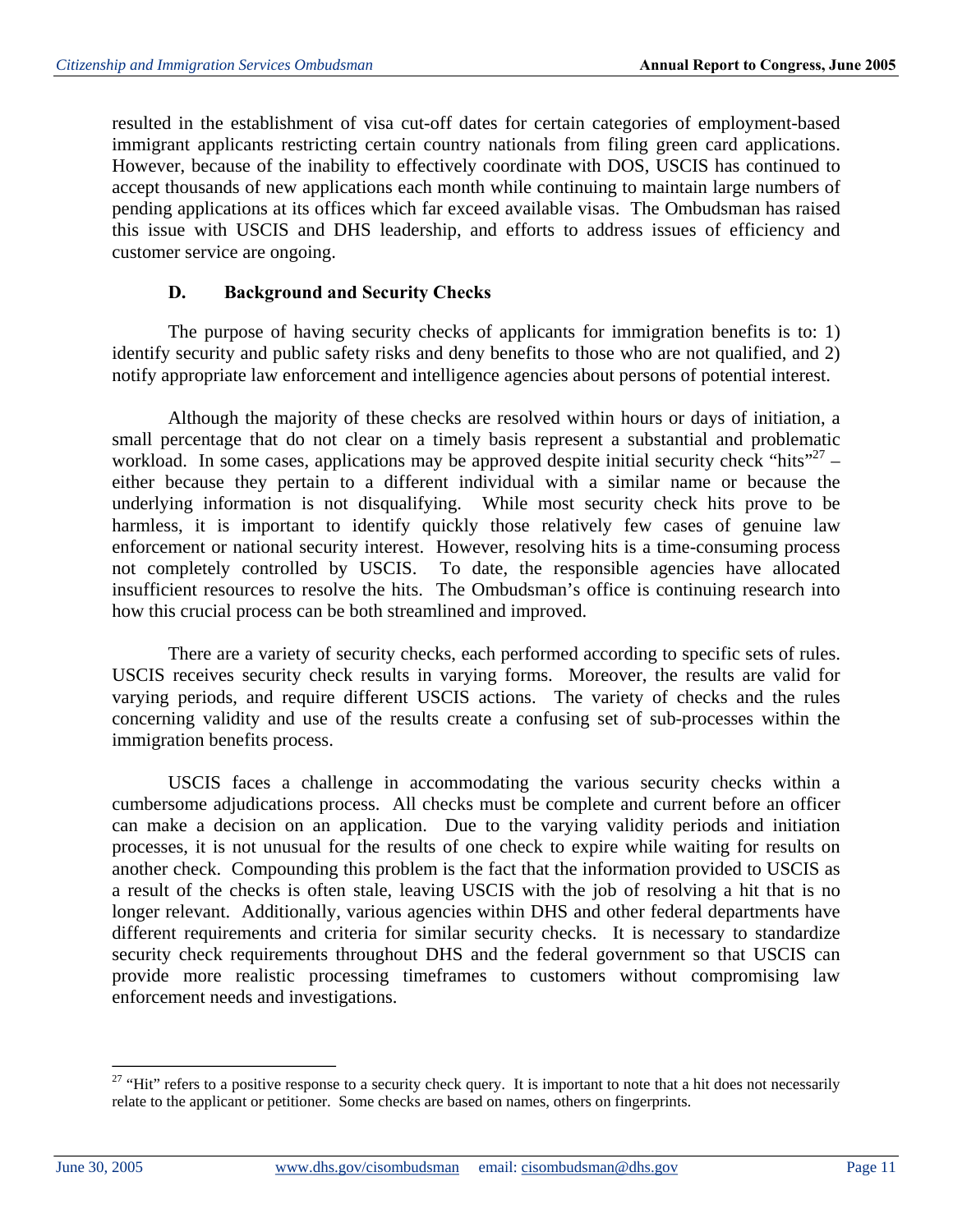Not only do delays in processing times require additional security checks when they expire, but each additional check adds extra financial burdens to USCIS. As a non-law enforcement agency, USCIS must pay law enforcement agencies to conduct the checks. Currently, applicant fingerprints are archived, yet are not retrievable. Therefore, refingerprinting is necessary if the checks expire. Furthermore, USCIS does not have access to a "wrap-around" feature which would enable it to obtain automatic updates on subsequent criminal history for those on whom a query was previously requested.

#### **E. Information Technology Issues**

Successful service-oriented businesses in the twenty-first century employ the most efficient information technology (IT) systems available. However, USCIS IT systems do not support integrated and efficient business processes; they are based on IT approaches that are decades old. As a result, customer service is compromised.

Present USCIS systems are form-centric—they track paper and files. Adoption of a person-centric system—one that documents an individual's progress through the process—must be considered in order to improve customer service while simultaneously enhancing national security and public safety. Only a person-centric system will allow USCIS to rapidly update its information about the individual's employment, address, family status, etc., enhancing both security and processing concerns.

Today, USCIS depends on antiquated "stove piped" information management systems that do not share data and are extremely expensive to modify. The Computer Linked Application Information Management System (CLAIMS) versions 3 and 4 represent the primary case management system for USCIS which tracks forms as opposed to people. CLAIMS 3 and CLAIMS 4 are proprietary and now antiquated systems that were developed and deployed by a contractor in the early 1990s. Accessibility to these information management systems is limited to certain staff at certain offices, making information incomplete and often inaccurate. As such, USCIS does not possess a real-time case management system accessible to all USCIS employees.

USCIS also relies on the National File Tracking System (NFTS)—a file management system that does nothing more than track the history of a file. This system offers no information on the status of any applications. Furthermore, this system does not take account of the fact that a single case file may have multiple parts, increasing the likelihood that parts of a case file may be misplaced or lost.

More important than case and file management is the analysis and use of information collected from law enforcement and security databases. As discussed in part D of this section, USCIS conducts security checks to determine whether an individual is a security or public safety risk. Basically, these checks are performed to determine:

- History of criminal activity,
- Intelligence or national security interest, and
- Current law enforcement interest.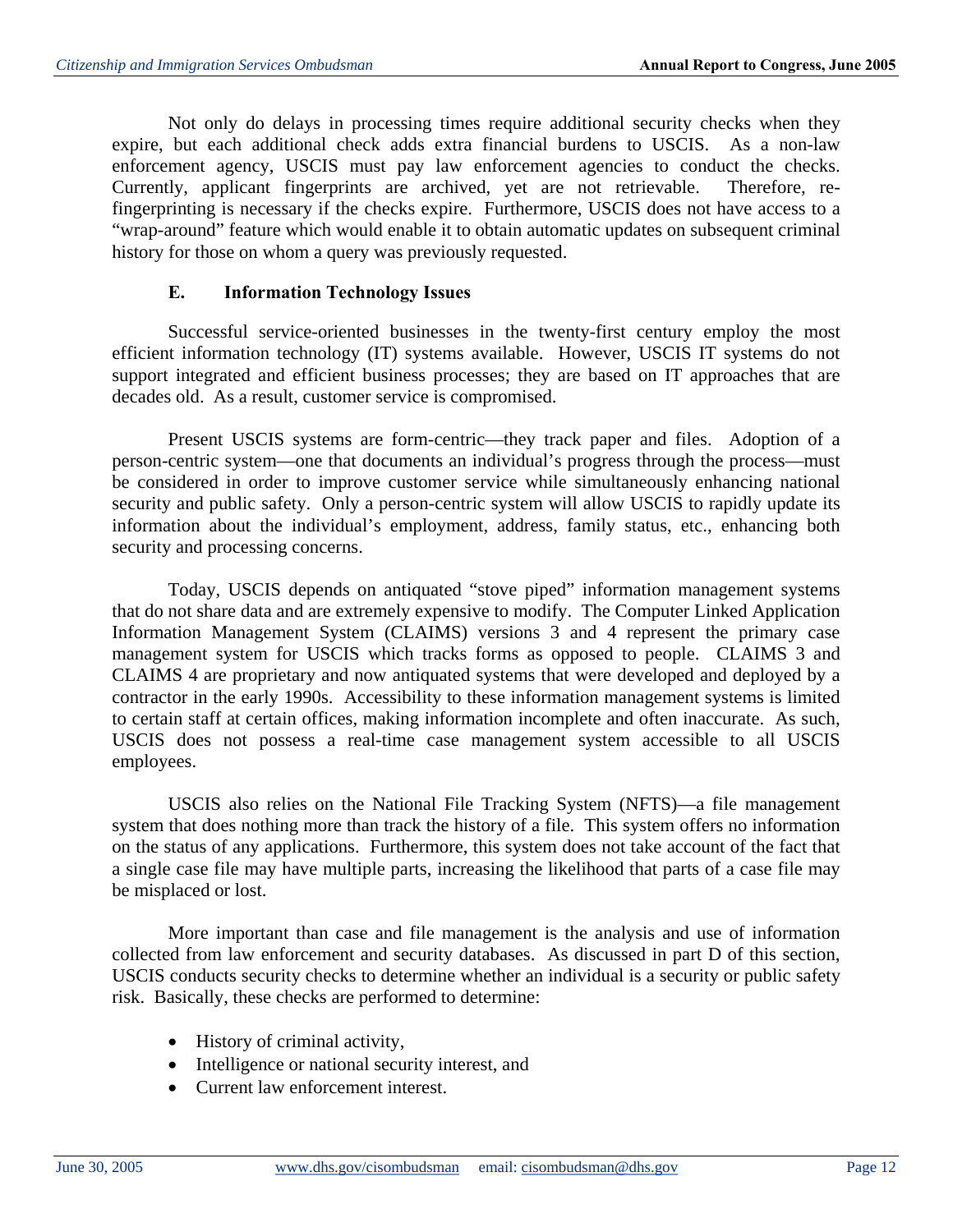Beyond the basic battery of security checks, others may be performed depending on information obtained from the above checks or from the applicants themselves. These checks involve a variety of nonimmigrant information systems, immigration court systems, immigration enforcement systems, and others.

The Ombudsman supports the USCIS initiative to upgrade the USCIS information management architecture. However, he suggests the exploration of existing "off the shelf" information management systems widely used for similar applications in the private and public sector. Any information management system must enhance and streamline USCIS business processes rather than perpetuate duplicative and inefficient processes.

#### **F. Limited Case Status Information Available to Applicants**

Lack of effective communication between USCIS and customers remains a pervasive and serious problem. Concerns in this area include: 1) customer access to a USCIS official with knowledge of the individual case; 2) whether the information provided to customers by USCIS is accurate; 3) whether the information available is sufficiently detailed to answer a specific inquiry; and 4) an apparent practice of giving minimal information in response to customer inquiries.

This issue was also identified by the Ombudsman in his 2004 Annual Report to Congress, which noted:

Aggravated by inordinate processing periods, individuals and employers alike are frustrated by the limited availability and accessibility of case status information…Customers resort to generating numerous telephone calls to USCIS and/or making frequent visits to USCIS facilities and finally opt for congressional assistance in determining the status of pending cases.

Throughout the year, USCIS has taken a number of positive technology-oriented steps – most notably national implementation of the InfoPass program – to address communication issues between customers and USCIS offices. However, the National Customer Service Center (NCSC) and the case status service online have not been as effective as anticipated.

**InfoPass**. InfoPass, an online USCIS appointment system, has added a valuable service for some applicants by allowing them to secure an appointment time with a USCIS district office representative.<sup>28</sup> However, due to an insufficient capacity to meet the public demand for information, InfoPass has in some instances replaced physical waiting lines with invisible, digital waiting lines. Stakeholders around the country report weeks-long delays in scheduling appointments or, in some locations, consistently finding no open appointment times at all, regardless of whether they search day or night. Since in many districts customers do not have access to USCIS officers outside of the InfoPass system, relatively minor case inquiries cannot be addressed without significant delay. This situation is inconvenient for customers who have to travel long distances to the district office

<sup>28</sup>*See* section III. A.8, InfoPass Recommendation.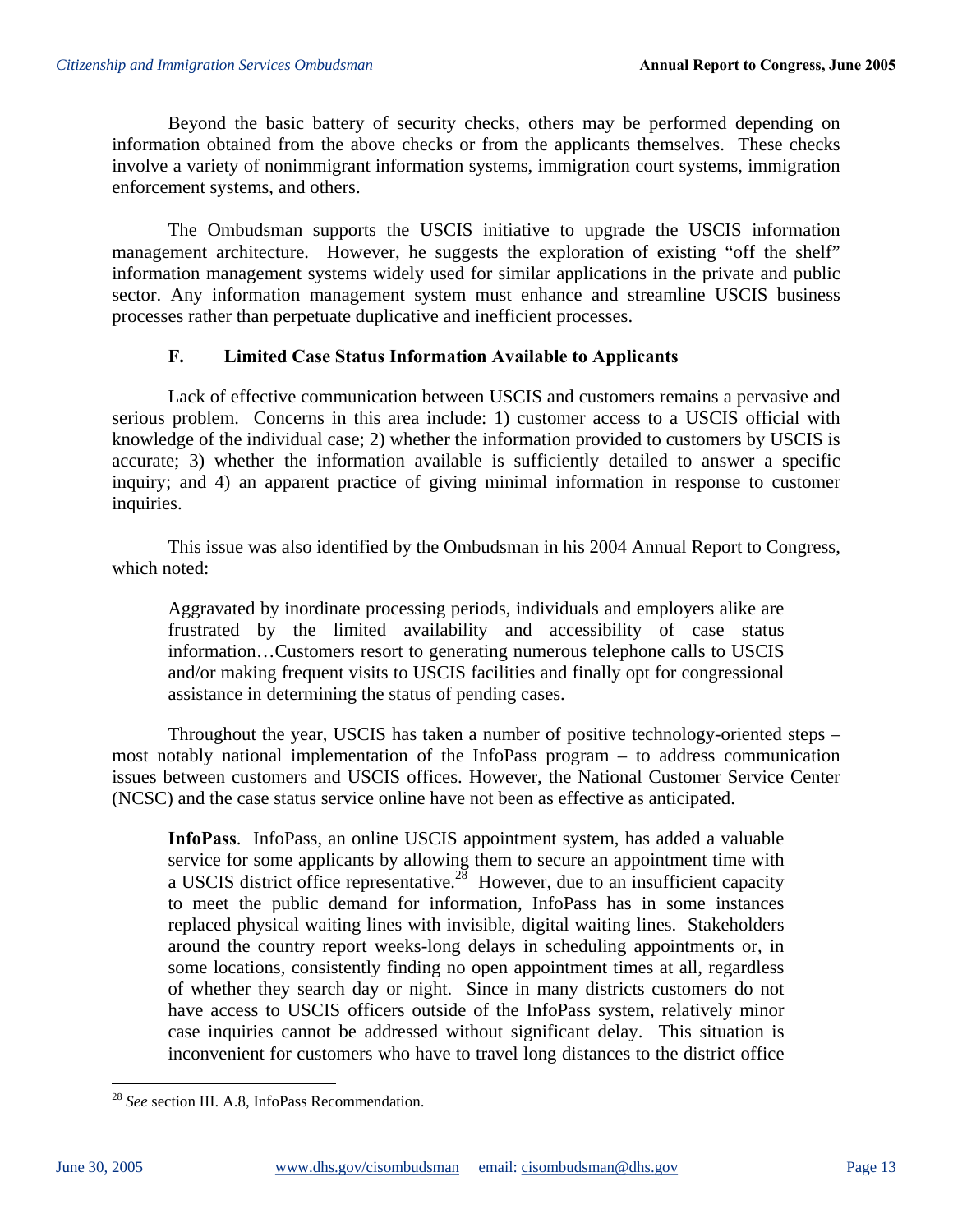for their InfoPass appointment and can be an inefficient use of USCIS officer time and resources. Further, many low income applicants and petitioners do not have access to online services. They must rely on friends, family, or public libraries for Internet access. USCIS leadership is aware of issues with InfoPass and is working with district offices to make as many appointment slots available as possible and to address access problems.

**National Customer Service Center**. The NCSC provides assistance nationwide to customers who call USCIS about immigration services and benefits. However, the NCSC contract employees often do not have the needed training nor do they have the requisite information regarding individual customer case status to provide meaningful and timely information.

**Case Status Service Online**. USCIS customers who have an application receipt number can use the Internet-accessible Case Status Service to check the status of cases online, but this service has several limitations:<sup>29</sup> 1) Case status information provided online is often incorrect; 2) the processing timeframes provided frequently are not representative of actual processing times; and 3) cases that have been denied are not updated in the system and appear as "pending" long after the date of decision.

## **G. Coordination and Communication**

Coordination and communication between district offices and service centers, between USCIS headquarters (HQ) and district/service center offices, and among USCIS and other agencies are vital to providing efficient service to USCIS customers. However, issues and concerns remain in these areas and should be addressed.

#### **1. District Offices/Service Centers**

Lack of effective coordination and communication between district offices and service centers remains a pervasive and serious problem in USCIS. The transfer of files among offices provides a basic example. Although DHS components have migrated file tracking to a new system, the National File Tracking System  $(NFTS)$ ,<sup>30</sup> files transferred between the service centers and district offices may become misplaced. Files may be misplaced if bulk files are transferred unilaterally by one facility without the knowledge of the receiving facility. Moreover, workload is often transferred from service centers to district offices without sufficient communication and coordination to allow the receiving office to plan appropriately for unexpected volume.

Additionally, there is a general lack of availability of service center staff to answer questions from the district offices. Immigration officers at service centers do not routinely communicate with immigration officers at district offices. As a result, it is not uncommon for district offices, which are more accessible to the public than service centers, to receive inquiries

<sup>29</sup> https://egov.immigration.gov/cris/jsps/index.jsp.

<sup>30</sup>*See supra* part E of this section.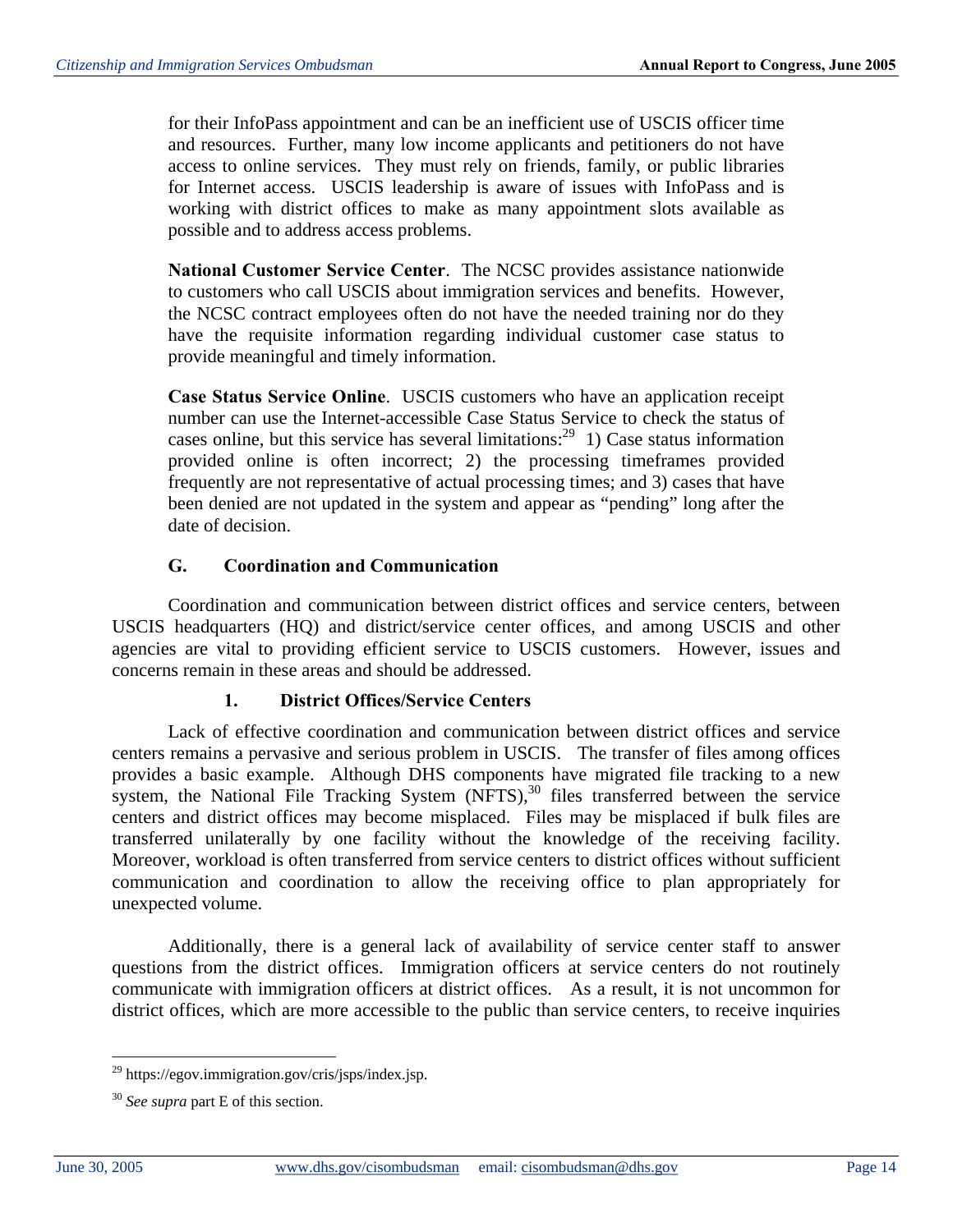from customers on service center actions which immigration officers at district offices are unable to answer.

At the management level, there are few formal avenues to address issues between the district offices and service centers. The respective chains of command for district office and service center management are essentially as they were in the legacy Immigration and Naturalization Service (INS) and do not come together until a very senior level at HQ, through the Associate Director for Operations. Management rotation provided for in the Homeland Security Act will enable these issues to be addressed effectively.<sup>31</sup>

## **2. Headquarters and District/Service Center Office Coordination**

Institutionalizing HQ guidance presents challenges. It is not uncommon for such guidance to be sent to the district/service center individually, as needed, but it is not necessarily compiled into manuals for future reference, nor added to training curricula. With regular turnover in staffing, it is vital that employees in the district/service center offices receive uniform training materials and updated guidance from HQ in order to provide consistent service to USCIS customers nationwide. Unfortunately, the level of training on new guidance varies among district/service center offices. As a result, employees apply regulations or HQ guidance unevenly based on their personal or local district/service center office interpretation of national policy. Various training related solutions to this problem are discussed below.<sup>32</sup>

## **3. USCIS, Employers, and Other Government Agencies**

There is an increasing reliance upon USCIS by employers and other government entities to verify the immigration status of applicants for employment and various federal and state benefits (e.g., the Social Security Administration, departments of motor vehicles, etc.). USCIS' capacity to communicate and coordinate with employers and government agencies at the federal, state, and local levels have not kept pace with the needs of these customers of immigrationrelated information.

## **H. Lack of Standardization Across USCIS Business Processes**

Insufficient standardization in USCIS adjudications at service centers, district offices, and even between officers within the same office remains a pervasive and serious problem. The legacy INS district/service center offices were operated with considerable autonomy, resulting in individualized management approaches at the local level to meet production goals. USCIS, in inheriting these local offices operating with great autonomy, found itself with growing production goals and little opportunity to affect organizational change during a transition involving considerable organizational change. Immigration benefits are governed by federal law, the Immigration and Nationality Act (INA) as amended. The INA should be administered equitably across the country. Customers rightly expect consistent adjudications that are administered in a uniform timeframe. Inconsistencies result in inequitable application of the law which severely impact immigrants, their families, and employers.

<sup>31</sup>*See* 6 U.S.C. § 271(a)(4).

<sup>32</sup>*See* section II.I., *infra.*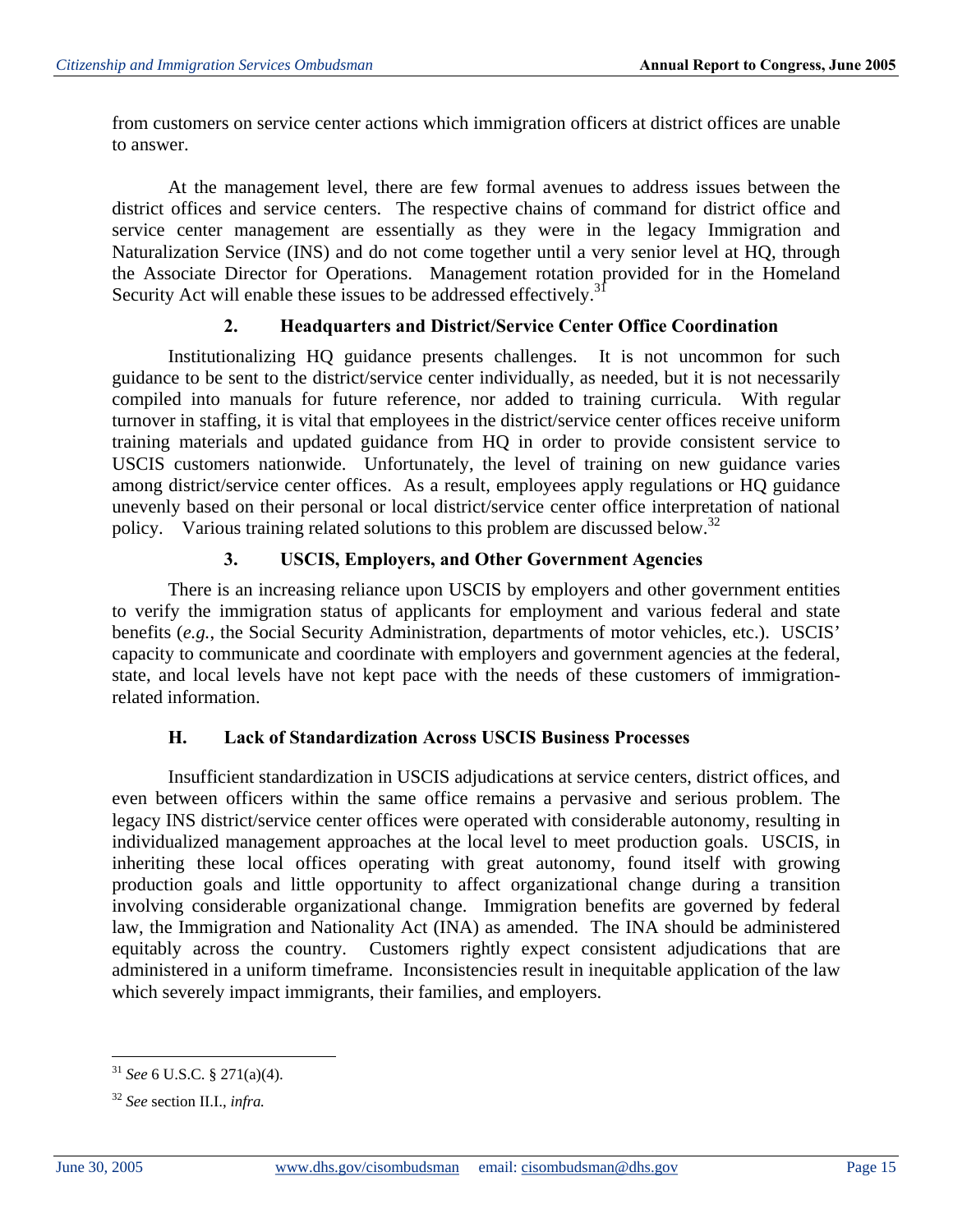Lack of standardization includes the following three components: 1) statutory discretion under the INA is not exercised in a consistent manner by all USCIS offices or officers; 2) USCIS faces an operational maze of legislative amendments to the INA, judicial and administrative cases, regulations, internal procedures, and policy memoranda; and 3) processing times vary widely from one USCIS office to another such that an individual in one part of the country may wait just a few months for adjudication of an application or petition, while customers under the jurisdiction of another office may face a wait of several years for adjudication of the same benefit.

**Examples of Insufficient Standardization**. Despite the existence of national standard operating procedures, each district and service center office has adopted some unique practices. In meetings with stakeholder organizations across the country, participants repeatedly cited a lack of standardization in the following areas: adjudication of benefits; requests for expedited processing; and different form kits disseminated for district offices. These practices encumber operations and create disparities in the amount or type of information received by a customer based on geographic location.

- **Nonimmigrant Adjudications**. Stakeholders often bring to the Ombudsman's attention instances in which one petition for an H-1B nonimmigrant professional is approved and another petition filed at the same service center, at or around the same time, and for the same employer for a beneficiary with similar credentials is denied or an RFE is issued.
- **Forms Kits**. The Eastern Forms Center, which distributes USCIS forms to the public, maintains 37 different forms packages for people seeking the same common benefit – green cards based on family sponsorship (Forms I-130 and I-485). The requests are sorted by zip code and the package sent depends on which district office or sub-office will be handling the case. For example, the Los Angeles District Office provides green card applicants with a four-page packet of information on what documentation should be furnished, whereas the Atlanta District Office provides applicants for the same benefit a one-page packet. USCIS has addressed this issue in part by centralizing case processing operations at the National Benefits Center, which requires distribution of a uniform set of instructions for several form types. Nevertheless, there is no standardized format for USCIS forms, and their design is antiquated for purposes of electronic scanning and so requires time-consuming manual data entry. As a result, many of the intended benefits from centralizing operations have not been realized.
- **Processing Times**. USCIS processing times vary widely around the country. According to the USCIS website, Form I-485 Applications to Register Permanent Residence or Adjust Status, for example, take approximately four months to be adjudicated at the San Antonio District Office, while the wait at the New York District Office and the Texas Service Center is approximately 2½ and 2 years, respectively.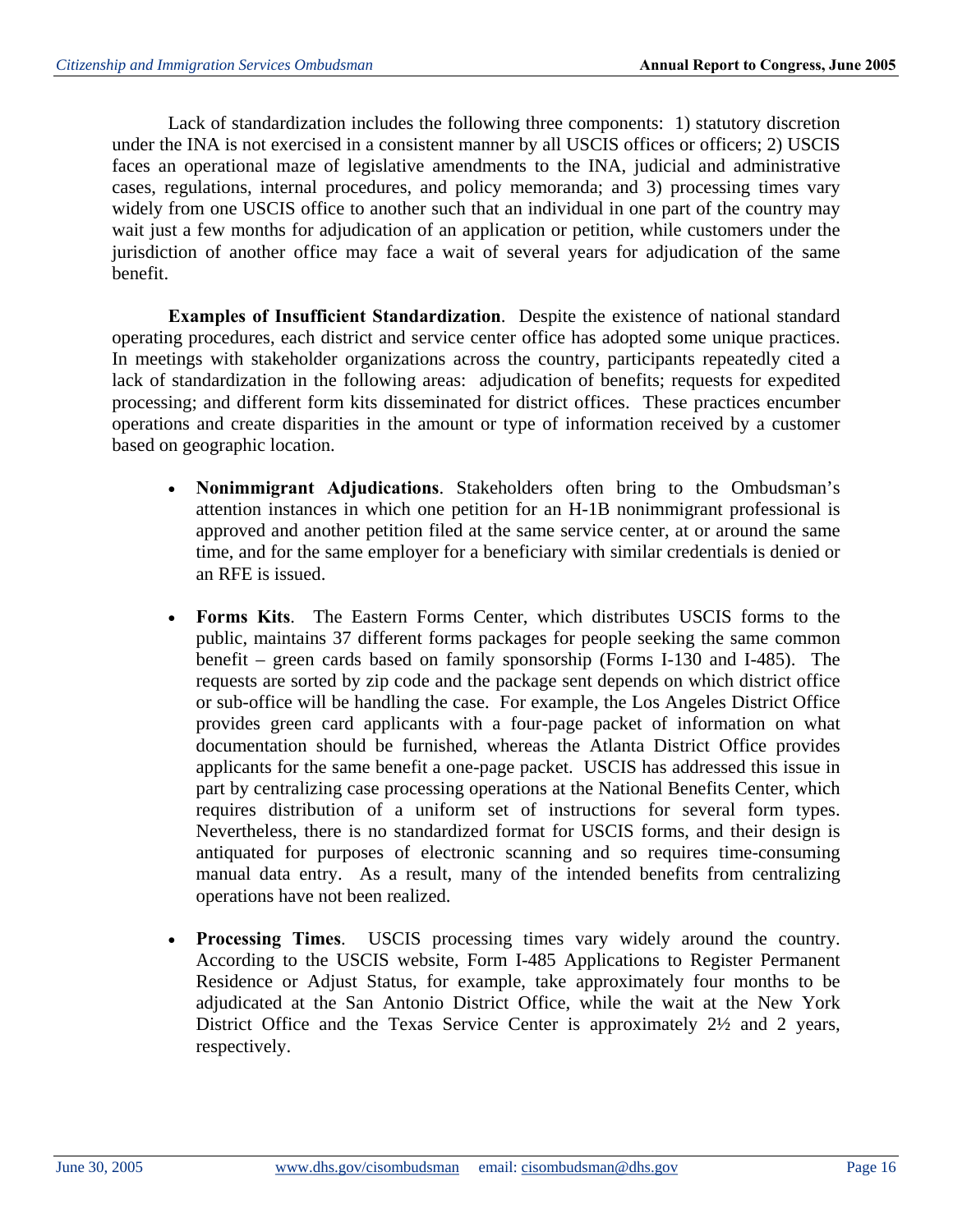Insufficient standardization and widely varying processing times encourage inappropriate forum shopping by foreign citizens and employers. Moreover, should a customer move from one district/service center office's jurisdiction to another while the case is pending, the customer may be noncompliant with the submission requirements for the new jurisdiction, thereby complicating the adjudication for both the applicant and USCIS. More importantly, insufficient standardization abrogates basic notions of consistency and fairness in the administration of immigration benefits. The Ombudsman is exploring various potential recommendations that would alleviate the disparity that currently exists in the jurisdiction-based processing of applications which are part of a national benefits process. One recommendation being considered is the elimination of artificial geographic boundaries which restrict the ability of applicants to seek the most efficient district or service center when filing an application or petition. Another recommendation, which could be combined with the first, would be to offer incentives to efficient offices so that they could grow to accommodate the workloads that would migrate to them, while creating opportunities to focus on sharing best practices and improve inefficient offices.

- **Insufficient Standardization and Local Policies**. District and service center specific policies emerge when there is no USCIS Headquarters policy guidance, or when there are gray areas in the administration of immigration statutes, regulations, and policy. At best, some local flexibility may be desirable to address local issues, provide for innovation to improve customer service, and to enhance staff morale. At worst, local policies may emerge when district or service center officials disagree with national policy. Such a result is unacceptable and must be addressed aggressively by headquarters whenever it is discovered.
- **Insufficient Standardization and Training**. There is no nationally standardized USCIS continuing education or training program available to USCIS employees after completion of the U.S. Academy at the Federal Law Enforcement Training Center (FLETC). Additional training resources and opportunities are essential to addressing standardization issues. The Ombudsman is currently studying the USCIS employee training issue, as employee competence is the cornerstone for effective customer service and benefits processing.

Over 40 senior managers and staff from USCIS and the Office of the Ombudsman participated in an all day meeting on standardization in February 2005. The purpose of the meeting was to identify ways to increase the integrity of the decision-making process. As an outgrowth of this meeting, USCIS invited the Office of the Ombudsman to participate in a standardization initiative and chartered a number of working groups which have begun meeting to develop specific standardization initiatives.

The Ombudsman strongly endorses the efforts of USCIS to promote standardization and the work of the Standardization Decision-Making Project, and looks forward to continuing to work with USCIS on this critical initiative.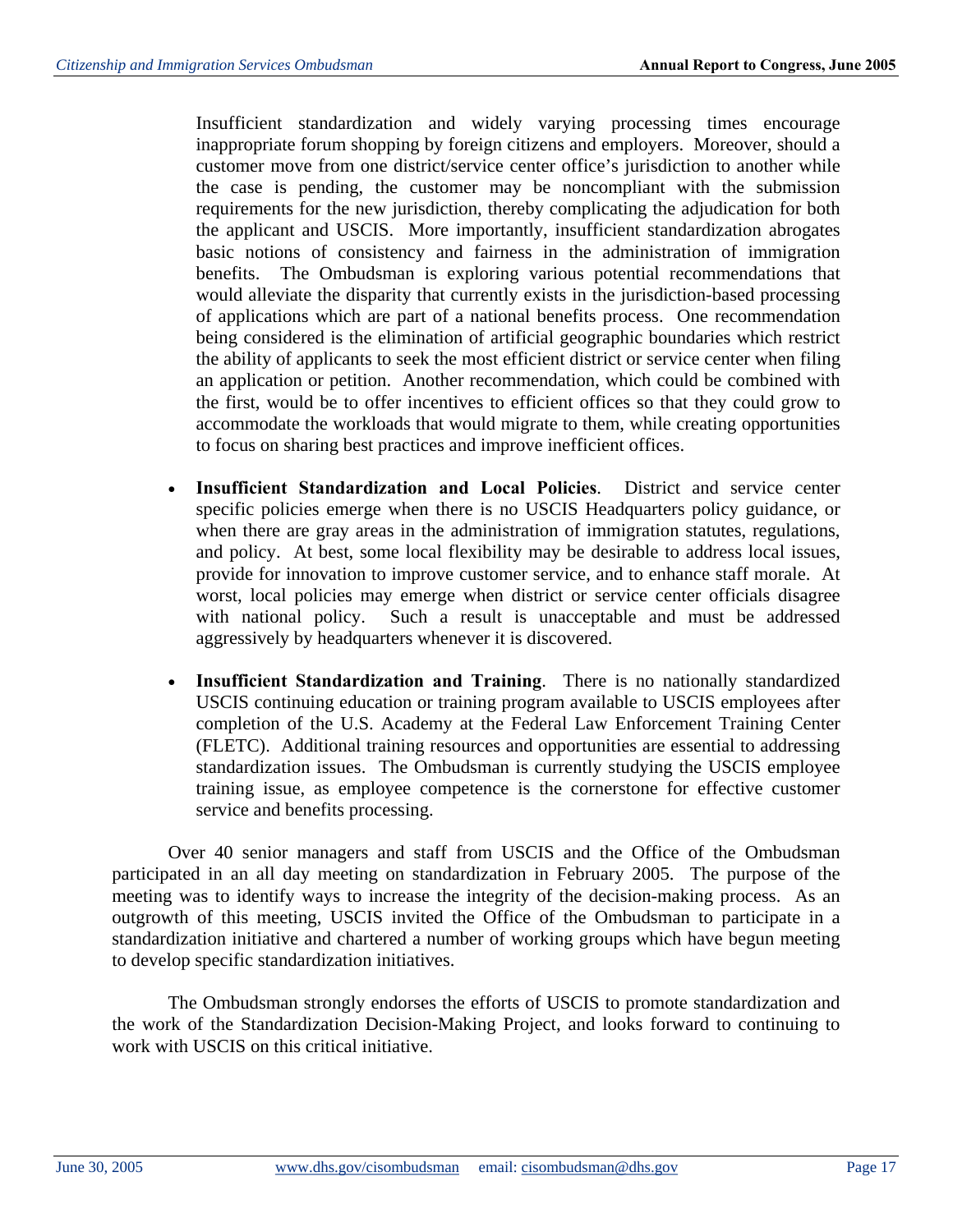## **I. Training and Staffing**

After almost two years of travel, observation, discussion, and analysis, the Ombudsman has recognized that a key to timely and professional delivery of immigration benefits is a properly-trained and flexible workforce.

## **1. Training**

USCIS offers basic training to most of its operations staff that includes formal courses at the FLETC. These courses cover nationality law, admissibility and adjustment law, interview techniques, and other relevant topics. While useful to individuals new to immigration law and practices, these courses offer little skills training regarding actual day-to-day district/service center office operations. However, standard post-academy training does not exist. Instead, it is left to district/service center offices to determine whether and what training on legal, policy, or procedural changes will occur. In such an environment, it is not surprising that policies and procedures are inconsistent between district offices and service centers.

Operating on funds provided by fee receipts, USCIS necessarily allocates the bulk of its funds to operations. Little is provided to support training functions beyond basic training and the relevance of the current curricula towards today's district/service center operations is questionable. Officers who conduct training in the offices that have them, are often operations personnel given collateral duty assignment. As such, seen in the short-term, planning and delivering training has a negative impact on production as staff is taken off of their normal duties to prepare and deliver training programs. National and regional goals concentrate on production, not accounting for time lost to training, and offices with the greatest production challenges discard anything that does not contribute to production.

The USCIS training establishment is essentially a holdover from legacy INS. As USCIS continues its evolution into a twenty-first century provider of services, its training operations also need to keep abreast of the best methods for providing performance-based, cost-efficient training. Application fees should be set to recover the actual costs of processing and adjudicating the application, while also allowing for necessary and regular training. The Office of the Ombudsman proposes formal and standardized training on a variety of subjects, from refresher training on sub-processes to classroom training on major policy or procedural changes. In providing standardized training to district office and service center personnel, USCIS will improve consistency in processes between offices. Further, standardized training will produce officers and staff who are "interchangeable" and who can be assigned or reassigned to address production challenges in different locations without the need for weeks of site-specific briefings.

With the separation of USCIS from its legacy INS components, including the inspections, investigations, detention, and removal branches, a number of key cross-training opportunities no longer exist. In addition, legacy INS career paths no longer exist and, therefore, the number of individuals with practical knowledge of the overall complex immigration system will decline in coming years. Specifically, this lack of connectivity may create an environment where each of the newly created agencies, which handle various components of the immigration process, will not have sufficient numbers of trained employees who understand the impact of certain actions on the other agencies. Therefore, the Ombudsman recommends that specific programs be developed that will enable temporary transfers of personnel for training purposes between not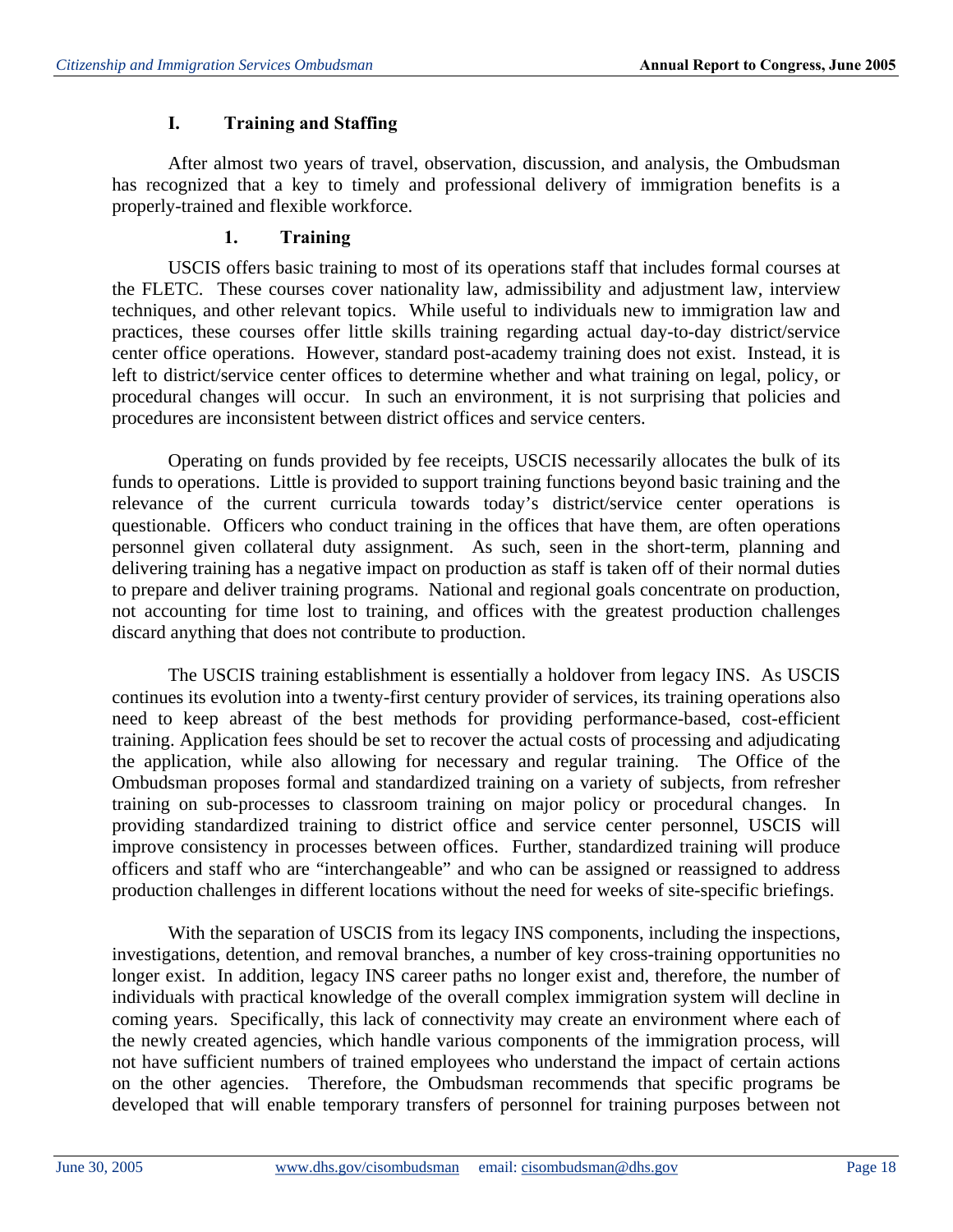only USCIS, Immigration and Customs Enforcement (ICE), and Customs and Border Protection (CBP) but also to include the components at the Departments of State, Justice, and Labor that handle various aspects of the immigration process.

#### **2. Staffing**

A well-trained workforce will help USCIS address production and quality issues. However, USCIS is not well situated to employ that workforce. In attempting to assemble a professional and committed workforce that can be deployed to offices based on production needs, USCIS faces a major hurdle in its ability to hire and sustain its workforce.

Beginning in 1995 and continuing to the present, USCIS (and legacy INS) has relied on officers and staff hired on a term basis.33 Authorization to hire on a term basis was given to INS to address what was then seen as a short-term problem. Each year since then, INS and USCIS have extended term employment and hired new staff on term basis. The complexities of immigration law and policy make term hiring a poor management option. The agency needed to develop a cadre of well-trained officers who were dedicated to the mission. Instead, a large part of the agency has been made up of staff who understood that their employment was temporary and who had little incentive to commit themselves to the job. Furthermore, for those term employees who excel, USCIS lost their services at a point in their careers when they became fully-productive. The agency then has to hire a replacement and cycle the new hire through basic and practical training. In effect, INS and USCIS have been the keepers of a revolving door that let inexperienced staff walk in while forcing experienced staff to walk out—a wasteful and costly process.

The creation of a USCIS personnel and training system will provide USCIS with dedicated, competent staff. Such a professional cadre would be deployable to any office that has production challenges. Such a staff can begin working in the new district office or service center with minimal delays for retooling/retraining. USCIS leadership then will have greater operational flexibility to address spikes in receipts at one office or another. A restructuring of the present fee structure to cover the cost of processing and delivering the benefit, while also providing a flexible account, will allow for standardized training and operational reassignments as needed and warranted.

Coupled with the need for an effective personnel and training system is the opportunity for USCIS supervisors and managers to gain experience in all the major functions performed by USCIS. Congress has mandated  $34$  that a managerial rotation program be formally established whereby USCIS supervisors and managers attain experience in both service centers and field (district) offices. The Ombudsman believes that the operation of this managerial rotation program will assist in enhancing USCIS internal communications and provide better workforce coordination of adjudication efforts.

<sup>&</sup>lt;sup>33</sup> "Term" officers were hired to staff a 1995 INS naturalization backlog reduction effort—Citizenship USA—based on two budget reprogramming requests. Since that time, these positions have been extended on a year-to-year basis.

<sup>34</sup>*See* 6 U.S.C. § 271(a)(4).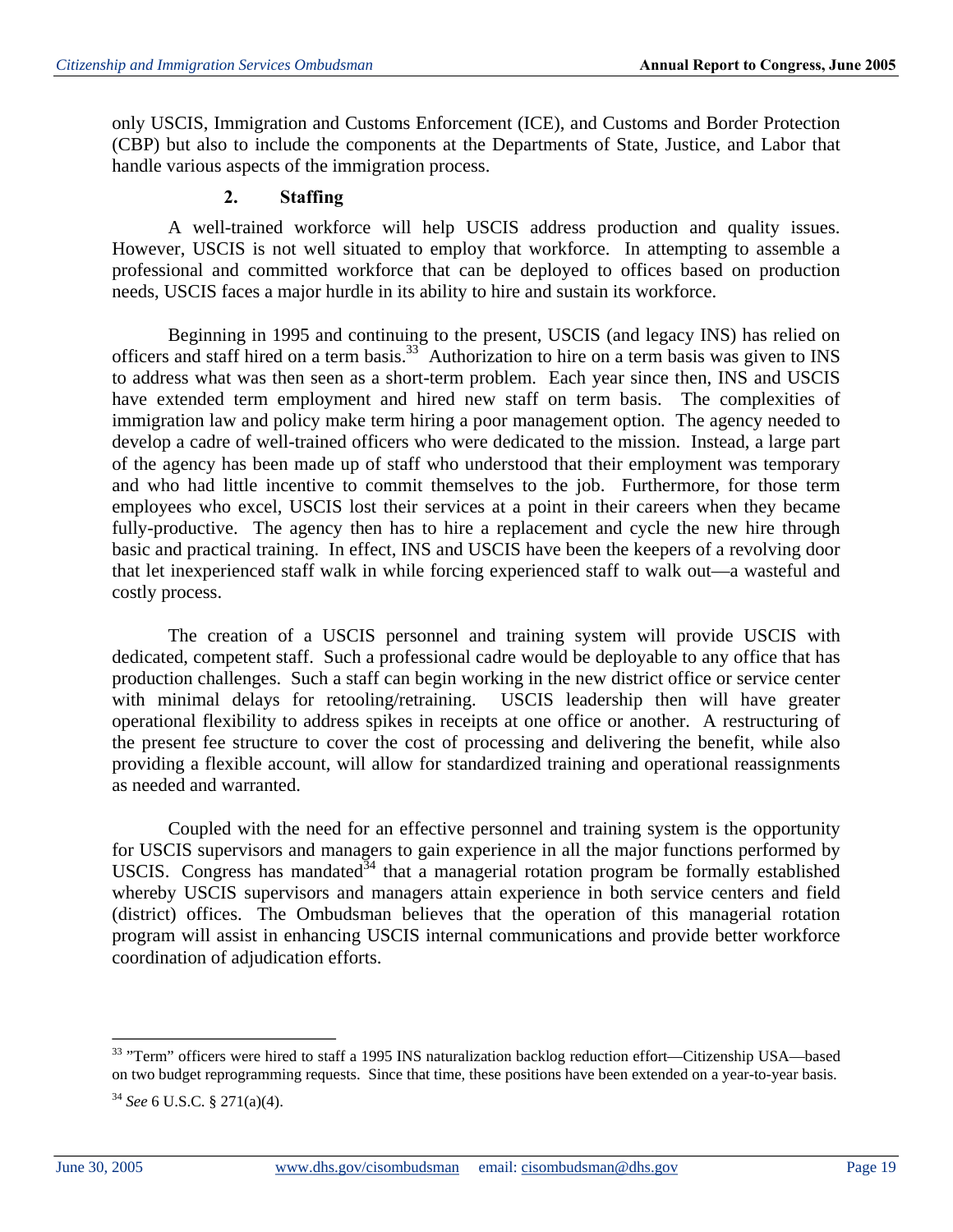## **III. RECOMMENDATIONS**

#### **A. Recommendations June 2004 – May 2005**

The Ombudsman made a total of twelve formal recommendations to the Director of USCIS during the reporting period. These recommendations have touched on a wide variety of USCIS activities, from expanded policy guidance on naturalization to operational improvements including employee training, streamlined forms and fees, and other matters. recommendations stem from a variety of sources including problems reported to the Ombudsman by individuals and employers, the Ombudsman's travels, discussions with stakeholders, and recommendations of USCIS employees themselves.

| <b>Number</b>  | Recommendation                                                       | Date              |  |  |  |
|----------------|----------------------------------------------------------------------|-------------------|--|--|--|
|                | Fee Instructions                                                     | June 29, 2004     |  |  |  |
| $\overline{2}$ | <b>Customer Service Training for USCIS Employees</b>                 | August 16, 2004   |  |  |  |
| 3              | E-Filing                                                             | August 16, 2004   |  |  |  |
| 4              | I-9 Storage                                                          | August 16, 2004   |  |  |  |
| 5              | September 27, 2004<br><b>Premium Processing</b>                      |                   |  |  |  |
| 6              | <b>Standardized Forms</b><br>October 6, 2004                         |                   |  |  |  |
|                | Naturalization for Survivors of Domestic Violence<br>October 6, 2004 |                   |  |  |  |
| 8              | <b>InfoPass Recommendation</b>                                       | November 29, 2004 |  |  |  |
| 9              | November 29, 2004<br><b>Lockbox Recommendation</b>                   |                   |  |  |  |
| 10             | Arriving<br>Issuance of Permanent Residence Cards to                 | December 15, 2004 |  |  |  |
|                | Immigrants                                                           |                   |  |  |  |
| 11             | <b>Pilot Program Termination</b>                                     | February 25, 2005 |  |  |  |
| 12             | Issuance of Receipts to Petitioners and Applicants<br>May 9, 2005    |                   |  |  |  |

#### **Figure 4: Recommendations June 2004 – May 2005**

In his first Annual Report to Congress last year, the Ombudsman reported on three formal recommendations: streamlining family-based immigrant processing, streamlining employmentbased immigrant processing, and reengineering the green card replacement process. Those three recommendations resulted in the creation of four pilot programs by USCIS. Detailed updates on the status of those pilot programs are included in Section B below.

USCIS addressed its statutory responsibility pursuant to the Homeland Security Act of 2002 to provide formal responses to the Ombudsman's recommendations in two submissions, one dated December 17, 2004 ("December response") and one dated May 25, 2005 ("May response").<sup>35</sup> USCIS agreed with most of the Ombudsman's recommendations, although in some instances USCIS proposed an alternative approach to achieving the recommended goal or a modified timeframe for implementation. In addition to these formal responses, the Ombudsman's Office and USCIS have discussed the content and implementation of the recommendations informally on numerous occasions. USCIS has already implemented some of the Ombudsman's recommendations, as indicated below, while others remain works-in-progress and are continuing topics of discussion.

<sup>35</sup>*See* 6 U.S.C. § 272(f).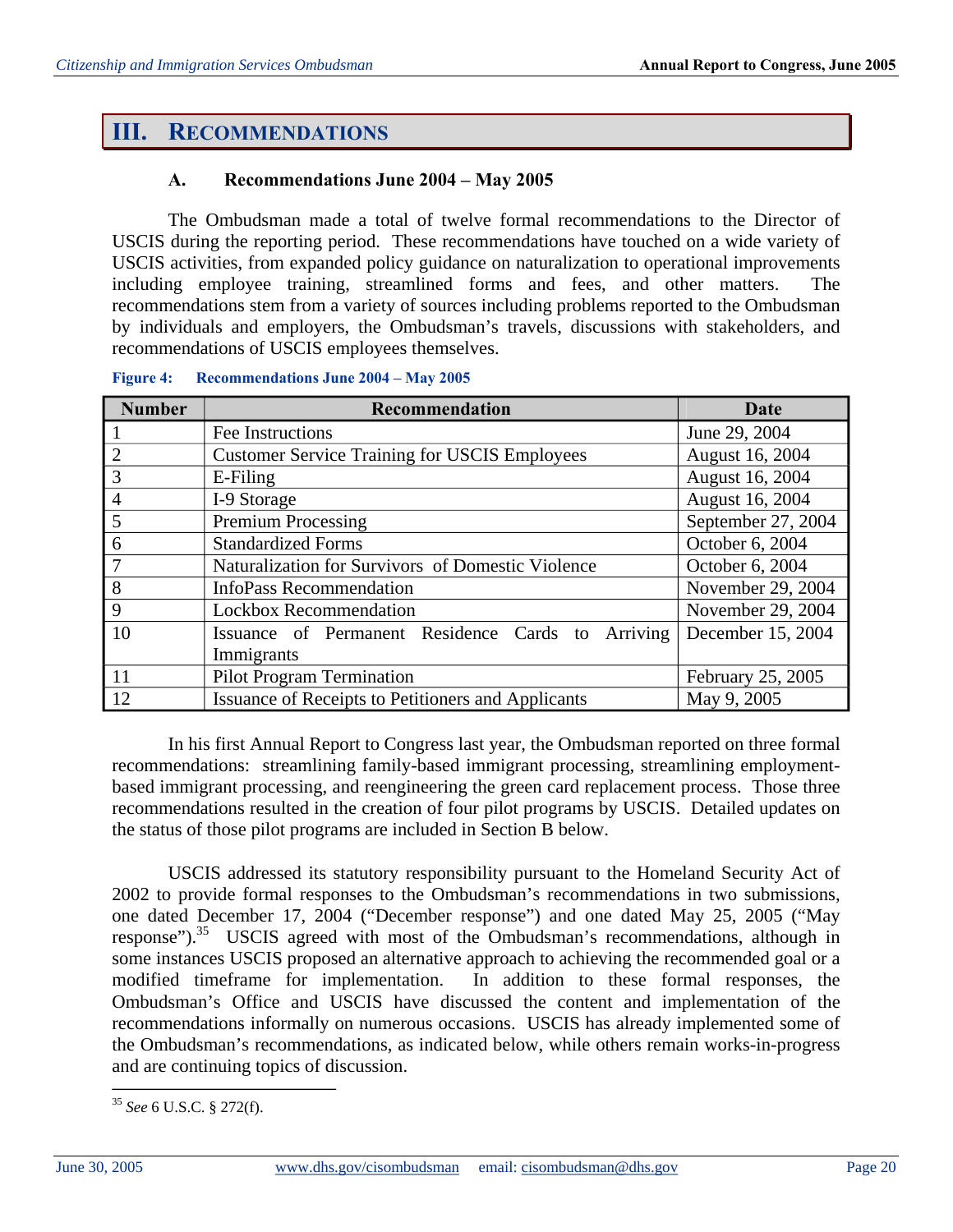## **1. Fee Instructions (June 29, 2004)**

The Ombudsman recommended that USCIS eliminate references to specific fees on agency forms and replace such language with the following statement (or an equivalent): *"A fee is required to process this action. Information on the current fee for this action is available on the Internet at www.uscis.gov and by telephone from the National Customer Service Center at (800) 375-5283. If the correct fee is not included, the action will not be accepted by USCIS."* This recommendation reflects the fact that the fees stated in instructions accompanying USCIS forms are often out-of-date when USCIS amends its fee schedule by regulation.

USCIS agreed with this recommendation and noted several helpful steps that it has taken toward keeping the public informed, efficiently updating fee amounts when they change, and reducing confusion caused by discrepancies in information about filing fees. Specifically, USCIS noted that it would: 1) post forms on the USCIS website with the correct fees; 2) add a list of current filing fees with each set of forms instructions to the website; and 3) send a list of current fees with any set of forms. Longterm, USCIS is considering whether to replace bulk-printed forms with forms from electronic templates that reflect the most current version. USCIS also reported that funding had been approved to change the forms themselves, presumably to eliminate the reference to specific fees, and that the alteration of the forms is underway. USCIS further reported that it is currently in discussions with DHS and the Office of Management and Budget on matters related to the modification of forms and does not yet know when this proposal will be implemented.

## **2. Customer Service Training for USCIS Employees (August 16, 2004)**

The Ombudsman recommended that all USCIS employees who interact with immigration customers be required to receive formal training in customer service, as most of these employees have not received such training. As an interim measure, these employees should be required to complete the free customer service training courses available at the Gov Online Learning Center.

USCIS agreed with this recommendation. USCIS has indicated that the formal basic training program now includes customer service training for all USCIS adjudication officers (four hours) and immigration information officers (eight hours). In addition, supervisory adjudication officers and other managers receive customer service training at the Leadership Development Center. The Adjudicators Field Manual also has instruction on proper customer service. In addition, USCIS stated that it is considering web-based and e-learning customer service training to be provided through the USCIS On Track Learning Management System.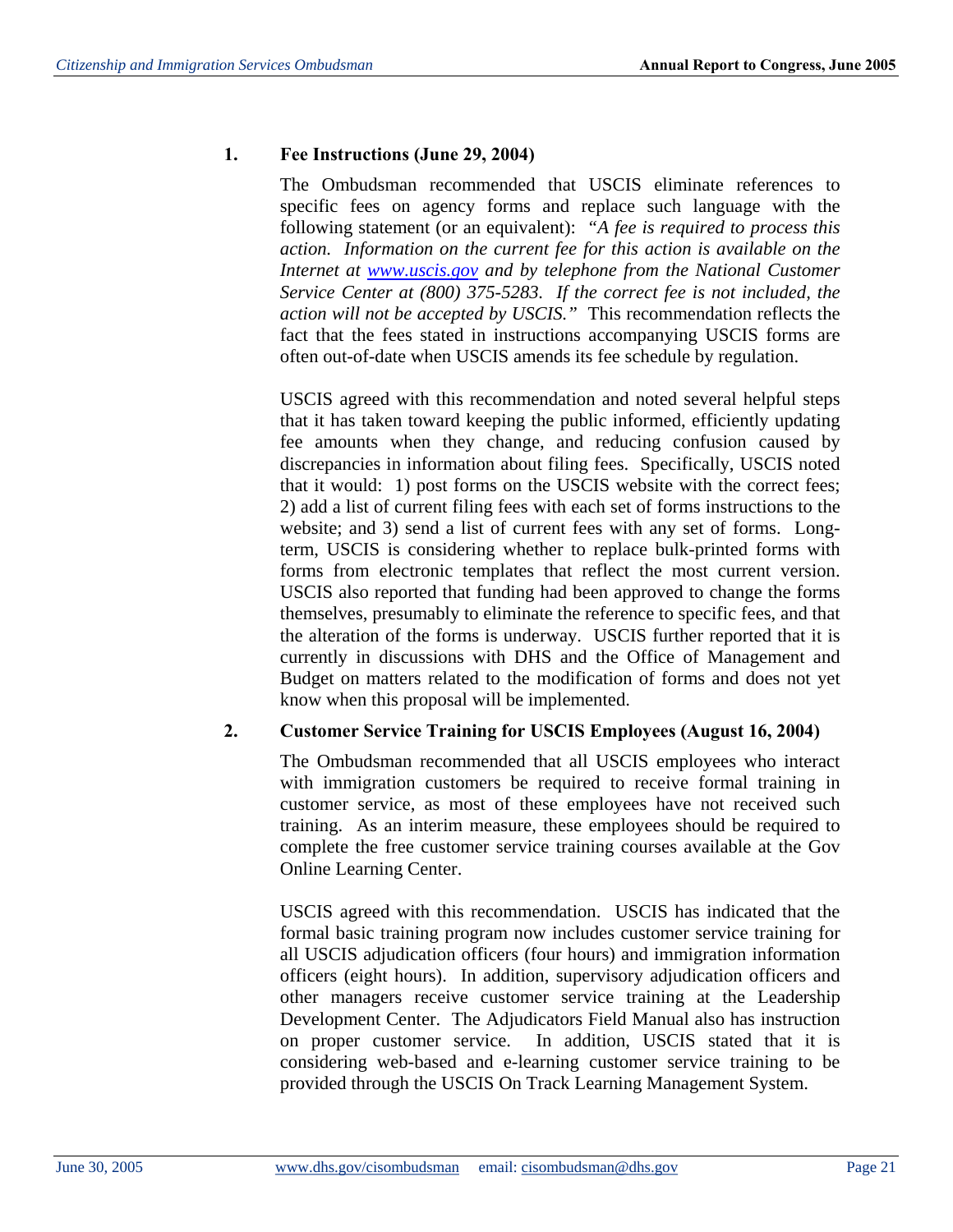## **3. E-Filing (August 16, 2004)**

To encourage customers to use USCIS' expanding e-filing capability, the Ombudsman recommended that USCIS establish a separate fee structure for e-filing applications and petitions.

USCIS agreed with the intent of this recommendation in its December response, but preferred to wait to provide such incentives until e-filed applications are less costly for the agency. Currently, USCIS computer systems do not allow for an interface between e-filed applications and the systems with applicants' information. However, in its May response, USCIS indicated that an IT Transformation Strategy is now being reviewed within DHS, which will provide a mechanism for USCIS to shift from paper to electronic information processes and reap greater cost efficiencies from e-filing. USCIS did not provide a timeline for the Transformation Strategy.

# **4. I-9 Storage (August 16, 2004)**

In keeping with current business practices, the Ombudsman recommended that employers be authorized to store Employment Eligibility Verifications (Form I-9s) electronically in addition to the formats currently authorized, *i.e.*, original form, photocopy, microfilm, and microfiche.

USCIS agreed with this recommendation in December. Moreover, at nearly the same time as the Ombudsman's recommendation, USCIS received a request for DHS-wide comment on H.R. 4306, introduced May 6, 2004, to require the same change. USCIS collaborated with different DHS divisions to support the bill, which became Public Law 108-390 on October 30, 2004. The law included a suitable implementation period, consistent with DHS recommendation, for the development of standards and regulations.

## **5. Premium Processing (September 27, 2004)**

The Ombudsman recommended that premium processing be made available to certain employment-based change-of-status applications (Form I-539). Premium processing allows U.S. businesses to pay a \$1,000 fee for 15-day processing of petitions and applications. At the time of recommendation, only the nonimmigrant worker petition (Form I-129) was eligible for premium processing.

USCIS noted in December that it had been examining the feasibility, policy implications, and statutory authority related to the expansion of premium processing to employment-based and other cases.

The Ombudsman considers premium processing a temporary solution to problems experienced by U.S. businesses when trying to sponsor workers from other countries. With implementation of "up-front" processing, what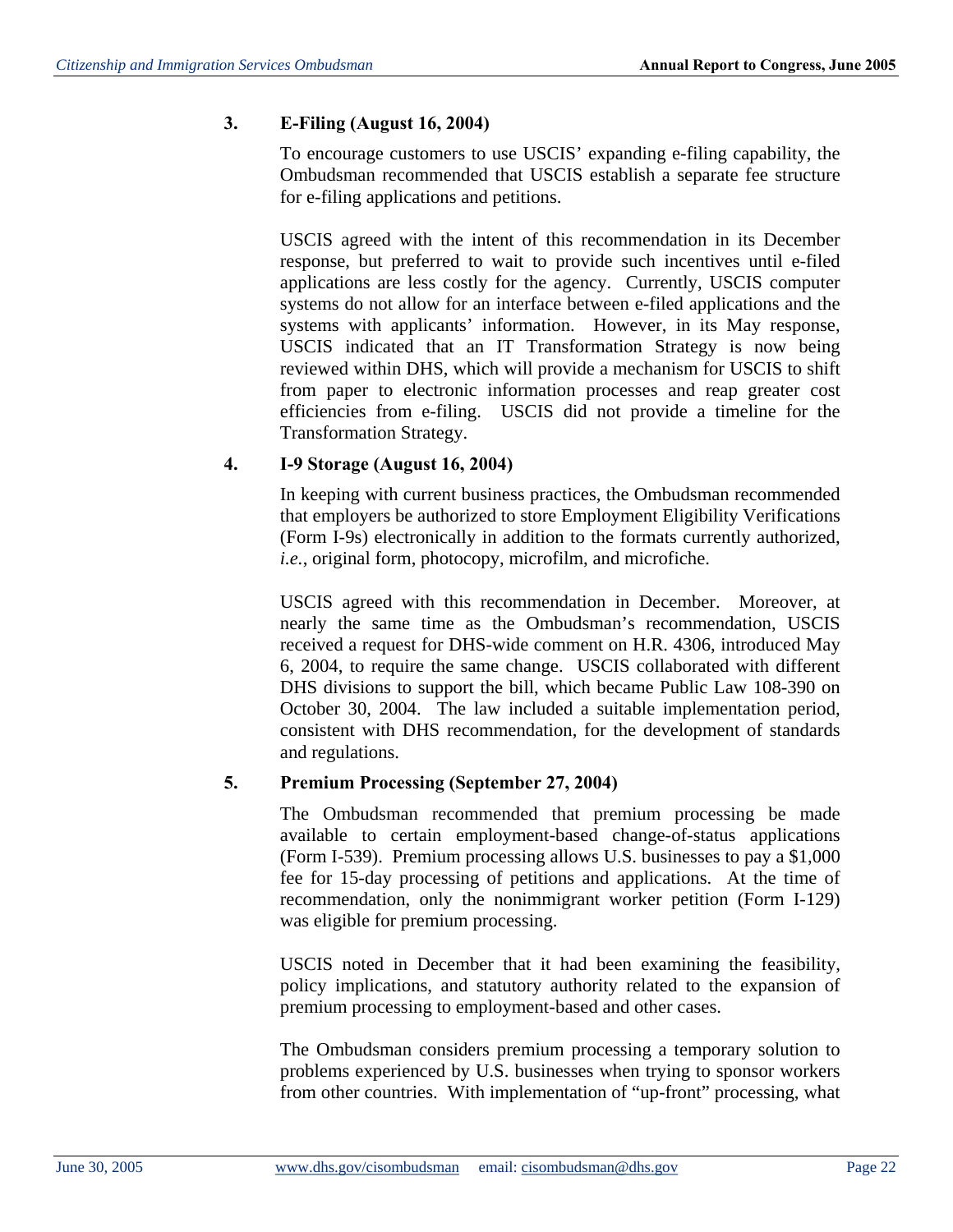is now known as premium processing will be standard service for all applicants without the need for premium processing fees.

## **6. Standardized Forms (October 6, 2004)**

The Ombudsman recommended that USCIS provide customers with a standard forms package for each petition or application type. At the time of this recommendation, the forms and information provided to the customer could vary significantly depending on the USCIS district office. For example, the Eastern Forms Center maintained 37 different forms packages, depending on the district office or sub-office, for the forms for family-based green card applications.

USCIS stated in its December response that it agrees with the intent of this recommendation and believes that using the centralized Lockbox filing procedures will result in fewer variations. USCIS subsequently confirmed that all family-based green card applications now are centrally filed. In addition, applications for replacement of lost, stolen, or expired green cards (Form I-90) are standardized and will be filed at the new Los Angeles Lockbox later this year, according to USCIS.

## **7. Naturalization for Survivors of Domestic Violence (October 6, 2004)**

The Ombudsman recommended that USCIS correct a Naturalization Policy Memorandum to fully comply with Section 319(a) of the Immigration and Naturalization Act, as amended by the Victims of Trafficking and Violence Prevention Act of 2000 (VTVPA). The VTVPA allows certain survivors of domestic violence to become naturalized citizens after residing in the U.S. for three years, rather than five, as a lawful permanent resident. An October 15, 2002 USCIS policy memorandum mistakenly excluded one of the three categories of individuals eligible to naturalize under this provision, that is, conditional residents who gained permanent residency by approval of Form I-751 with a waiver of the usual joint filing requirement due to battery or subjection to extreme mental cruelty by a spouse.

USCIS agreed with this recommendation and subsequently issued a policy clarification. On January 27, 2005, a memorandum was posted on the USCIS website, entitled "Clarification of Classes of Applicants Eligible for Naturalization under Section 319(1) of the INA, as amended by the Victims of Trafficking and Violence Protection Act of 2000 (VTVPA), Pub. L. 106-386."

## **8. InfoPass Recommendation (November 29, 2004)**

InfoPass is an online system that enables customers to make appointments at USCIS district offices in advance, reducing the public's need to line up outside USCIS facilities in order to talk with an immigration officer. To ensure equitable access to immigration services, the Ombudsman recommended that USCIS issue InfoPass national policy guidance to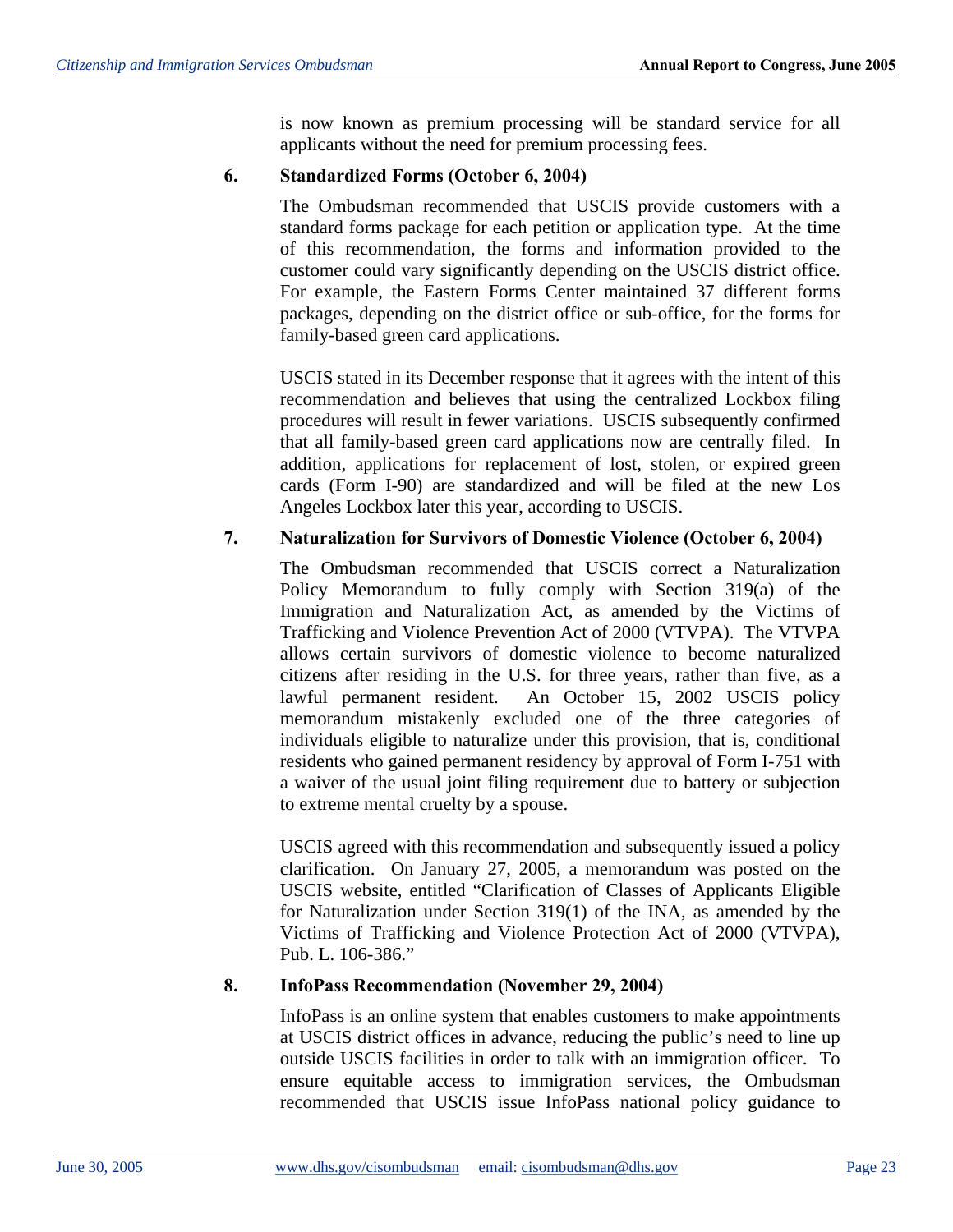direct that: 1) all districts should schedule as many InfoPass appointments as possible; 2) each district office should either reserve time for walk-in appointments or implement clear procedures for same-day emergency appointments for exigent circumstances to be defined by USCIS Headquarters; and 3) each district office have a kiosk or computer available for customers to make appointments and, if not immediately possible, each district office must compile a list of organizations that can help customers make appointments.

USCIS agreed with this recommendation and has detailed its actions to date. First, from its monitoring of InfoPass, USCIS reports that most offices can now see customers within two weeks. However, for those offices that have a longer wait, the agency is increasing the staffing of immigration information officers. Second, USCIS has provided district offices with written guidance on reserving time for individuals who have an emergency and arrive with no appointment. Offices also were advised to consider the long distances some customers may drive to reach the office when determining whether to see that customer. In addition to InfoPass, USCIS notes that its customer service strategy also includes updates to its website and public access through the National Customer Service Center. Finally, while USCIS indicated in its December response that it plans to encourage community-based organizations, libraries, and legal service providers to provide computer access for individuals to make InfoPass appointments, the status of such liaison efforts and the availability of kiosks or computers on-site at USCIS district offices is currently unclear.

#### **9. Lockbox Recommendation (November 29, 2004)**

The Ombudsman recommended that USCIS terminate the Chicago "Lockbox" arrangement when the current Memorandum of Understanding with the U.S. Department of Treasury expires on September 30, 2005. At this Lockbox, a contractor provides centralized imaging and services for check collection, check processing, and systems development for certain applications and payments to USCIS. The Ombudsman reported that the Lockbox resulted in: 1) tracking and management difficulties due to inefficient shipment of files between USCIS offices; 2) inefficient processing resulting in delayed issuance of receipts to customers; and 3) insufficient guidance and oversight resulting in the incorrect rejection of valid filings.

USCIS disagreed with this recommendation. USCIS has adopted a business strategy over a number of years promoting centralized processing and distinguishing between the agency's "core business" of adjudicating benefit applications versus non-adjudicatory processing tasks, which may be delegated. USCIS attributed many of the problems identified by the Ombudsman to "start-up" challenges, although the Ombudsman remains concerned about many facets of Lockbox operations. In meetings with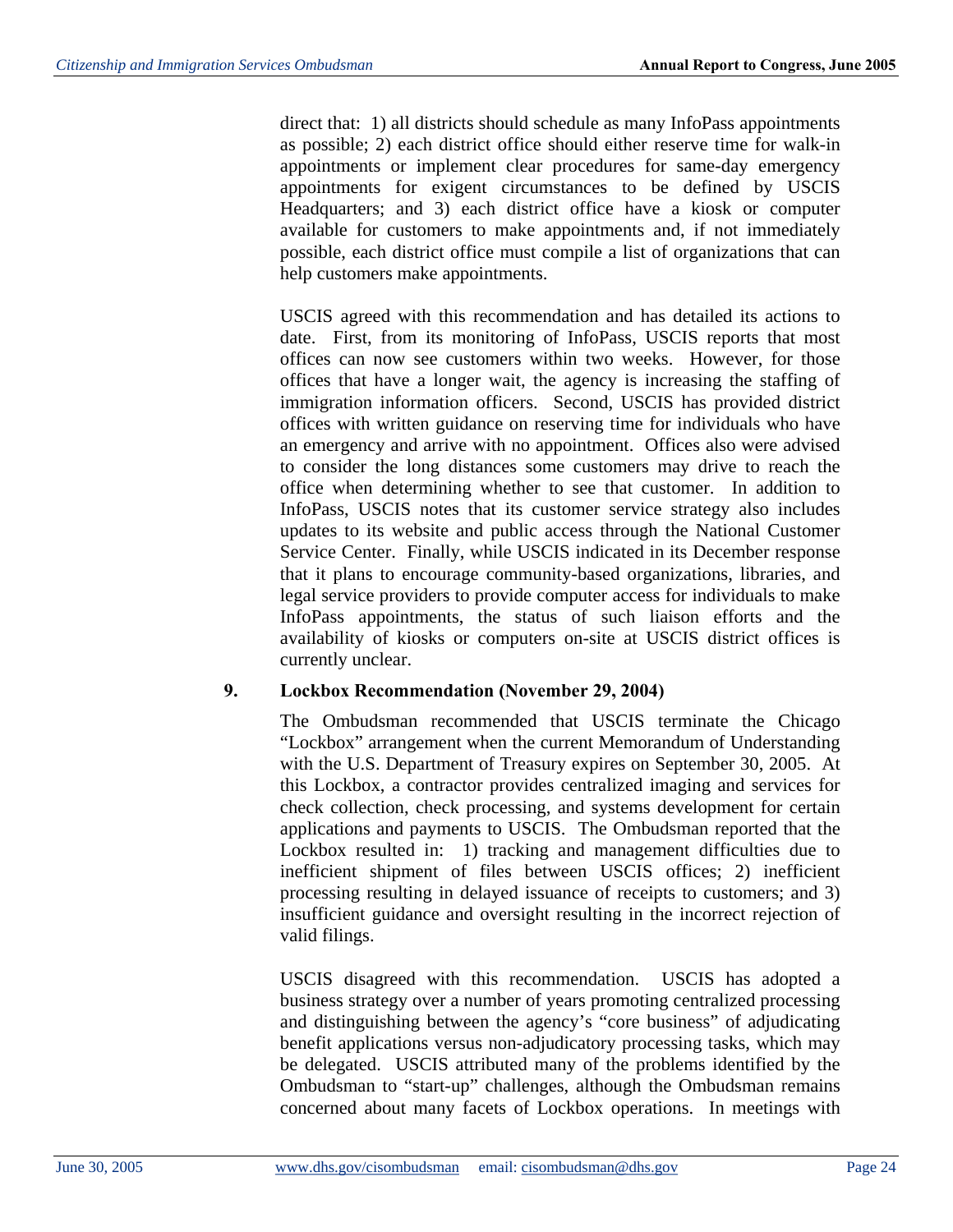individuals around the country, the Ombudsman has heard that the current lockbox system is confusing and adds "middle men" without adding value.

## **10. Issuance of Permanent Residence Cards to Arriving Immigrants (December 15, 2004)**

To take advantage of new technology, the Ombudsman forwarded the following recommendations on the issuance of permanent resident cards to arriving immigrants: 1) for the short term, USCIS should revise its processing procedures to implement electronic verification in lost visa cases; and 2) for the long term, USCIS should enter into a Memorandum of Understanding (MOU) with the Department of State (DOS) to permit electronic transfers of immigrant visa packets to USCIS, and with Customs and Border Protection (CBP) such that automatic production of a permanent resident card begins upon CBP inspection and admission of an arriving immigrant.

USCIS agreed with the short-term recommendation. USCIS acknowledged that outdated procedures in a 1997 memorandum should be replaced. USCIS is currently working with DOS to assure that information in relevant databases is accessible to the other agency and to develop the necessary MOU(s) to govern the electronic sharing of information. USCIS has not yet provided a timeline for these discussions. For the longer term, USCIS generally agreed with the Ombudsman's recommendation and emphasized that any changes to electronic data requirements must be coordinated with the US VISIT program and all relevant DHS components.

## **11. Pilot Program Termination (February 25, 2005)**

For USCIS pilot programs directly affecting customer service, the Ombudsman recommended that USCIS either: 1) publish public notice of when the pilot program will begin and end at the onset of the program; or 2) provide 30-day's notice before terminating a pilot program. In either case, the Ombudsman recommended that USCIS publish specific information on the handling of those cases affected by the program after conclusion of the pilot.

USCIS generally agreed with this recommendation. USCIS stated that it intends to provide public notice regarding the initiation and termination of pilot programs, using either the Federal Register or a press release, if benefits processing is affected and no law enforcement considerations exist that would be negatively affected by such notice.

## **12. Issuance of Receipts to Petitioners and Applicants (May 9, 2005)**

The Ombudsman recommended that USCIS correct apparent failures to perform by the Department of Treasury and its contractor for its inability to issue timely receipts to petitioners and applicants from the Chicago Lockbox.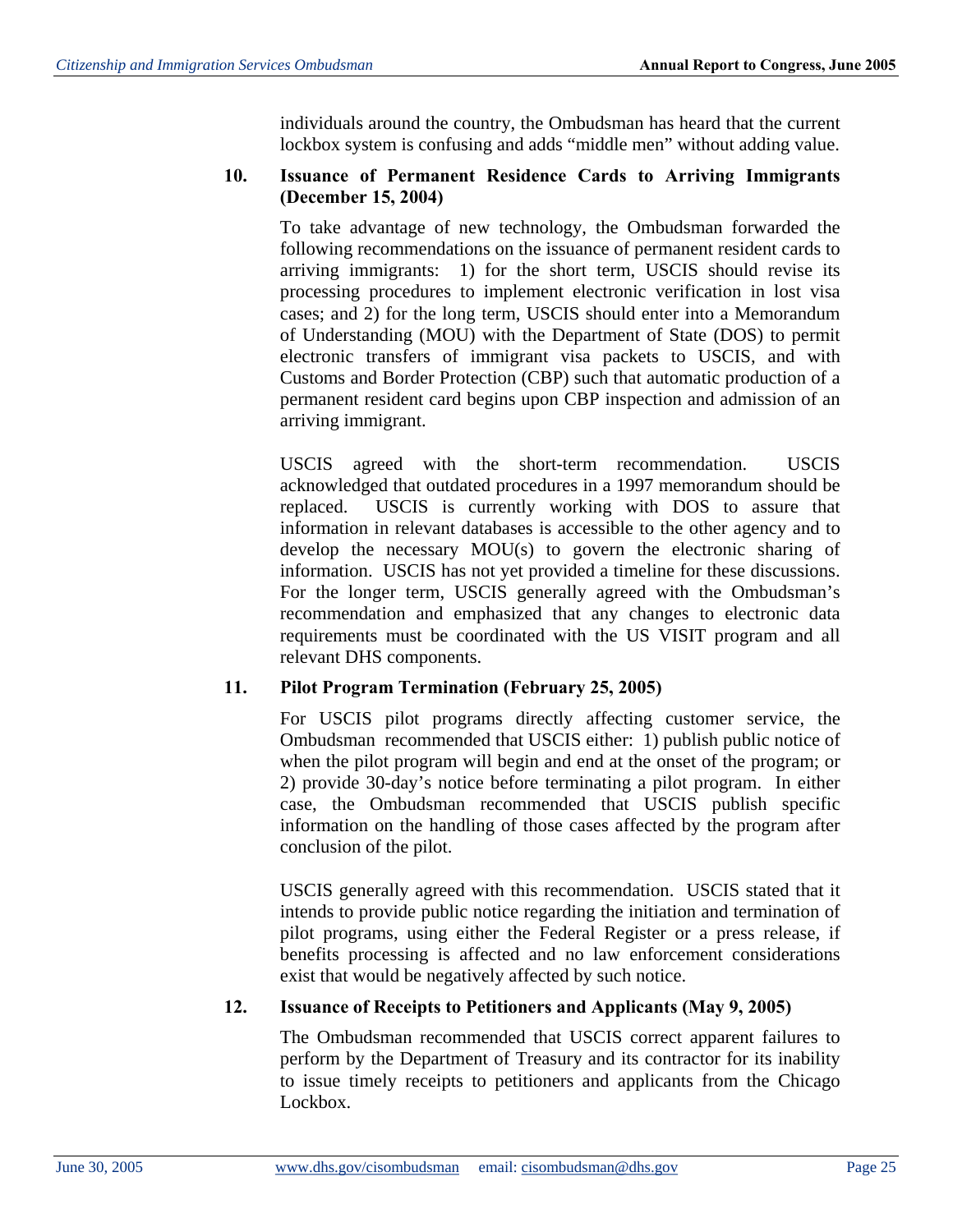USCIS attributed the backlog observed in March at the Chicago Lockbox largely to a surge in filings for Temporary Protected Status. In USCIS' view, surges are not uncommon in immigration benefit processing, and the backlog did not represent a failure to perform by the Department of Treasury or the contractor. USCIS reports that an operational plan for surges in volume was in place and implemented, and that the Department of Treasury procedures allow for an alternative, mutually agreed upon processing time for deposits under such circumstances. USCIS stated that the backlog observed in March has now been eliminated. Historical data, see appendix, indicates that there is always a "surge" in USCIS volume, and a process that is stopped by such surges is a failed process. The system must be designed with surges as part of the workflow rather than an exception to it.

#### **B. Update on Pilot Programs**

#### **1. Introduction**

In response to recommendations made by the Ombudsman in last year's reporting cycle, USCIS implemented four pilot programs in three areas of business operations:

- "Green card" Renewal/Replacement Processing (I-90 Application);
- Employment-Based Immigrant Processing (I-140/I-485 Petition/Application); and
- Family-Based Immigrant Processing (I-130/I-485 Petition/Application).

The goals of the pilot programs were:

- Improved customer service by implementing a streamlined, up-front, less than 90-day process for family-based immigration, employment-based immigration, and renewal/replacement of green cards.
- Identification of national security threats and fraud early in the immigration process and reduction in the issuance of interim benefits to mitigate the risk of ineligible applicants acquiring legal status in the United States through extensions of nonimmigrant status or employment authorization pending the adjudication of their green card applications.
- Efficient resource allocation by streamlining and refocusing on the up-front adjudication of primary benefits rather than expending resources in the processing and production of interim benefits.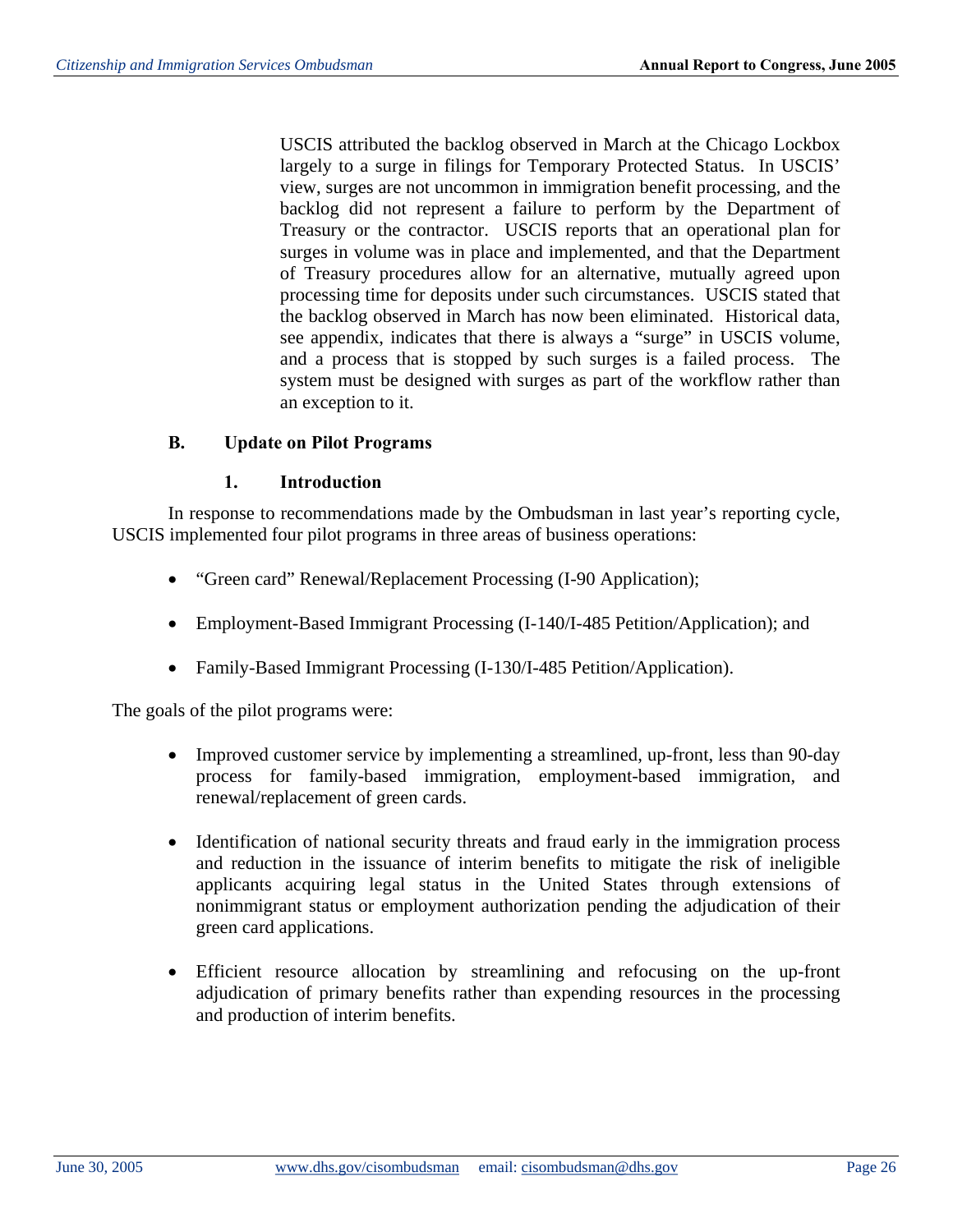As the Ombudsman's Office continues to study the up-front application concept,  $36$  the ongoing or recently-completed pilot programs offer useful insights and suggest how other pilot programs can be revised and expanded to achieve program goals.

## **2. Los Angeles District Office I-90 Pilot**

a. Pilot Description

In March 2004, the Los Angeles District Office began testing alternatives to the established I-90 green card replacement/renewal process. Essentially, work was moved from a service center to district offices, which allowed for up-front processing. The program restricted the cases considered under the program to those filed electronically (e-filing) in an effort to limit the need to divert resources. The goal of the program was to improve customer service while achieving process efficiency.

#### b. Results Reported by USCIS

USCIS reports that processing times for I-90 applications were reduced from over eight months at the beginning of the program to less than two weeks by the end of the program. USCIS plans to implement the program nationally and has stated that national implementation will not require significant infusions of staff or other resources.

#### c. Ombudsman's Comments

The Ombudsman applauds the efforts of USCIS to utilize technology to achieve the rapid processing of green card renewal applications. However, the Ombudsman notes that the problems identified in the 2004 Annual Report continue for green card replacement applicants who now have additional steps to follow. Additionally, all applicants now have to pay the biometric capture fee, which was not required until recently for these applicants. USCIS also has raised the base fee for the green card renewal and replacement applications. While the new USCIS process has resulted in many applicants receiving the renewal or replacement card much faster, it has come at substantial additional cost and time to the applicant.

It remains to be seen whether USCIS will be able to support a national roll-out of the program for all I-90s filed. In considering only e-filed applications in the pilot program, USCIS arguably saved staff and resources yet the applicants did not realize any savings. Greater volume of applications could create demand for more staff and resources to support the process. The Ombudsman recognizes the significant processing time improvements but, nevertheless, believes that much more analysis should be conducted on the impact on applicants before national implementation.

<sup>&</sup>lt;sup>36</sup> As discussed in part B of the introduction to this report, "up-front processing" would include the screening of applications on the day of filing.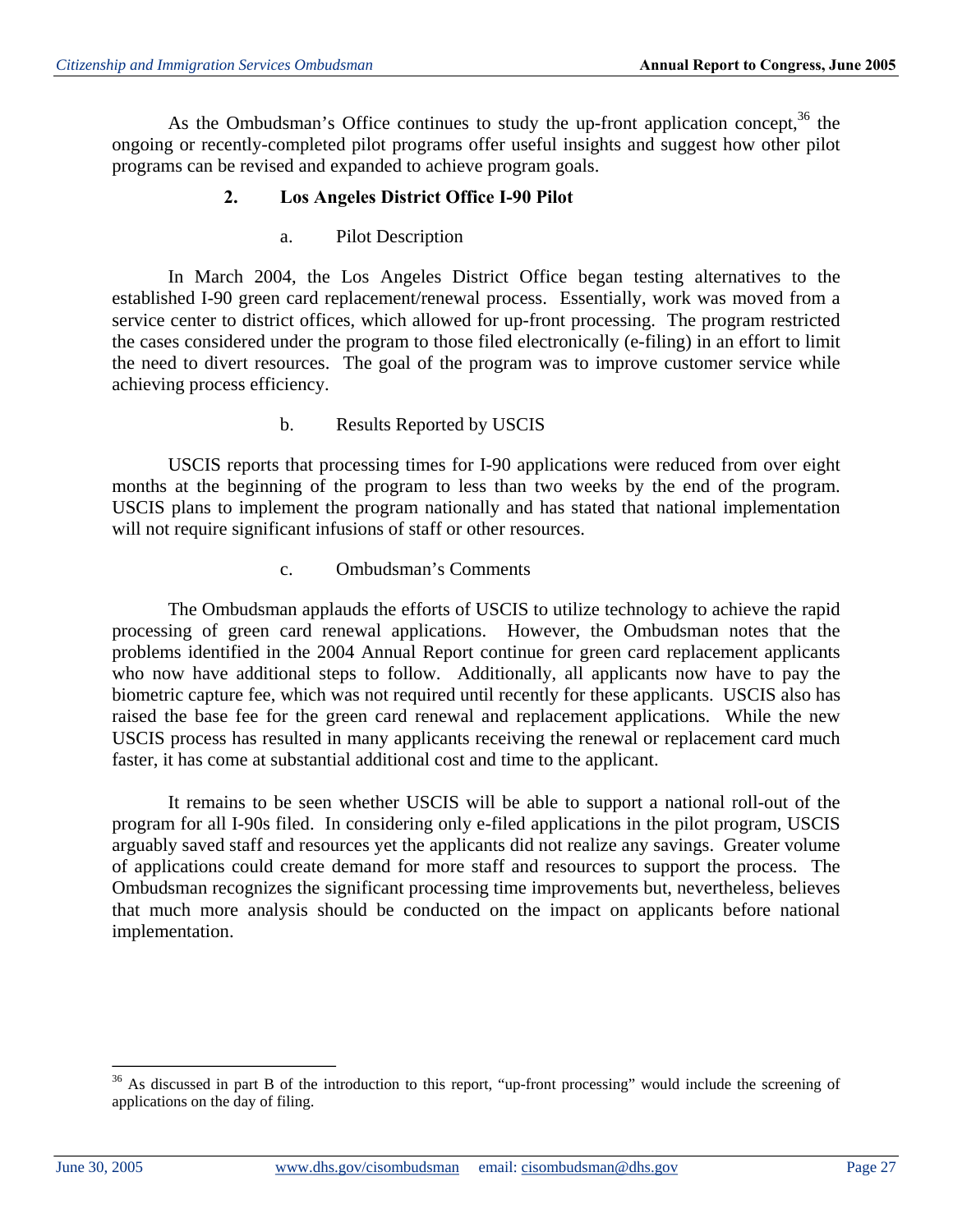## **3. California Service Center Backlog Elimination Pilot**

## a. Pilot Description

In March 2004, USCIS began an employment-based immigrant process pilot at the California Service Center. The program considered a narrow set of cases—second preference employment-based green card applications.<sup>37</sup> These cases typically do not involve interviews and are among the less complicated green card cases. The USCIS goal was to promote process efficiency and complete cases within 75 days of the filing of an application so that card production and delivery could be achieved before it was necessary to issue interim benefits.

## b. Results Reported by USCIS

Even with the narrowly defined target group, which was selected to maximize success, USCIS concluded that the pilot program did not improve process efficiency and did not significantly reduce the issuance of interim benefits. It also noted the program did not favorably affect backlog elimination and, in fact, hindered the success it was achieving in its overall backlog elimination goals. USCIS noted that the program actually demanded more resources and attention than the standard process in that a number of the systems that are automated under standard processing had to be conducted manually under the pilot. USCIS also found that certain functions common to both pilot and standard conditions demanded more attention from more staff under the pilot than under standard processes to meet the goal of completing cases within 75 days.

Reported USCIS Pilot Data:

| <b>Cases Considered</b>                                 |      |
|---------------------------------------------------------|------|
| Cases Processed within 75 Days                          | 347  |
| Cases in "Process Hold" (usually security check issues) | 742. |
| <b>Employment Authorization Documents Issued</b>        |      |
| <b>Advance Parole Documents Issued</b>                  |      |

## c. Ombudsman's Comments

The Ombudsman recommended up-front processing for all employment-based green card applications in January 2004. At that time, there were an estimated 400,000 pending employment-based green card applications at service centers and district offices.<sup>38</sup> The denial rates of applications and issuance rate of RFEs for pending applications had also increased

<sup>&</sup>lt;sup>37</sup> Second preference employment-based applicants are members of the professions holding advanced degrees or their equivalent and who, because of their exceptional ability in the sciences, arts, or business, will substantially benefit the economic, cultural, or educational interests of the United States.

 $38$  USCIS has been unable to provide the Office of the Ombudsman with exact numbers stating that their current data management system is unable to distinguish between family-sponsored and employment-based green card applications. USCIS does distinguish between pending asylee green card applications and all others. In October 2003, there were approximately 392,000 non-asylum based green card applications pending at the four service centers which accept employment-based green card cases. In addition, thousands of employment cases were pending at the various district offices awaiting interviews.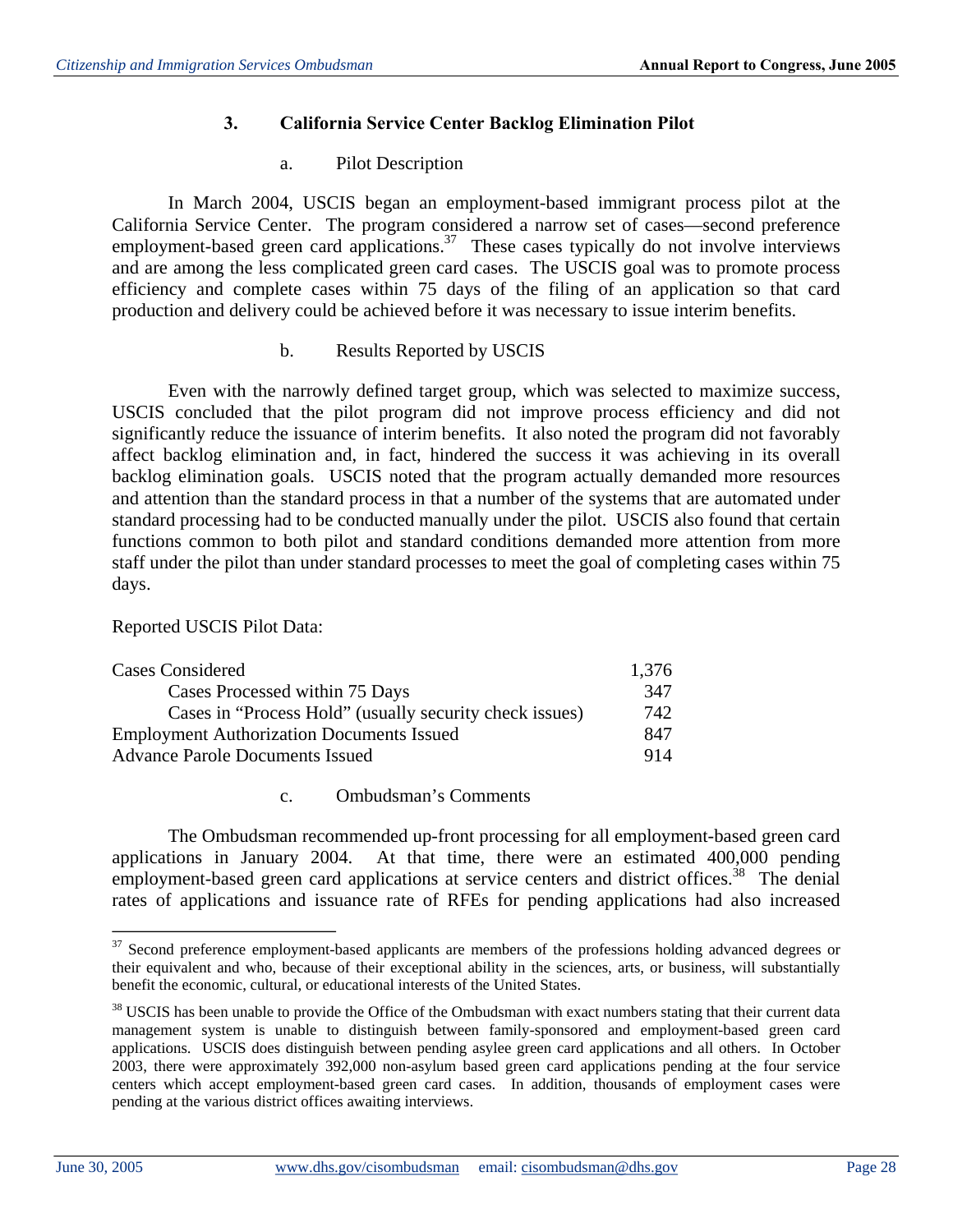dramatically. However, USCIS opted not to adopt the Ombudsman's recommendation that applicants be screened and interviewed at the time the application was filed. The Ombudsman's recommended process would have required a movement of employment-based green card applications from service centers to district offices.

The very narrow parameters of the pilot raises questions about the value of the data collected. Data provided indicates USCIS' inability to process cases within target timeframes was largely due to two factors—security checks and RFEs. The negative results from the USCIS pilot program were not unexpected since the pilot did not address the concerns that spawned the original recommendation by the Ombudsman.<sup>39</sup> The positive results from the Dallas pilot program on up-front family-sponsored green card processing, which addressed many of the Ombudsman's concerns, underscores the need to incorporate up-front processing into the employment-based green card application process.

#### **4. New York District Backlog Elimination and Fraud Reduction Pilot**

#### a. Pilot Description

One of two offices selected to pilot alternative family-sponsored green card application processes was the New York District Office, where the standard processing time was over two years. In the New York District, USCIS developed a pilot green card application processing system wherein certain newly-filed cases were processed and interviewed at an accelerated rate under the same processing structure within 90 days of filing the green card application. Ineligible and fraudulent green card applicants are a particularly serious issue in the New York District.<sup>40</sup> USCIS recognized this and attempted to incorporate an anti-fraud element into the pilot. In processing cases from beginning to end within 90 days, USCIS would eliminate the need to issue interim benefits, thus eliminating the practice of certain applicants who file green card applications simply to secure those interim benefits. This 90-day process was run while the District also continued to process backlogged cases. The apparent USCIS goal was to discourage the filing of fraudulent applications for the purpose of obtaining interim benefits, while continuing ongoing backlog reduction efforts.

#### b. Results Reported by USCIS

USCIS concluded that the program was not successful because it did not adjudicate the majority of cases within 90 days of filing, fraud rates were lower than anticipated, $41$  and backlog

<sup>39</sup>*See* section III.B.5, *infra*.

<sup>&</sup>lt;sup>40</sup> In the New York District, the green card application denial rates in 2001, 2002, 2003, and 2004 were: 43.3 percent, 31.5 percent, 47.6 percent, and 39 percent, respectively. Most of the applicants who were eventually denied were granted employment authorization while their cases were pending.

<sup>&</sup>lt;sup>41</sup> USCIS expected to find that the number of applications denied for fraud would drop measurably over the life of the pilot as applicants learned that interim benefits would not be as easy to obtain. During the life of the pilot, there was no identifiable decline in fraud rates. This can be attributed, in part, to the lengthy process involved in denying fraud cases in the New York district due to judicial restrictions imposed in the district. Most cases which may eventually be classified as fraud cases are not completed for several months or years after the initial determination of suspected fraud. Additionally, many cases are regularly denied and not identified as "fraud" cases, because insufficient time and resources are devoted to prosecuting fraud and, therefore, USCIS statistics may not provide a full picture.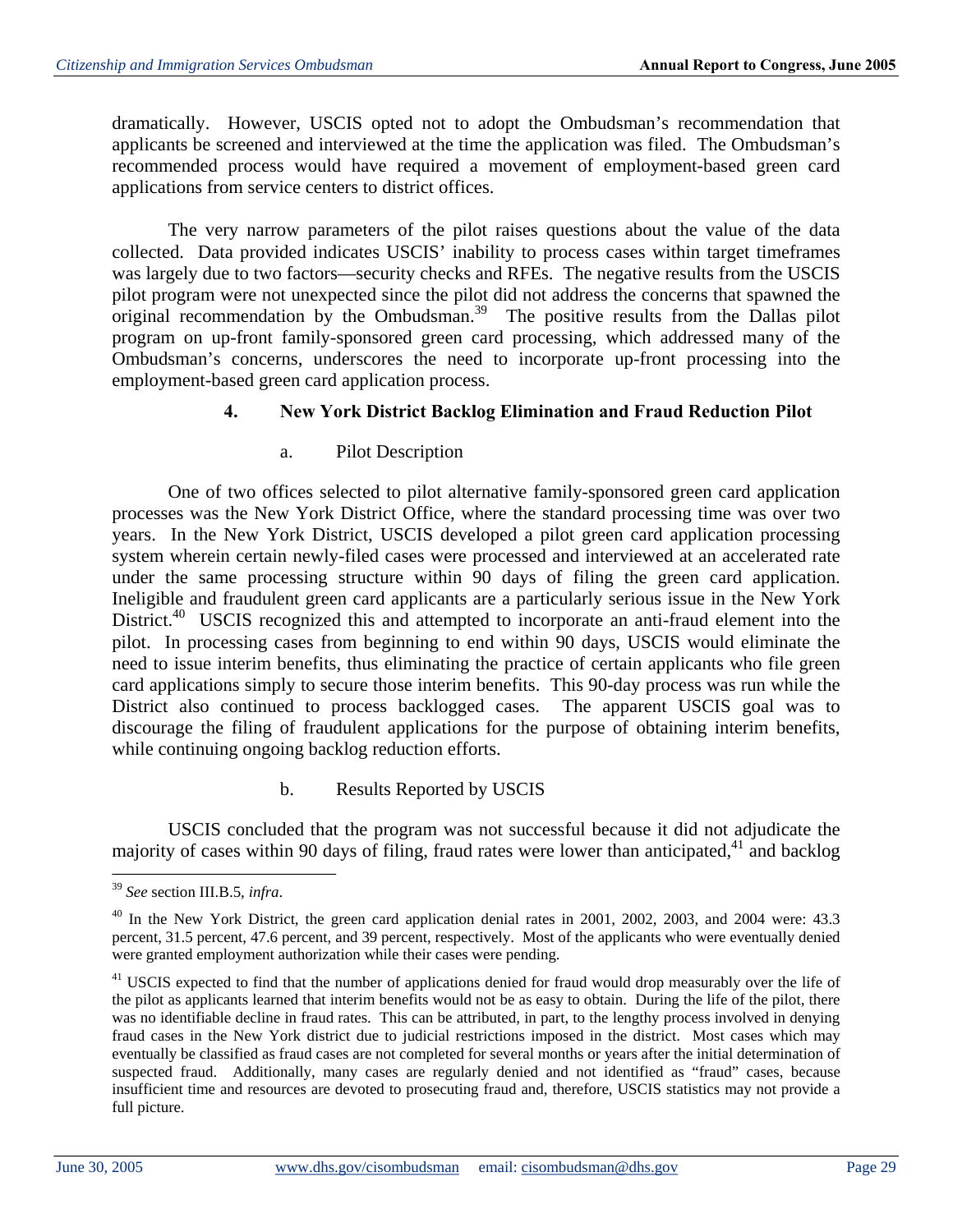reduction efforts were compromised.<sup>42</sup> USCIS terminated the program without notice in January 2005.

USCIS Reported Data (pilot statistics through October 15, 2004):

| Cases considered                         | 8.119 |
|------------------------------------------|-------|
| Cases completed within 90 days of filing | 4.509 |
| Interim benefits issued                  | 1.306 |

#### c. Ombudsman's Comments

The New York District pilot program was essentially an acceleration of the existing green card process in the district. The pilot program did not address many of the concerns that spawned the Ombudsman's original recommendation on family-sponsored green card application processing. $43$  The pilot program was successful in reducing the number of interim benefits issued to 16 percent of the applicants in the pilot, compared to the national average of over 85 percent. However, due to legal and administrative limitations preventing the completion of certain cases within 90 days of filing, interim benefits continued to be issued to individuals who did not deserve them, for example applicants who were suspected of having committed marriage fraud in order to obtain their immigration benefits. In other cases, the New York District was unable to complete some of its cases within 90 days because of security check issues. In these cases, it was necessary to issue interim benefits.

The Ombudsman notes that while USCIS decided to terminate this New York District pilot as unsuccessful, it has committed to implementing a similar version of this program in all offices over the next two years, based on its commitment to DHS to strive to achieve a 90 day or less processing goal for all green card applicants.

The New York District pilot program demonstrated that in completing green card applications within 90 days of filing, the issuance of interim benefits can be reduced significantly. However, as noted above, work permits were issued to some individuals who should not have received them. An up-front process, wherein an applicant is interviewed on the day of filing, such as in the DORA pilot program in most instances will remedy this situation.

#### **5. Dallas Office Rapid Adjustment Pilot**

a. Pilot Description

As implemented by USCIS, the Dallas Office Rapid Adjustment (DORA) pilot program permits family-based green card applicants to file their applications and be evaluated for eligibility on the same day (up-front processing). Begun in May 2004, the process includes initiating background checks, reviewing documents, and conducting eligibility interviews on the

<sup>&</sup>lt;sup>42</sup> Because pilot case receipts exceeded expectations, resources were diverted to support the pilot process at the expense of existing backlog elimination efforts.

<sup>&</sup>lt;sup>43</sup> The recommendation included in the Ombudsman's 2004 Annual Report to Congress, recommended an up-front process similar to the DORA pilot program implemented in Dallas, *infra*.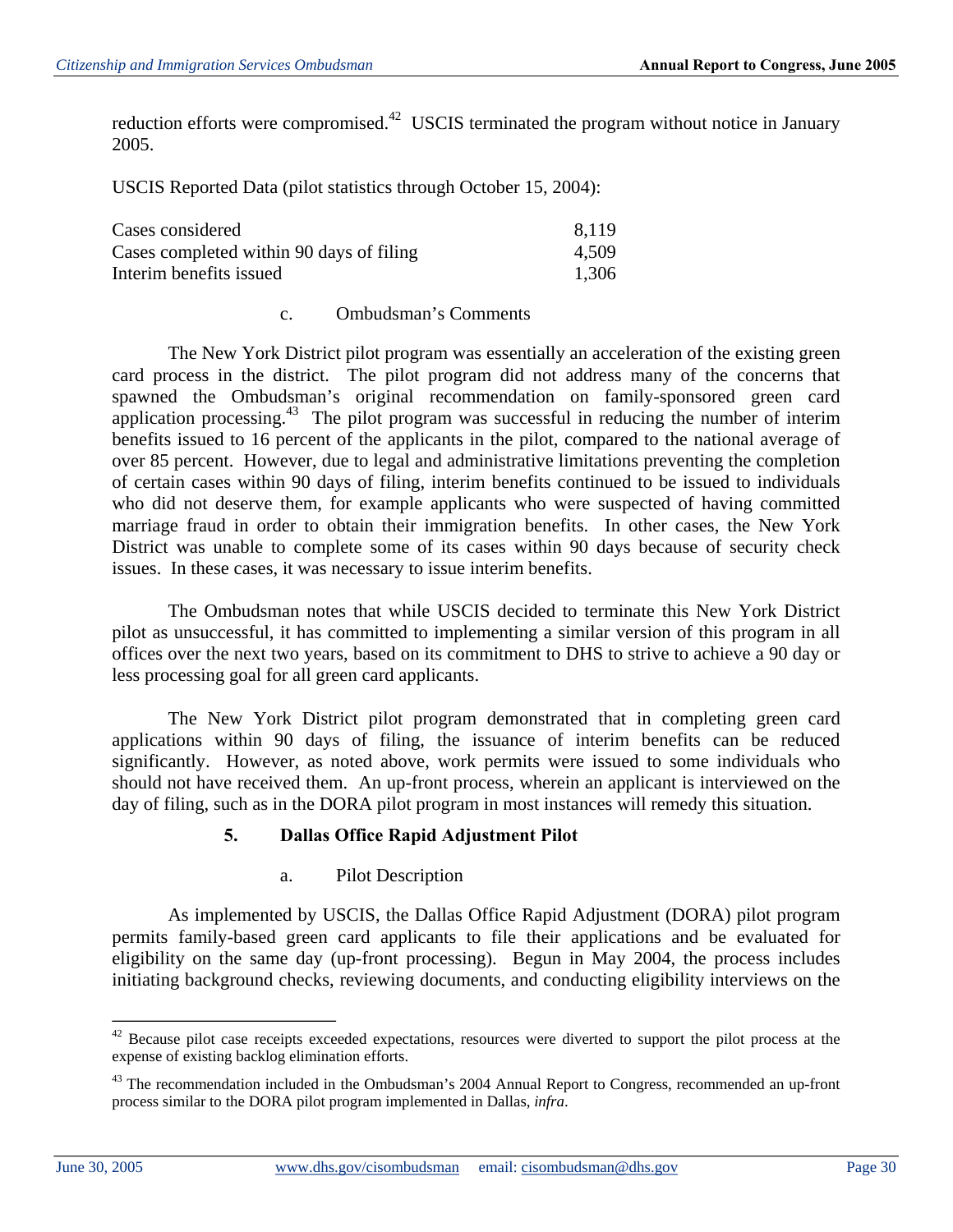day of filing with a goal of completing applications in less than 90 days of filing. Following the initial process, the application materials are bundled and forwarded to the Department of Treasury Lockbox in Chicago, Illinois, and then to the USCIS National Benefits Center for receipt of payment and file creation or collection of existing files at the Center. The National Benefits Center then issues a "Notice of Action" to the applicant and returns the newly created case file (or the existing file with the new application included) to the Dallas District Office. The Dallas District Office completes the adjudication and orders production of a green card for qualified applicants.

#### b. Results Reported by USCIS

From inception in May 2004 through June 3, 2005, DORA scheduled 12,037 appointments. Of these applicants, 2,183 (18 percent) failed to appear at the District Office to file their application and undergo an eligibility interview. DORA rejected 1,996 applications for the reasons shown in Figure 5 below:

| Incorrect Fee / No Fee            | 204   |
|-----------------------------------|-------|
| <b>Insufficient Documentation</b> | 320   |
| <b>Duplicate Filings</b>          | 197   |
| Visa Unavailable                  | 301   |
| Jurisdiction                      | 87    |
| Other                             | 887   |
| <b>Total</b>                      | 1.996 |

#### **Figure 5: Cases Rejected Under DORA**

During the first ten weeks of the program, the Dallas District Office completed 45 percent of the cases interviewed within 90 days of filing (546 completed of 1,227 considered). Completion rates improved over the life of the program to the point where 71 percent of cases considered were completed during the last five reported weeks (664 completed of 935 considered). Over the life of the program, 58 percent of cases considered were completed within 90 days. Interim benefits were issued to 1,204 applicants (20 percent of all applicants considered as compared to approximately 85 percent nationally).<sup>44</sup>

Over the life of the program, as of June 3, 2005, 9,139 cases were received for processing. Of that number,  $6,626$  cases were processed prior to March 4,  $2005<sup>45</sup>$  Of the  $6,626$ cases processed, 5,371 cases were approved, 199 cases were denied and 1,056 cases remain pending. Of all cases processed under the DORA program through March 4, 2005, 84.1 percent have been completed. Of the remaining 15.9 percent (1,056) pending cases, 93 percent (977) are incomplete due to pending security checks. Additionally, 6 percent (68) cases remain incomplete due to unavailability of prior immigration files within the department. The remaining 1 percent (11) cases remain pending due to unavailability of previously approved petitions.

 $44$  The Ombudsman computed completion rates with the following formula: Cases approved + Cases denied  $\div$  Cases accepted for consideration. For instance, if 100 cases are accepted, fifty are approved, and ten are denied, the Ombudsman would determine that there is a 60 percent completion rate.

 $45$  Data on cases processed under the DORA program is only available through March 4, 2005. Cases that were accepted after that date are not (as of June 3, 2005) 90 days old.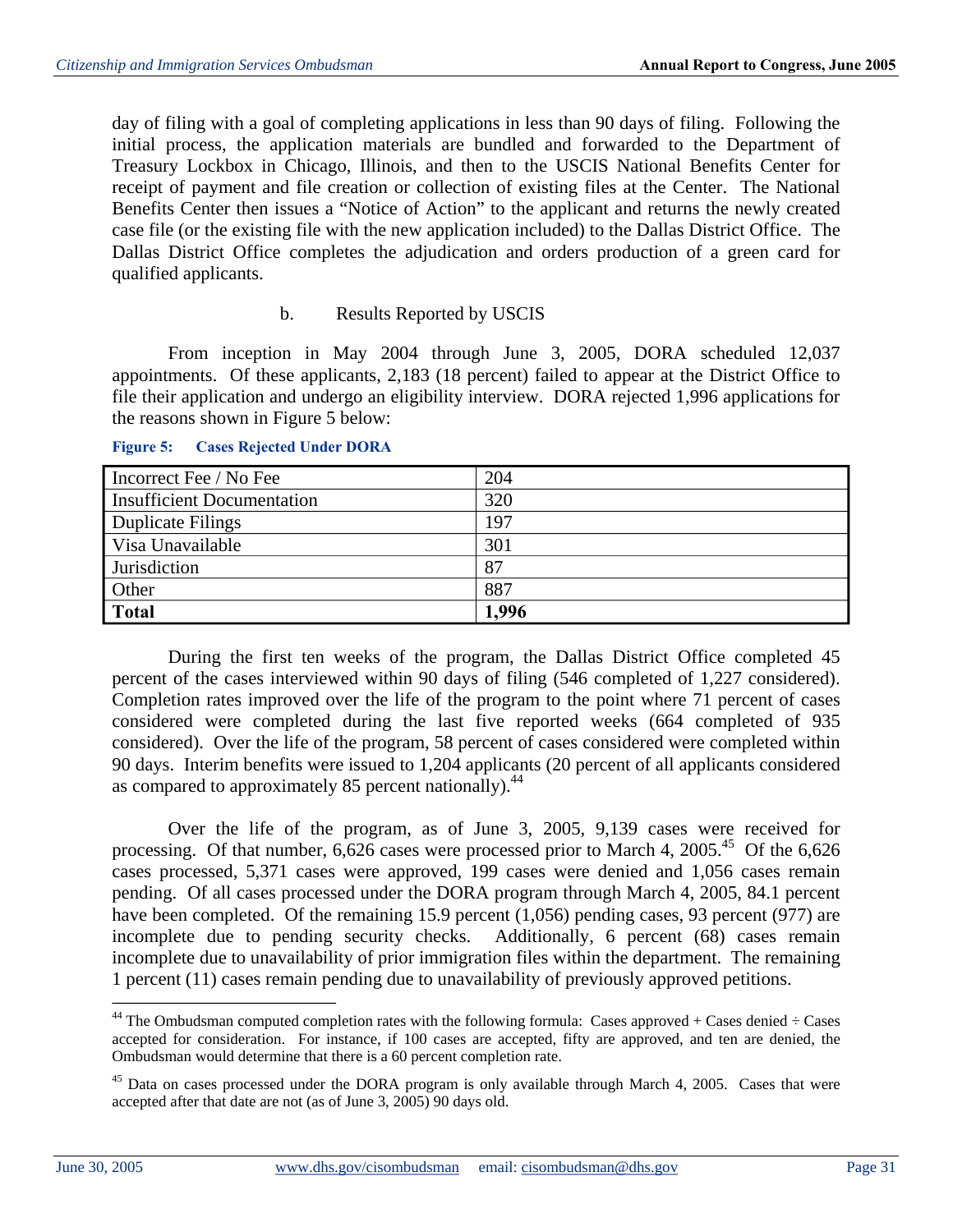#### c. Ombudsman's Comments

During the pilot program implementation, the Ombudsman addressed concerns that were raised by USCIS. Chief among them was a belief that resources allocated to the DORA program were taken at the expense of the USCIS overall backlog elimination project. However, up-front processing as provided in the DORA pilot can continue using existing permanent staff without drawing upon the temporary employees who were hired to reduce the existing case backlog. If the backlog is eliminated by the end of FY 2006, as USCIS expects, the permanent workforce will be capable of handling the daily workloads associated with the DORA program.

DORA statistics indicate that almost 2,000 applications were rejected before they could be filed. Under the regular USCIS direct-mail/lockbox process, most of these applications except the 204 with fee issues—would likely have been accepted for processing. It follows that over 1,700 individuals would have received work permits and/or travel documents based on applications that would have ultimately resulted in denials by USCIS. Many of these 1,700 individuals are simply not eligible to receive a green card. Yet, under regular processes, they would have obtained an interim benefit.

In rejecting applications, the Dallas District saved hours of officer and clerical time. Rejecting an application takes minutes; writing formal RFEs or solid denial notices can take hours. By reviewing the application packages before filing, the DORA program eliminated the need to engage in the time-consuming processes of issuing RFEs or denial notices in over 1,700 cases, thus freeing staff to perform other functions. It also prevented these rejected applicants from wasting time and resources, only to find out months or years later that they did not qualify for the benefit for which they applied.

USCIS asserts that DORA is "labor intensive" and caused completion rates to decline.<sup>46</sup> These conclusions appear to be based on statistics that did not separate DORA program applicants from regular program applicants, thereby losing DORA figures in the overall workload. Available statistics reflect that apparent inefficiencies were due less to DORA program deficiencies than to other issues such as incomplete security checks, shortages in contract staff, and file transfers from service centers.

Progress can be measured in the completion rate of applications, and here the statistics tell an encouraging story. Notwithstanding security check issues and staff shortages, the Dallas District Office has been completing in excess of 65 percent of its cases within 90 days of filing for the last three months where statistics are available.

<sup>&</sup>lt;sup>46</sup> USCIS statistics initially suggested that backlog reduction had not been realized in Dallas. However, upon further review by the Ombudsman, it was determined that the office actually achieved a 37 percent decrease in pending cases during the pilot period (the statistics include both pilot and non-pilot cases). Beginning with a pending green card application count in the Dallas District of  $15,838$  (9,598 + 6,240 correction for previously-unreported cases) at the end of May 2004, at the end of March 2005 the pending green card applications was 9,971. Overall, the Dallas District Office reduced its pending green card case count by 5,867 cases between June 1, 2004, and March 31, 2005—a 37 percent decrease.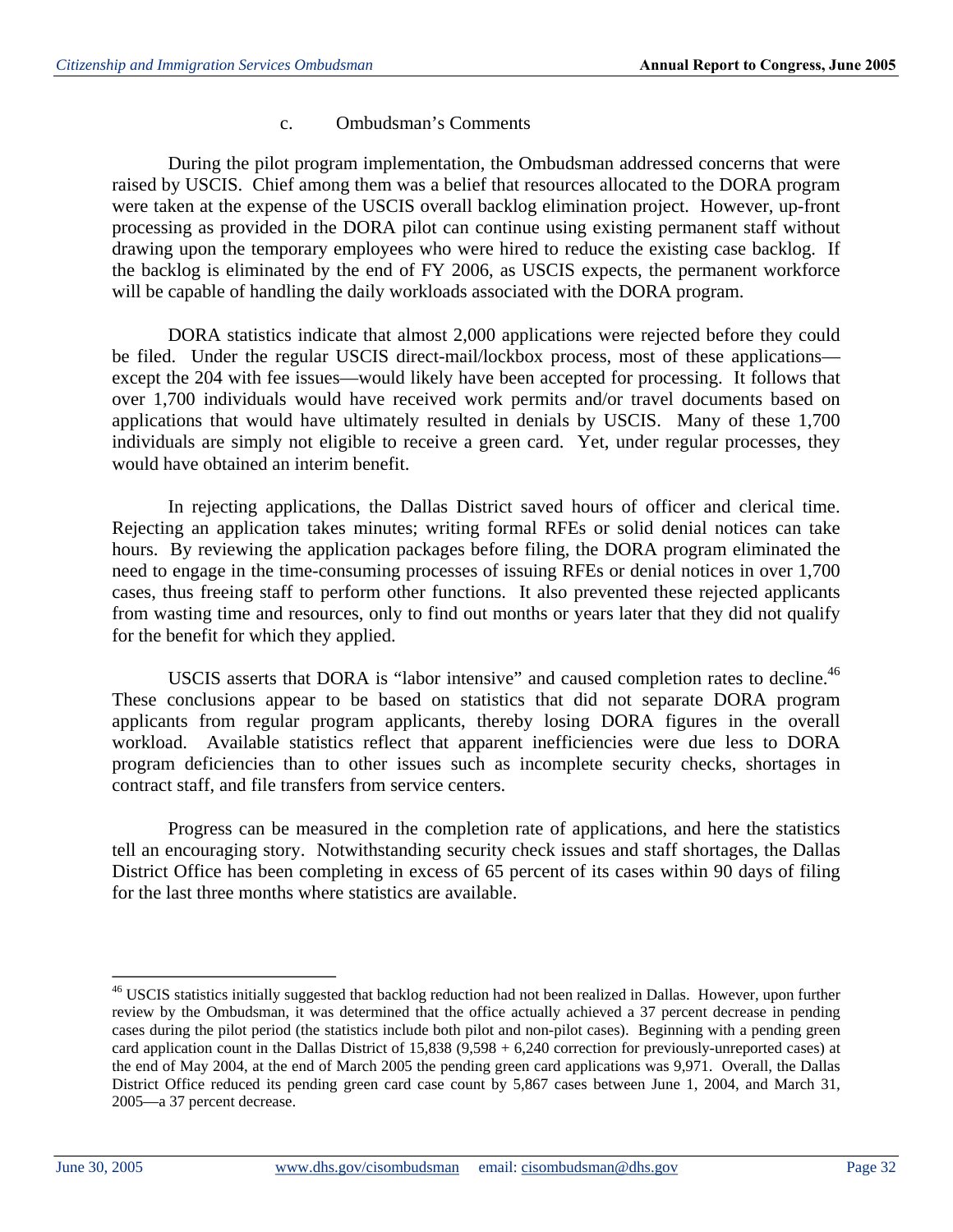The steady climb in completion rates is encouraging in that it demonstrates the DORA model can work. As staff at the Dallas District Office and the National Benefits Center identify and eliminate process problems, the completion rate should continue to increase.

A major obstacle to completing most applications within a few days is the current complex security check process. Over the life of the program, 93 percent of the cases that exceeded the 90-day processing window did so because of pending security checks.

The rate at which the Dallas District completes cases under the DORA program is important in the overall effort to eliminate the need for interim benefits. Generally, a higher completion rate in less than 90 days will reduce the number of interim benefits issued. Under the DORA program, the Dallas District advised applicants that they could file for a work permit if there was any indication that the case might not be decided within 90 days. Over the life of the program, 2,568 applicants were scheduled to appear for the filing of work permit applications. However, between the time the applicants were scheduled and their scheduled appearance at the District Office, more than half of the applications were completed, resulting in only 1,204 of the applicants actually receiving the work permit.

Another way to measure success is to demonstrate that higher completion rates on green card applications will lead to lower rates of interim benefits issuance. Over the life of the program, as completion rates improved, interim benefits issuance rates decreased. This can be seen generally in the chart below:



**Figure 6: Green Card Completion Rate Versus Work Permit Issuance Rate under DORA (May 2004 – February 2005)**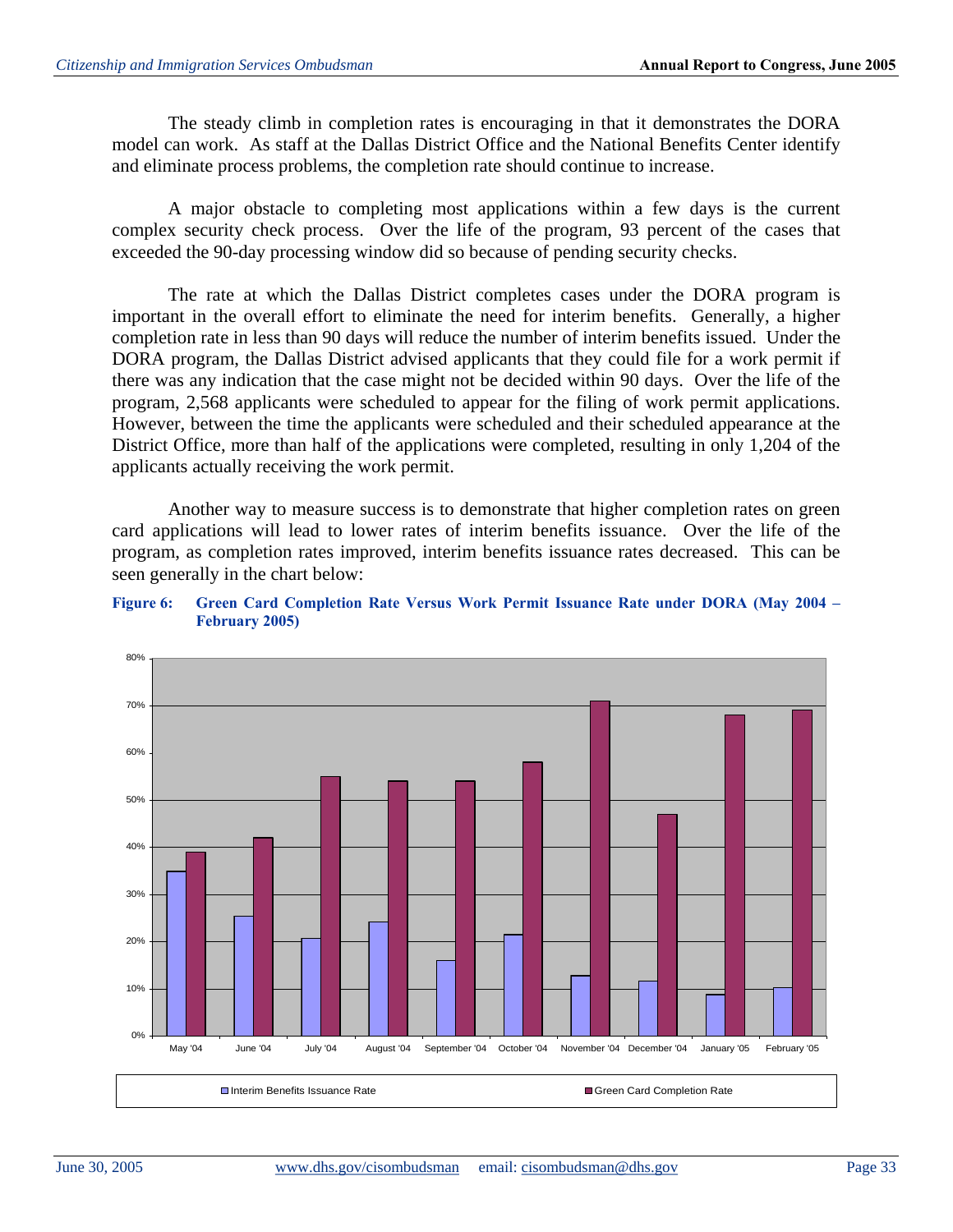Clearly, the ability to complete cases in less than 90 days limits the issuance of interim benefits. In May 2004, the first month of the program, 39 percent of the cases processed were completed within 90 days, while 35 percent of the cases required the issuance of work permits. Comparatively, during February 2005—the last month of the program for which full data is available—work permits were issued in only 10 percent of the cases. Over the life of the program, interim benefits were issued in approximately 20 percent of the cases processed compared to 85 percent nationally under current USCIS processing.

Another issue facing USCIS in developing up-front processing is "front-desking." This term stems from the INS practice of rejecting certain applications during the legalization program instituted under the Immigration Reform and Control Act of 1986. Following the program, a number of individuals and organizations brought lawsuits against the INS. Some of these suits remain pending to this day. To address this legal issue, the DORA up-front process model allows any applicant who wishes to file an application to do so, although applicants are advised of deficiencies in their applications and that those deficiencies may result in their applications being denied. They may file their application as it is or they may withhold their application until the noted deficiencies are corrected. This practice should continue in future upfront processes. DORA addresses the "front-desking" issue, but also serves as a major customer service improvement. Currently, under standard USCIS procedures, applicants often find that their applications are deficient only when they receive an RFE or denial notice—months or years after filing. In the eyes of the applicant, this is time wasted. They are then left to file a motion to reopen the application or file a whole new application package with the evidence that was missing.

Of the four pilot programs run by USCIS, the DORA program best embodies the concept of up-front processing. By enabling the completion of cases within 90 days, the program provided improved customer service while also enhancing efficiency and security by reducing the need to issue interim benefits.

## **6. Overall Pilot Program Analysis**

The purpose of the pilot programs was to identify better ways to do business so as to promote customer service while improving process efficiency and national security. Much was learned from the programs. For the Ombudsman, the primary finding was that an up-front processing model will work within current USCIS capabilities, and that it is preferable to the current business processes. In adopting an up-front processing model, USCIS can achieve improved completion rates, enhance customer satisfaction, reduce the need for issuance of interim benefits, and substantially reduce unnecessary, time-consuming work. The Office of the Ombudsman will continue to work with USCIS to identify and recommend solutions that will enable USCIS to achieve the twenty-first century expectations of a world-class customer-centric organization that is efficient and meets the security needs of this country.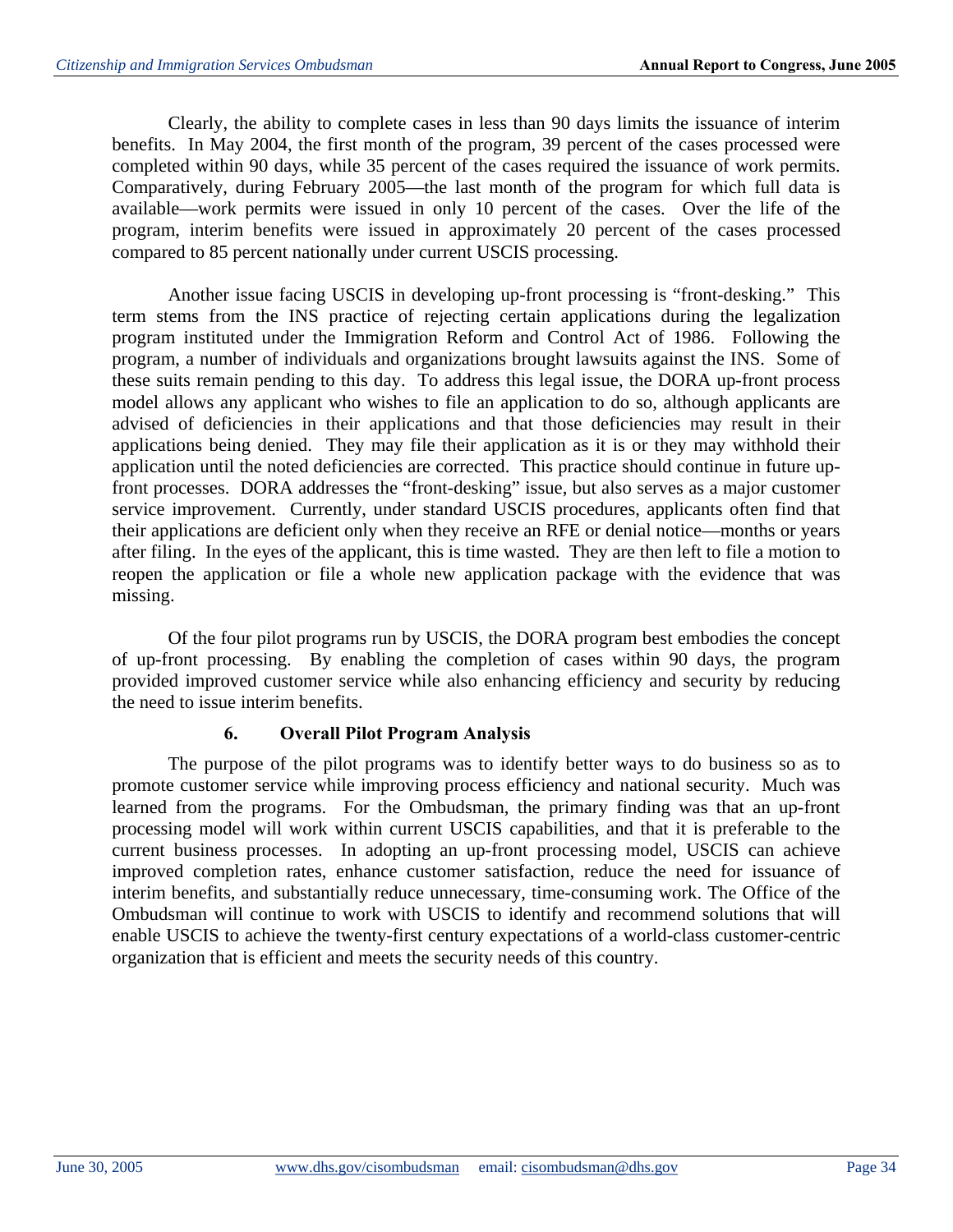# **IV. LOCAL OMBUDSMAN PILOT PROGRAM**

The Homeland Security Act of 2002 states that the Ombudsman shall have the responsibility and authority to appoint local ombudsmen and make available at least one local ombudsman per state.47 In preparing to exercise this responsibility and authority, the Ombudsman has initiated a pilot program to design and develop a workable local ombudsman office which will have specific operational responsibilities over a defined geographic area. The pilot program will establish personnel and support requirements, determine liaison responsibilities and limitations, and provide a controlled model for future local ombudsman office placements.

The pilot program commenced in May 2005. The pilot program office will be staffed by a candidate local ombudsman, a candidate deputy local ombudsman, and a candidate staff assistant. The pilot program activities will be documented and tracked on a monthly basis. Periodic meetings of the Ombudsman's management team will occur to evaluate and amend the pilot program as appropriate.

The following is a list of tasks to be accomplished during the pilot program:

- Develop personnel job descriptions based on actual job requirements.
- Conduct a task and skill analysis for each job position to determine the required skills and knowledge for incumbents, as well as to determine individual training requirements for incumbents.
- Determine the requisite support equipment necessary for local ombudsman operations.
- Determine the most efficient data transfer arrangement between the pilot program office and the Ombudsman Information Management System (OIMS) to allow for: 1) inquiries and USCIS actions to be received by the pilot program office from OIMS; 2) pilot program office inputs to OIMS; and 3) and statistical data and analyses provided in both directions.
- Develop and establish inter-office and intra-office liaison methodologies and procedures, with particular emphasis on transfers from the pilot program office to: 1) the Ombudsman's Executive Officer staff; 2) the Analysis Branch within the Ombudsman's Office); 3) the OIMS staff; 4) USCIS office(s) in geographic area of responsibility; and 5) individuals/employers as appropriate.
- Develop reporting vehicles for pilot program office operations and productivity.
- Establish a baseline for pilot program office operations, duties, and tasks under appropriate quality assurance standards.

<sup>47</sup>*See* 6 U.S.C. § 272(e)(1).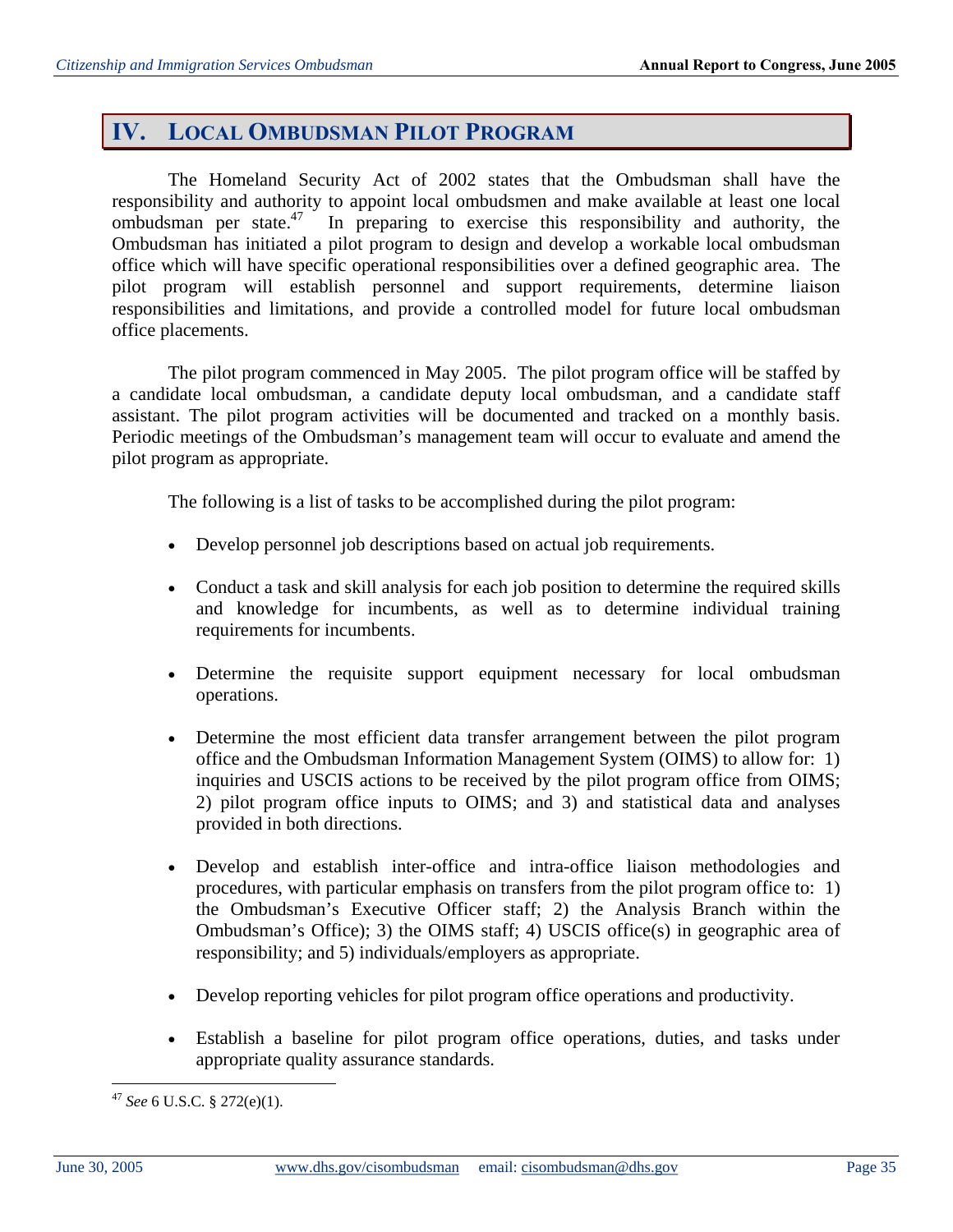- Develop and produce procedural manuals to establish baseline conditions for pilot program office operations, duties, and tasks.
- Compile cost data on all facets of pilot program conduct.
- Conduct a cost/benefit analysis to determine the most efficient local ombudsman office structure.
- Conduct individualized casework on a sampling basis to establish procedures for handling exigent customer problems.
- Review other tasks to be identified throughout the pilot program duration.

Upon completion of the pilot program, in conjunction with data from the OIMS office on the geographic distribution of inquiries received from individuals and employers, the Ombudsman will provide the Deputy Secretary with a local ombudsman support plan which will recommend the location of proposed local ombudsman offices and the costs associated with their deployment.

## **V. PUBLIC INQUIRIES TO THE OMBUDSMAN**

By statute, Ombudsman is tasked with assisting individuals and employers in resolving problems with USCIS.

Currently, when the Ombudsman's office receives specific case problems from individuals or employers, the problem is processed and referred to USCIS for further action. When a case problem is resolved, the Ombudsman's office is notified, enabling the office to track the timeliness and adequacy of USCIS responses.

During the reporting period, the office received letters, emails, faxes, and telephone calls which generated a total of 1,187 cases, of which 1,059 were referred to USCIS for further action. The remaining 128 cases were outside the jurisdiction of this office and were forwarded to other agencies for further action or responses were sent directly to the complainant. The most common types of complaints received from the public included:

1. Issues pertaining to the backlog – primarily related to green card applications taking in excess of two years to process;

2. Background and security checks that are incomplete at the time of the green card or naturalization interview and which prevent the applicant from receiving the benefit;

3. Inability to schedule an InfoPass appointment for weeks or months;

4. Conflicting information when calling the National Customer Service Center and/or visiting local USCIS offices; and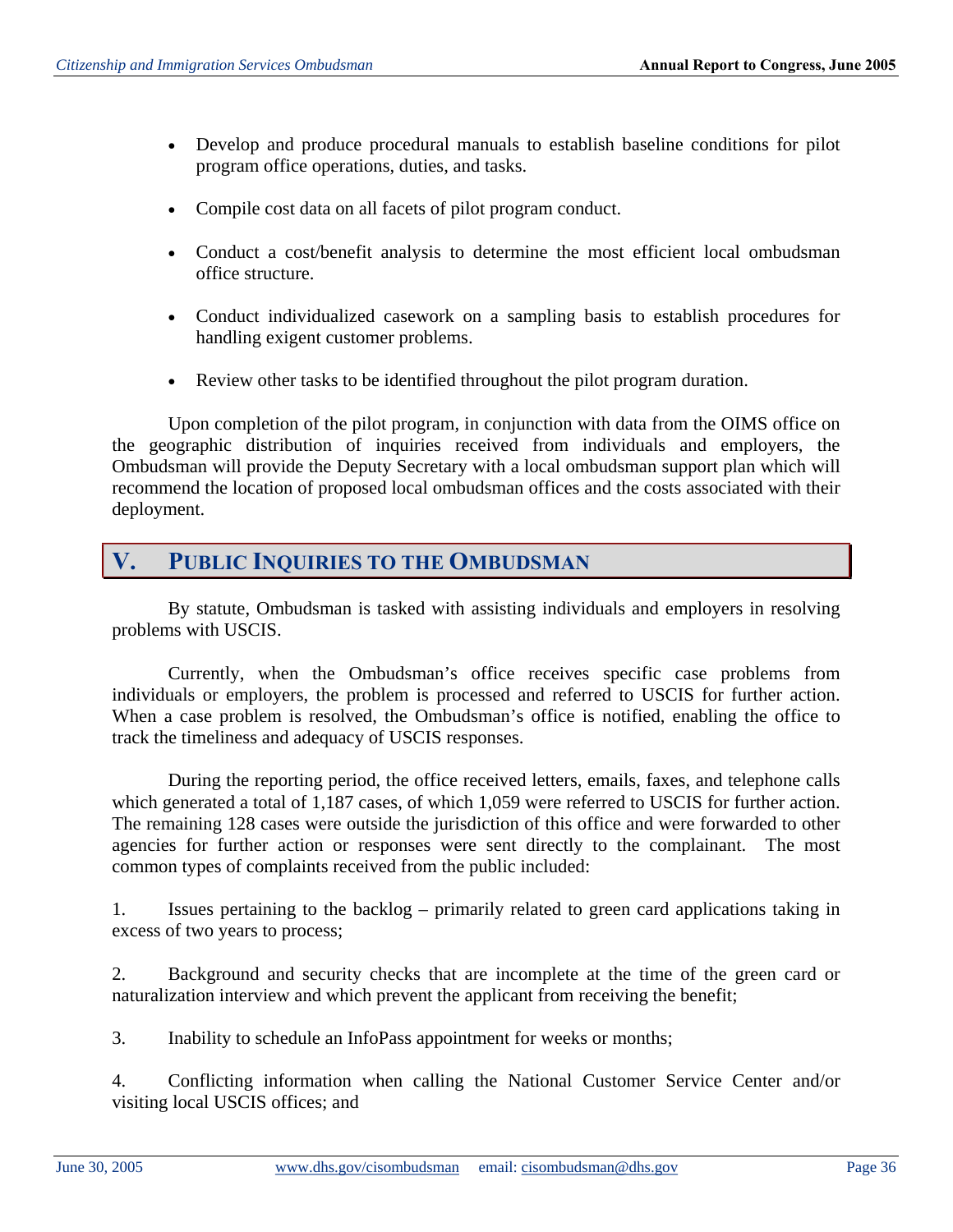5. Uninformative/uncooperative USCIS officials at local offices.

The Ombudsman's Office is continuing to evaluate the responses from USCIS and is continuing to work with USCIS on correcting many of the causes of these complaints.

## **VI. FISCAL YEAR 2006 OBJECTIVES**

In the coming year, the Office of the Ombudsman will expand efforts to reach out to individuals and employers who continue to experience problems with USCIS. The office will continue to develop recommendations on process reengineering and training with the goal of resolving systemic problems.

Specifically, the Ombudsman will work with USCIS and DHS leadership to establish and meet specific benchmarks to realize the vision of streamlined, up-front processing with a one form, one fee system. The Ombudsman will continue to recommend implementation of an upfront processing program that builds on the success of DORA. These initiatives will decrease the need to issue interim benefits and agency reliance on interim benefits revenue. Moreover, customer service will be greatly improved with adjudication times substantially reduced and eventually fewer inquiries to congressional offices, USCIS, and the Office of the Ombudsman.

In FY 2006, the Ombudsman will be developing recommendations on new training initiatives for USCIS adjudicators to address the lack of standardization that prevents consistent decision-making. The office will make recommendations to simplify the complex body of immigration law, regulations, and processes. Such simplification will, in turn, facilitate the training of USCIS employees and allow the USCIS customer base to more easily navigate the complex immigration benefits process.

The Ombudsman will continue to develop a plan and work with DHS on establishing local ombudsman offices, as appropriate.

Also next year, the Ombudsman will continue to advocate for improved information technology infrastructure and deployment schedule for USCIS. Whether it be person-centric case management or electronic filing, improved information technology is a critical element for customer service in the twenty-first century.

 Finally, the office will also work with DHS to develop more efficient and timely background and security checks in order to facilitate the application process.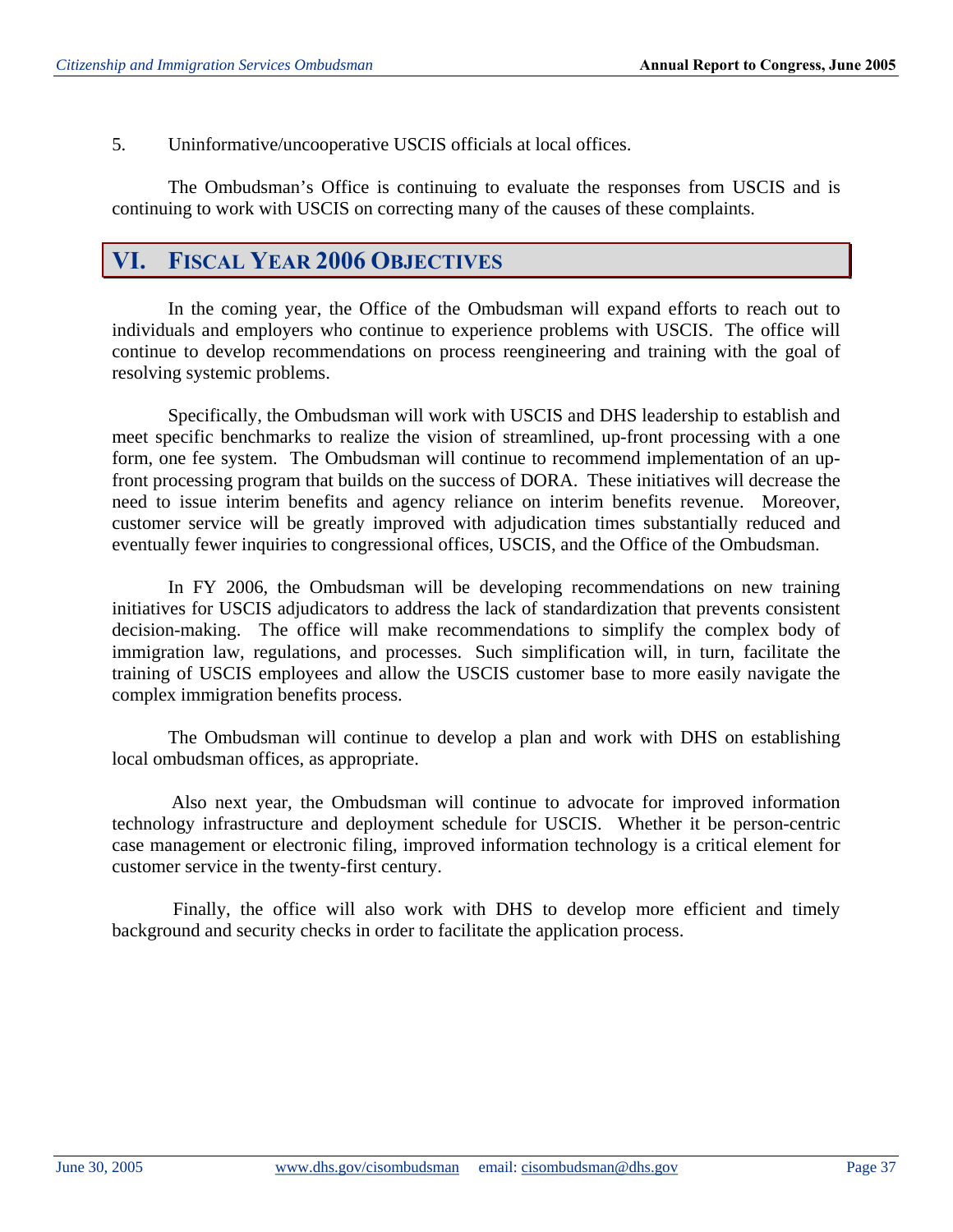# **VII. CONCLUSION**

President George W. Bush stated "[O]ur country has always benefited from the dreams that others have brought here. By working hard for a better life, immigrants contribute to the life of our nation." Immigrants and employers alike deserve an immigration system that matches their contributions, spirit, and desire to share in the American dream.

The Office of the Ombudsman looks forward to working with USCIS and DHS to build on the successes of the past year in order to realize the goal of a more efficient, secure immigration benefits system with world class customer service.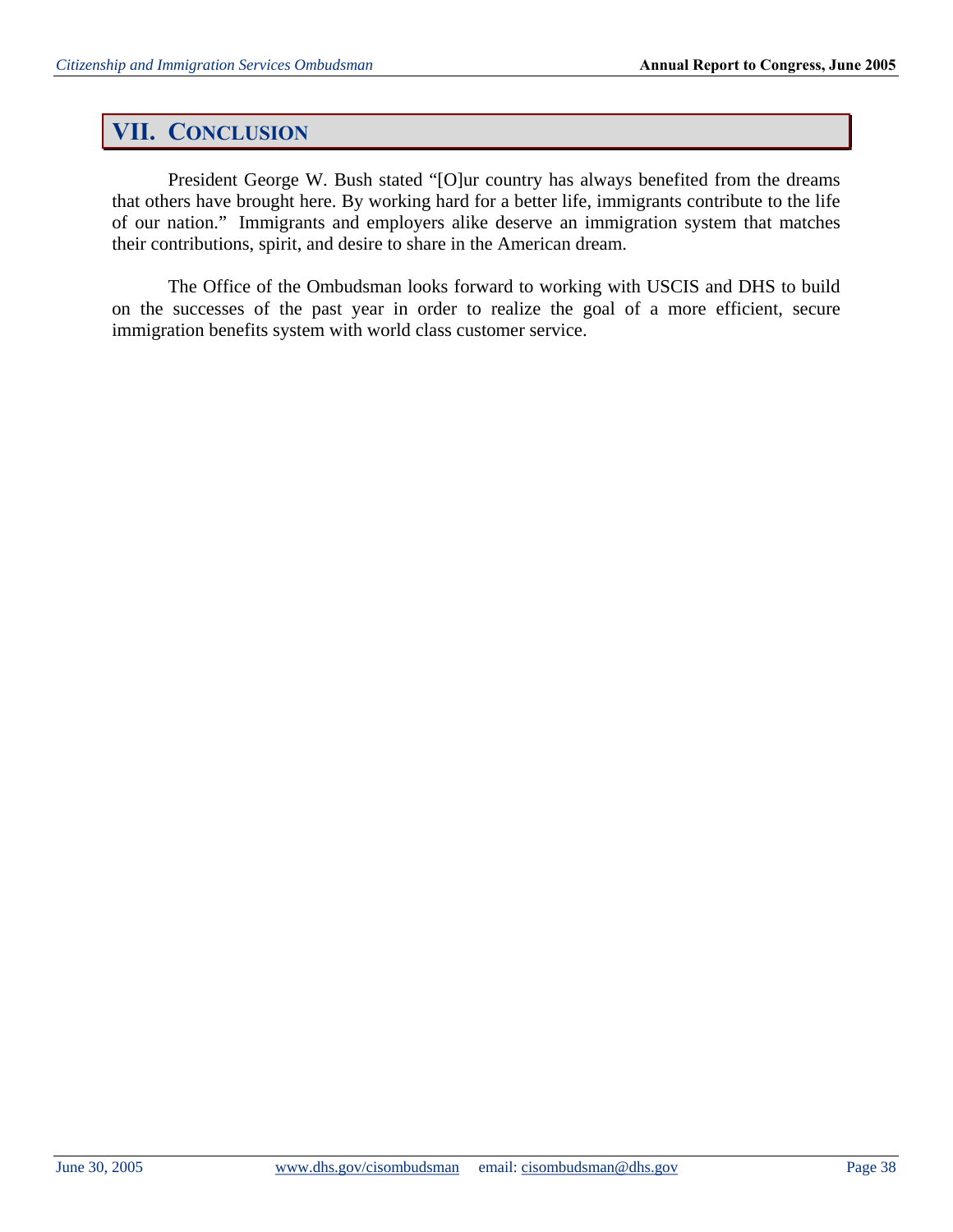## **APPENDIX**